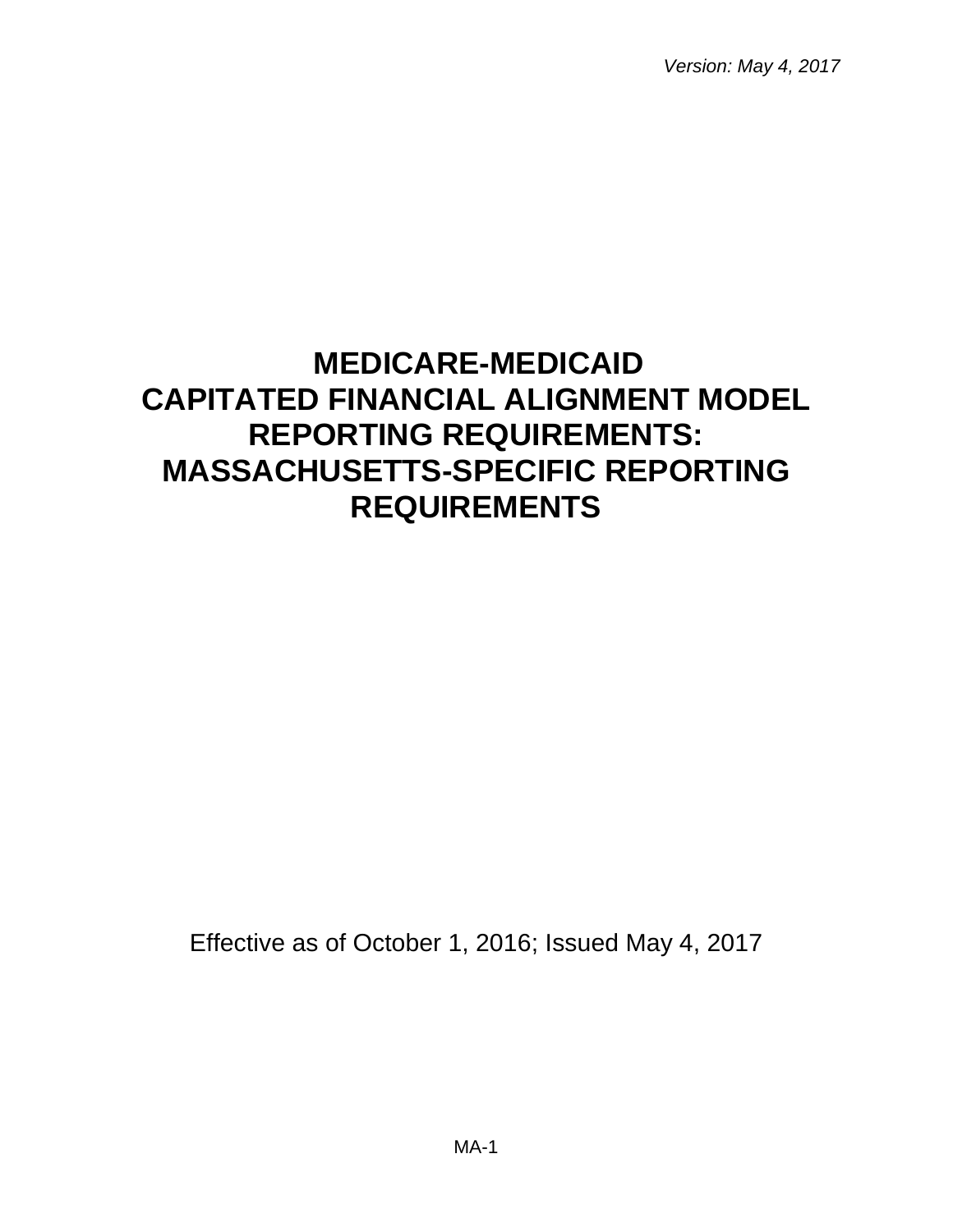# **Table of Contents**

| Definitions ………………………………………………………………………………………MA-3                                                                        |  |
|--------------------------------------------------------------------------------------------------------------------------|--|
|                                                                                                                          |  |
|                                                                                                                          |  |
| Reporting on Disenrolled and Retro-disenrolled Members MA-6                                                              |  |
| Guidance on Assessments and Care Plans for Members with a Break in                                                       |  |
|                                                                                                                          |  |
|                                                                                                                          |  |
| <b>Massachusetts Implementation, Ongoing, and Continuous Reporting</b><br>Periods ………………………………………………………………………………………MA-10 |  |
|                                                                                                                          |  |
|                                                                                                                          |  |
|                                                                                                                          |  |
|                                                                                                                          |  |
|                                                                                                                          |  |
| Section MAIV. Performance and Quality Improvement MA-26                                                                  |  |
|                                                                                                                          |  |
|                                                                                                                          |  |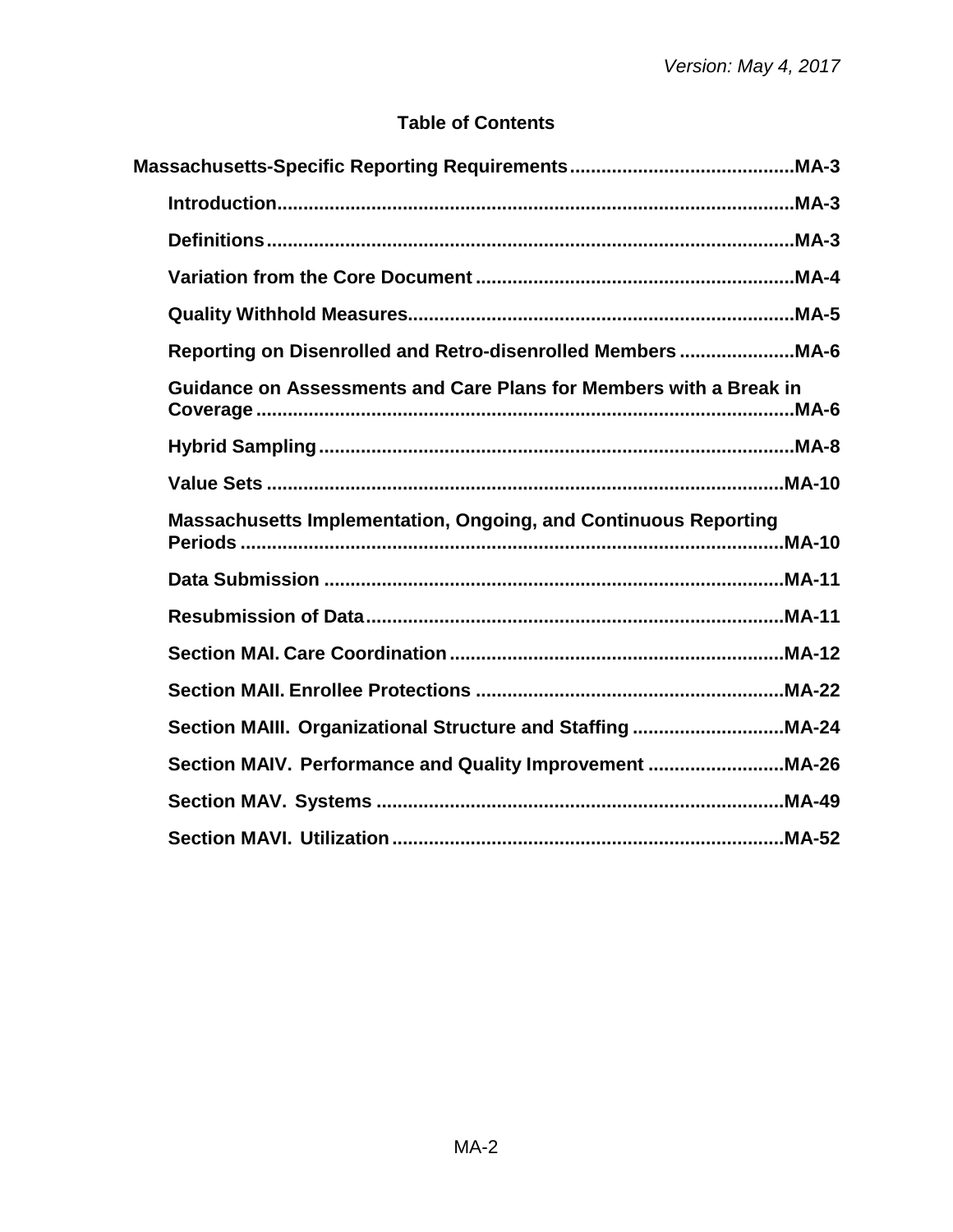## **Massachusetts-Specific Reporting Requirements**

## <span id="page-2-1"></span><span id="page-2-0"></span>*Introduction*

The measures in this appendix are required reporting for all MMPs in the Massachusetts One Care Demonstration. CMS and MassHealth reserve the right to update the measures in this document for subsequent demonstration years. These state-specific measures directly supplement the Medicare-Medicaid Capitated Financial Alignment Model Core Reporting Requirements, which can be found at the following web address:

[http://www.cms.gov/Medicare-Medicaid-Coordination/Medicare-and-Medicaid-](http://www.cms.gov/Medicare-Medicaid-Coordination/Medicare-and-Medicaid-Coordination/Medicare-Medicaid-Coordination-Office/FinancialAlignmentInitiative/InformationandGuidanceforPlans.html)[Coordination/Medicare-Medicaid-Coordination-](http://www.cms.gov/Medicare-Medicaid-Coordination/Medicare-and-Medicaid-Coordination/Medicare-Medicaid-Coordination-Office/FinancialAlignmentInitiative/InformationandGuidanceforPlans.html)[Office/FinancialAlignmentInitiative/InformationandGuidanceforPlans.html](http://www.cms.gov/Medicare-Medicaid-Coordination/Medicare-and-Medicaid-Coordination/Medicare-Medicaid-Coordination-Office/FinancialAlignmentInitiative/InformationandGuidanceforPlans.html)

MMPs should refer to the core document for additional details regarding Demonstrationwide definitions, reporting phases and timelines, and sampling methodology.

The core and state-specific measures supplement existing Part C and Part D reporting requirements, as well as measures that MMPs report via other vehicles or venues, such as HEDIS<sup>®[1](#page-2-3)</sup> and HOS. CMS and the states will also track key utilization measures, which are not included in this document, using encounter and claims data. The quantitative measures are part of broader oversight, monitoring, and performance improvement processes that include several other components and data sources not described in this document.

MMPs should contact the MA HelpDesk at **MAHelpDesk@norc.org** and the state contacts with any questions about the Massachusetts state-specific appendix or the data submission process.

## <span id="page-2-2"></span>*Definitions*

Calendar Quarter: All quarterly measures are reported on calendar quarters. The four calendar quarters of each calendar year will be as follows:  $1/1 - 3/31$ ,  $4/1 - 6/30$ ,  $7/1 - 1/1$ 9/30, 10/1 – 12/31.

Calendar Year: All annual measures are reported on a calendar year basis. For example, calendar year 2015 will begin on January 1, 2015 and end on December 31, 2015.

Implementation Period: The period of time starting with the first effective passive enrollment date until the end of the second wave of passive enrollment. Massachusetts will have a minimum of two waves of passive enrollment.

<span id="page-2-3"></span><sup>&</sup>lt;sup>1</sup> HEDIS<sup>®</sup> is a registered trademark of the National Committee for Quality Assurance (NCQA).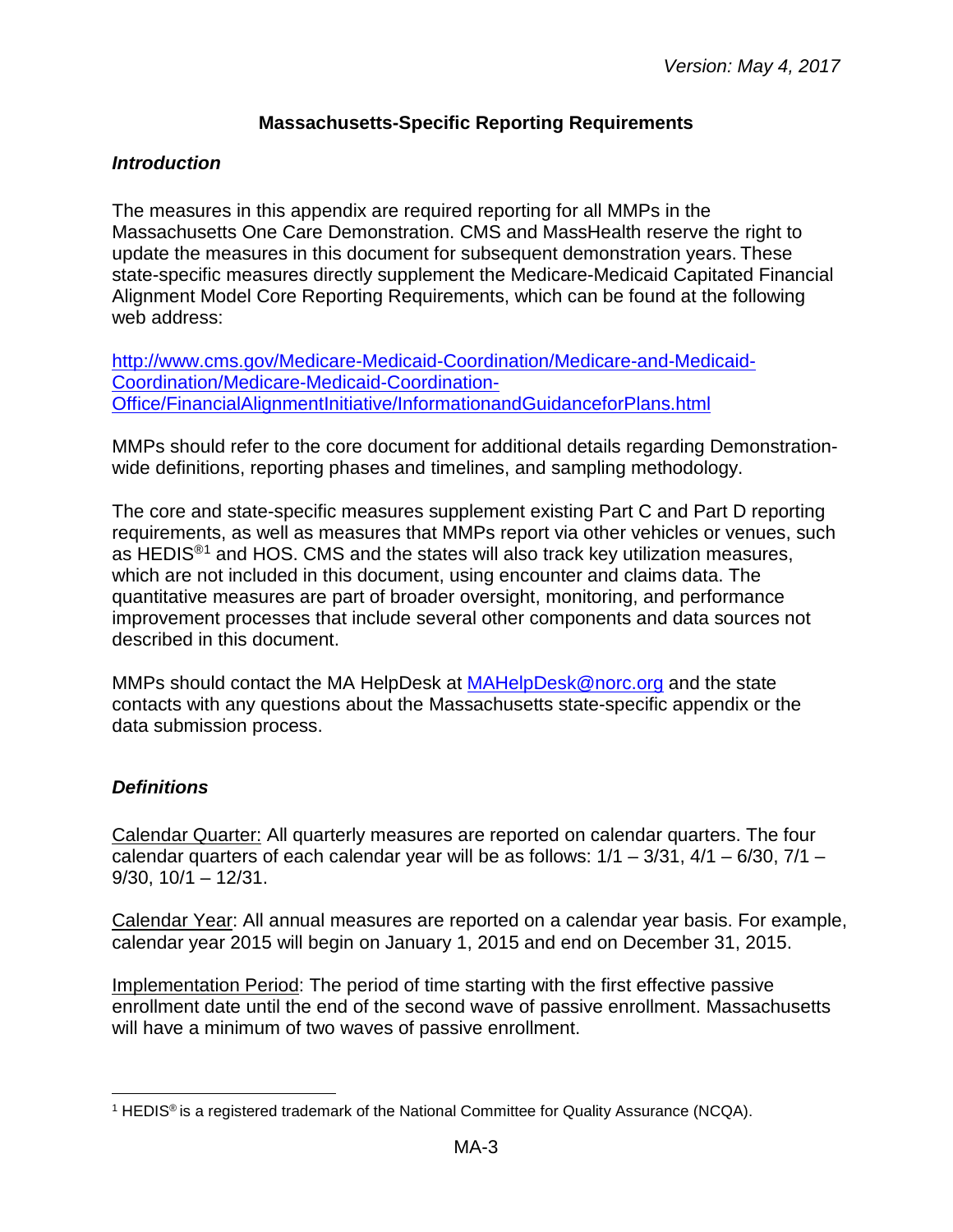Long Term Services and Supports (LTSS): A wide variety of services and supports that help people with disabilities meet their daily needs for assistance and improve the quality of their lives. Examples include assistance with bathing, dressing and other basic activities of daily life and self-care, as well as support for everyday tasks such as laundry, shopping and transportation. LTSS are provided over an extended period, predominantly in homes and communities, but also in facility-based settings such as nursing facilities.

Primary Care Provider: Nurse practitioners, physician assistants or physicians who are board certified or eligible for certification in one of the following specialties: family practice, internal medicine, general practice, obstetrics/gynecology, or geriatrics.

#### <span id="page-3-0"></span>*Variation from the Core Document*

For the following measures, the specifications for One Care MMP reporting will differ from the core requirement:

#### Core Measure 2.1 – Members with an assessment completed within 90 days of enrollment

One Care MMPs will submit data collected for this measure through the MassHealthdeveloped Monthly Enrollment and Assessment Progress Tracking tool, not HPMS. This measure will be reported monthly for the duration of the demonstration according to the reporting schedule for MassHealth's Monthly Enrollment and Assessment Tracking tool.

#### Core Measure 2.2 – Members with an assessment completed

One Care MMPs will submit data collected for this measure through the MassHealthdeveloped Monthly Enrollment and Assessment Progress Tracking tool, not HPMS.

#### Core Measure 5.3 – Establishment of consumer advisory board

For One Care MMPs, this is defined as the initial holding of a board meeting that includes Consumers within 90 days of the first effective enrollment date for the demonstration; and on an ongoing basis, as the holding of a board meeting that includes consumers at least quarterly.

During the implementation period, MMPs must submit within 150 days of the first demonstration passive enrollment effective date the meeting minutes for the first board meeting that includes consumers and that is held within 90 days of the first effective enrollment date. During the ongoing reporting period, MMPs must annually submit meeting minutes for board meetings that include consumers and that are held at least quarterly. For the first year, MMPs are required to report both the first meeting minutes during the implementation reporting phase, and subsequent meeting minutes as part of annual reporting for the ongoing reporting phase.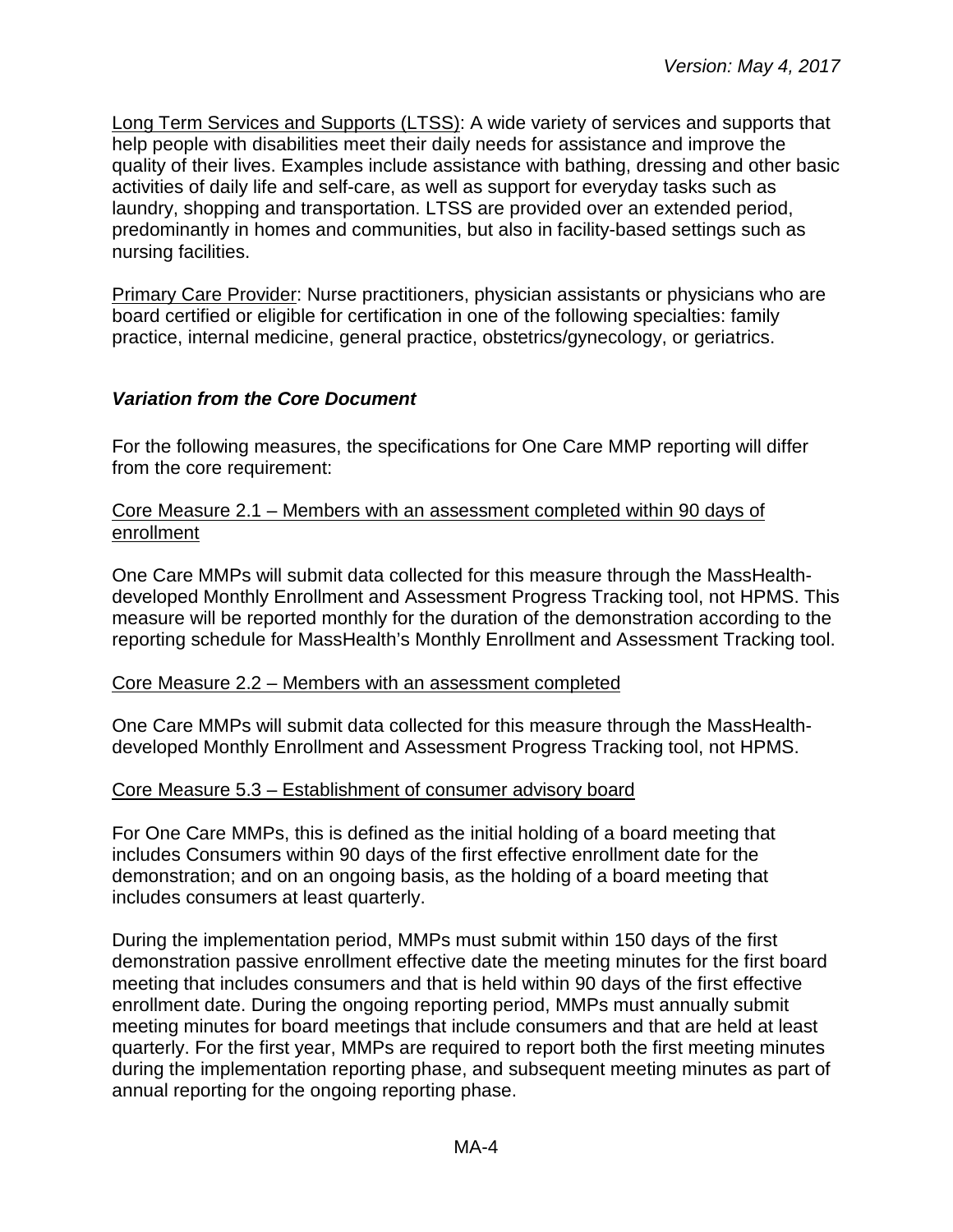## Core Measure 9.2 – Nursing Facility (NF) Diversion

The following section provides additional guidance about identifying individuals enrolled in the One Care MMP as "nursing home certifiable," or meeting the nursing facility level of care, for the purposes of reporting Core 9.2.

Within Core 9.2, "nursing home certifiable" members are defined as "members living in the community, but requiring an institutional level of care" (see the Core Reporting Requirements for more information). For One Care MMPs, this definition includes the following types of members:

- Members classified in the C3A or C3B rating category.
- Members who have a claims history which illustrates nursing facility level of care.  $\bullet$

According to the measure specifications, in order for members to be included in data element B, they must have been classified as nursing home certifiable for more than 100 days during the previous reporting period and must not have resided in a nursing facility for more than 100 continuous days during the previous reporting period.

- A small subset of these identified members could potentially be categorized as F1 at a point in time throughout the measurement year.
- F1 members are considered individuals who were at a facility for 90 days or more, therefore, a F1 individual could stay at a nursing facility anywhere between 90 and 100 days, without exceeding the 100 continuous day mark described above. These individuals should be included in data element B.

# <span id="page-4-0"></span>*Quality Withhold Measures*

CMS and the state will establish a set of quality withhold measures, and MMPs will be required to meet established thresholds. Throughout this document, Demonstration Year 1 state-specific quality withhold measures are marked with the following symbol: ( i ). For more information about the state-specific quality withhold measures for Demonstration Year 1, refer to the Quality Withhold Technical Notes (DY 1): Massachusetts-Specific Measures at [https://www.cms.gov/Medicare-Medicaid-](https://www.cms.gov/Medicare-Medicaid-Coordination/Medicare-and-Medicaid-Coordination/Medicare-Medicaid-Coordination-Office/FinancialAlignmentInitiative/Downloads/DY1QualityWithholdGuidanceMass.pdf)[Coordination/Medicare-and-Medicaid-Coordination/Medicare-Medicaid-Coordination-](https://www.cms.gov/Medicare-Medicaid-Coordination/Medicare-and-Medicaid-Coordination/Medicare-Medicaid-Coordination-Office/FinancialAlignmentInitiative/Downloads/DY1QualityWithholdGuidanceMass.pdf)[Office/FinancialAlignmentInitiative/Downloads/DY1QualityWithholdGuidanceMass.pdf.](https://www.cms.gov/Medicare-Medicaid-Coordination/Medicare-and-Medicaid-Coordination/Medicare-Medicaid-Coordination-Office/FinancialAlignmentInitiative/Downloads/DY1QualityWithholdGuidanceMass.pdf)

For more information about the state-specific quality withhold measures for Demonstration Years 2 and 3, refer to the Quality Withhold Technical Notes (DY 2 & 3): Massachusetts-Specific Measures at [https://www.cms.gov/Medicare-Medicaid-](https://www.cms.gov/Medicare-Medicaid-Coordination/Medicare-and-Medicaid-Coordination/Medicare-Medicaid-Coordination-Office/FinancialAlignmentInitiative/Downloads/DY2and3QualityWithholdGuidanceMass.pdf)[Coordination/Medicare-and-Medicaid-Coordination/Medicare-Medicaid-Coordination-](https://www.cms.gov/Medicare-Medicaid-Coordination/Medicare-and-Medicaid-Coordination/Medicare-Medicaid-Coordination-Office/FinancialAlignmentInitiative/Downloads/DY2and3QualityWithholdGuidanceMass.pdf)[Office/FinancialAlignmentInitiative/Downloads/DY2and3QualityWithholdGuidanceMass.](https://www.cms.gov/Medicare-Medicaid-Coordination/Medicare-and-Medicaid-Coordination/Medicare-Medicaid-Coordination-Office/FinancialAlignmentInitiative/Downloads/DY2and3QualityWithholdGuidanceMass.pdf) [pdf.](https://www.cms.gov/Medicare-Medicaid-Coordination/Medicare-and-Medicaid-Coordination/Medicare-Medicaid-Coordination-Office/FinancialAlignmentInitiative/Downloads/DY2and3QualityWithholdGuidanceMass.pdf) Updated technical notes to reflect Demonstration Years 4 and 5 will be forthcoming.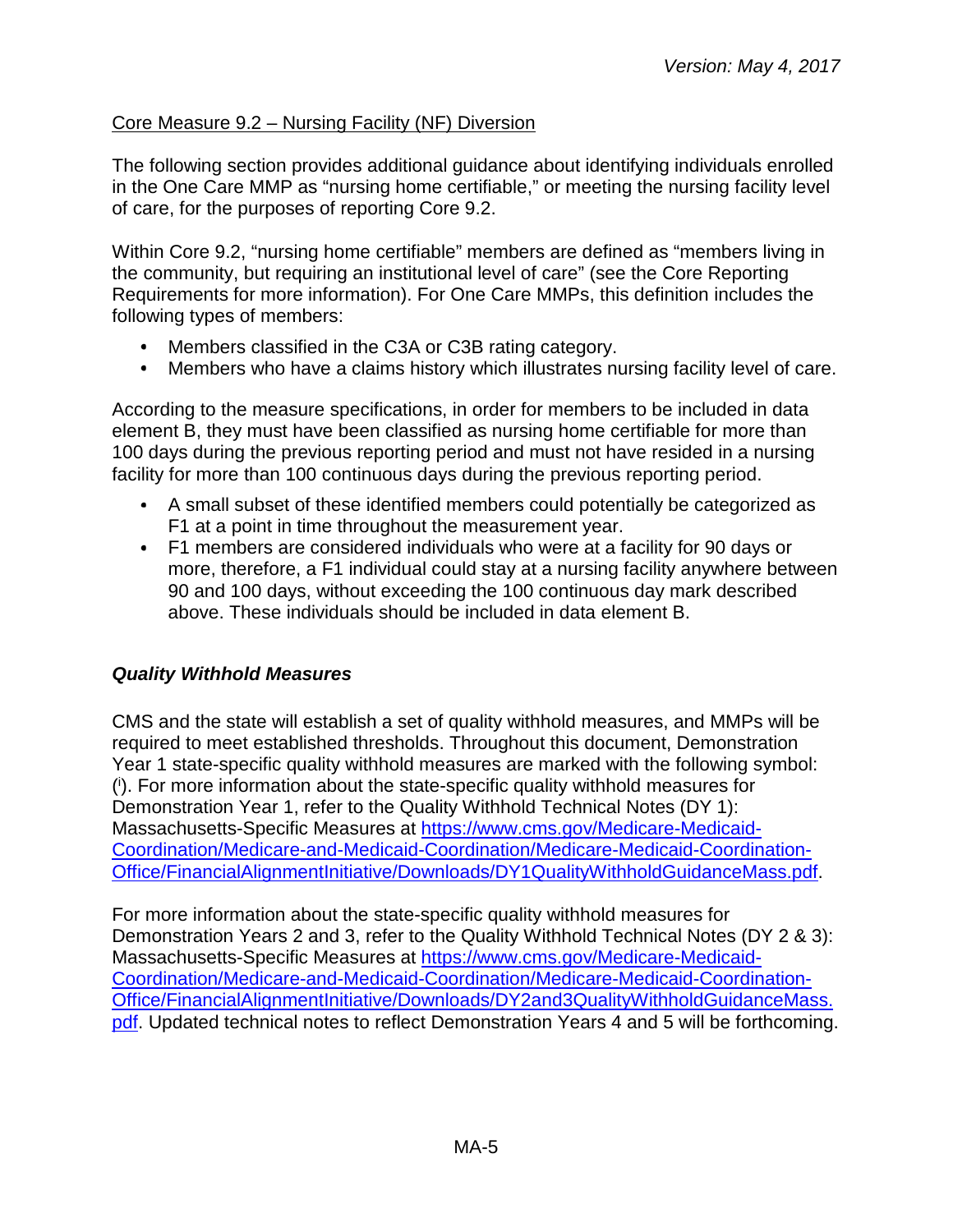## <span id="page-5-0"></span>*Reporting on Disenrolled and Retro-disenrolled Members*

Unless otherwise indicated in the reporting requirements, MMPs should report on all members enrolled in the demonstration who meet the definition of the data elements, regardless of whether that member was subsequently disenrolled from the MMP. Measure-specific guidance on how to report on disenrolled members is provided under the Notes section of each state-specific measure.

Due to retro-disenrollment of members, there may be instances where there is a lag between a member's effective disenrollment date and the date on which the MMP is informed about that disenrollment. This time lag might create occasional data inaccuracies if an MMP includes members in reports who had in fact disenrolled before the start of the reporting period. If MMPs are aware at the time of reporting that a member has been retro-disenrolled with a disenrollment effective date prior to the reporting period (and therefore was not enrolled during the reporting period in question), then MMPs may exclude that member from reporting. Please note that MMPs are *not* required to re-submit corrected data should you be informed of a retro-disenrollment subsequent to a reporting deadline. MMPs should act upon their best and most current knowledge at the time of reporting regarding each member's enrollment status.

## <span id="page-5-1"></span>*Guidance on Assessments and Care Plans for Members with a Break in Coverage*

#### Comprehensive Assessments

If a MMP already completed an assessment for a member that was previously enrolled in that plan (either through passive or opt-in enrollment), the MMP is not necessarily required to conduct a new assessment if the member rejoins the same MMP within one year of his/her most recent assessment. Instead, the MMP can:

- 1. Confirm that the prior assessment results are recorded in the Centralized Enrollee Record (CER);
- 2. Perform any risk stratification, claims data review, or other analyses as required by the three-way contract to detect any changes in the member's condition since the assessment was conducted; and
- 3. Ask the member (or his/her authorized representative) over the phone or in person if there has been a change in the member's health status or needs since the assessment was conducted. If there are no changes identified, ask if the member consents to use the prior assessment results going forward.

The MMP must document any risk stratification, claims data review, or other analyses that are performed to detect any changes in the member's condition. The MMP must also document its outreach attempts and the discussion(s) with the member (or his/her authorized representative) to determine if there was a change in the member's health status or needs, and if no changes are identified, that the member consents to use the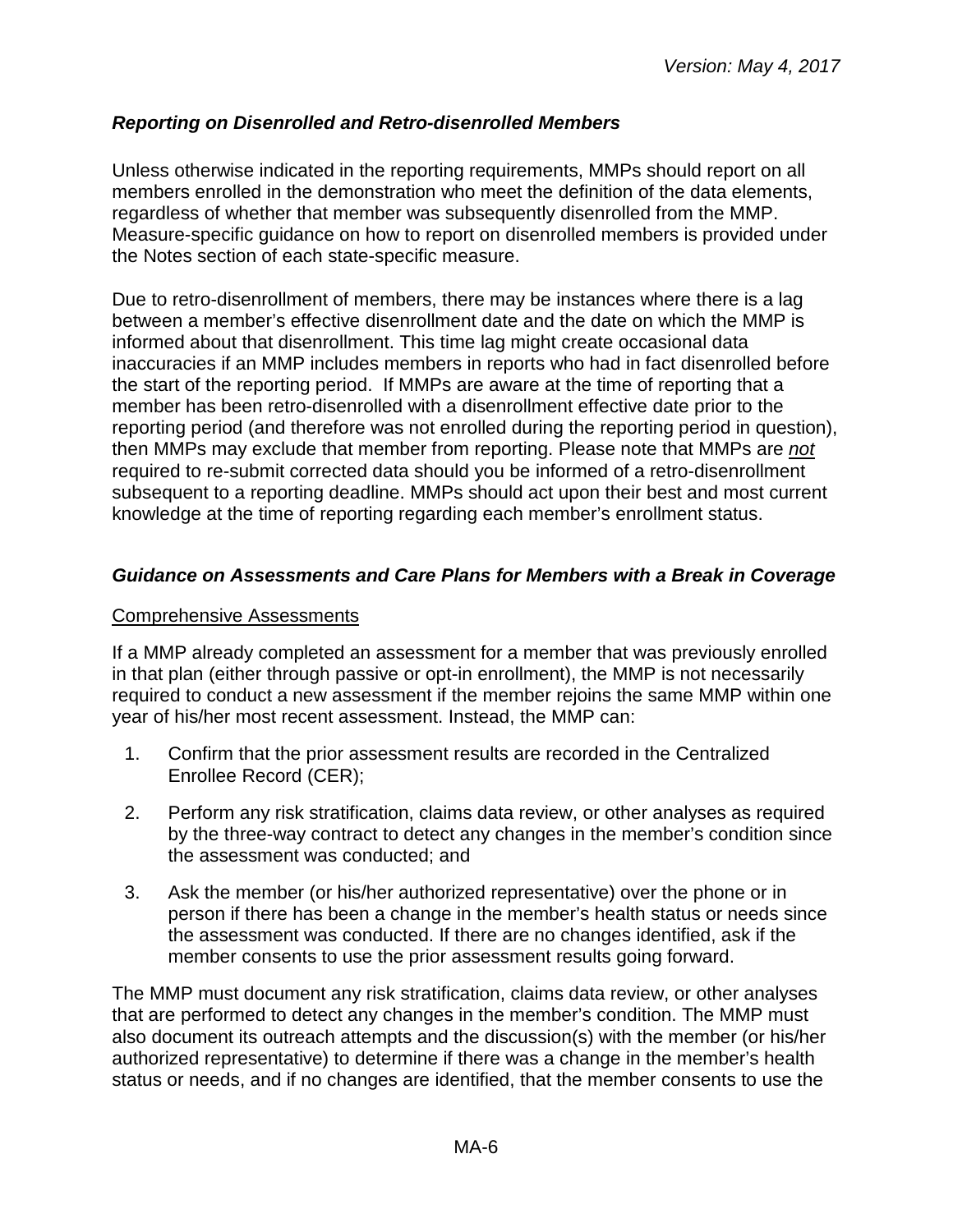prior assessment results going forward. The discussion(s) should be documented in the CER.

If a change is identified, the MMP must conduct a new assessment within the timeframe prescribed by the contract for a new enrollment. If there are no changes, the MMP is not required to conduct a new assessment unless requested by the member (or his/her authorized representative). Please note, if the MMP prefers to conduct assessments on all re-enrollees regardless of status, it may continue to do so.

Once the MMP has conducted a new assessment as needed or confirmed that the prior assessment is still accurate, the MMP can mark the assessment as complete for the member's current enrollment. The MMP would then report that completion according to the specifications for Core 2.1 and Core 2.2. When reporting these core measures, the MMP should count the 90 days from the member's most recent enrollment effective date, and should report the assessment based on the date the prior assessment was either confirmed to be accurate or a new assessment was completed.

If the MMP is unable to reach a re-enrolled member to determine if there was a change in health status, then the MMP may report that member as unable to be reached so long as the MMP made the requisite number of outreach attempts. If a re-enrolled member refuses to discuss his/her health status with the MMP, then the MMP may report that member as unwilling to participate in the assessment.

If the MMP did not complete an assessment for the re-enrolled member during his/her prior enrollment period, or if it has been more than one year since the member's assessment was completed, the MMP is required to conduct an assessment for the member within the timeframe prescribed by the contract. The MMP must make the requisite number of attempts to reach the member (at minimum) after his/her most recent enrollment effective date, even if the MMP reported that the member was unable to be reached during his/her prior enrollment. Similarly, members that refused the assessment during their prior enrollment must be asked again to participate (i.e., the MMP may not carry over a refusal from one enrollment period to the next).

## Individualized Care Plans

If the MMP conducts a new assessment for the re-enrolled member, the MMP must revise the Individualized Care Plan (ICP) accordingly within the timeframe prescribed by the contract. Once the ICP is revised, the MMP may mark the ICP as complete for the member's current enrollment. If the MMP determines that the prior assessment is still accurate and therefore no updates are required to the previously developed ICP, the MMP may mark the ICP as complete for the current enrollment at the same time that the assessment is marked complete. The MMP would then follow the applicable statespecific measure specifications for reporting the completion. Please note, for purposes of reporting, the ICP for the re-enrolled member should be classified as an *initial* ICP.

If the MMP did not complete an ICP for the re-enrolled member during his/her prior enrollment period, or if it has been more than one year since the member's ICP was completed, the MMP is required to develop an ICP for the member within the timeframe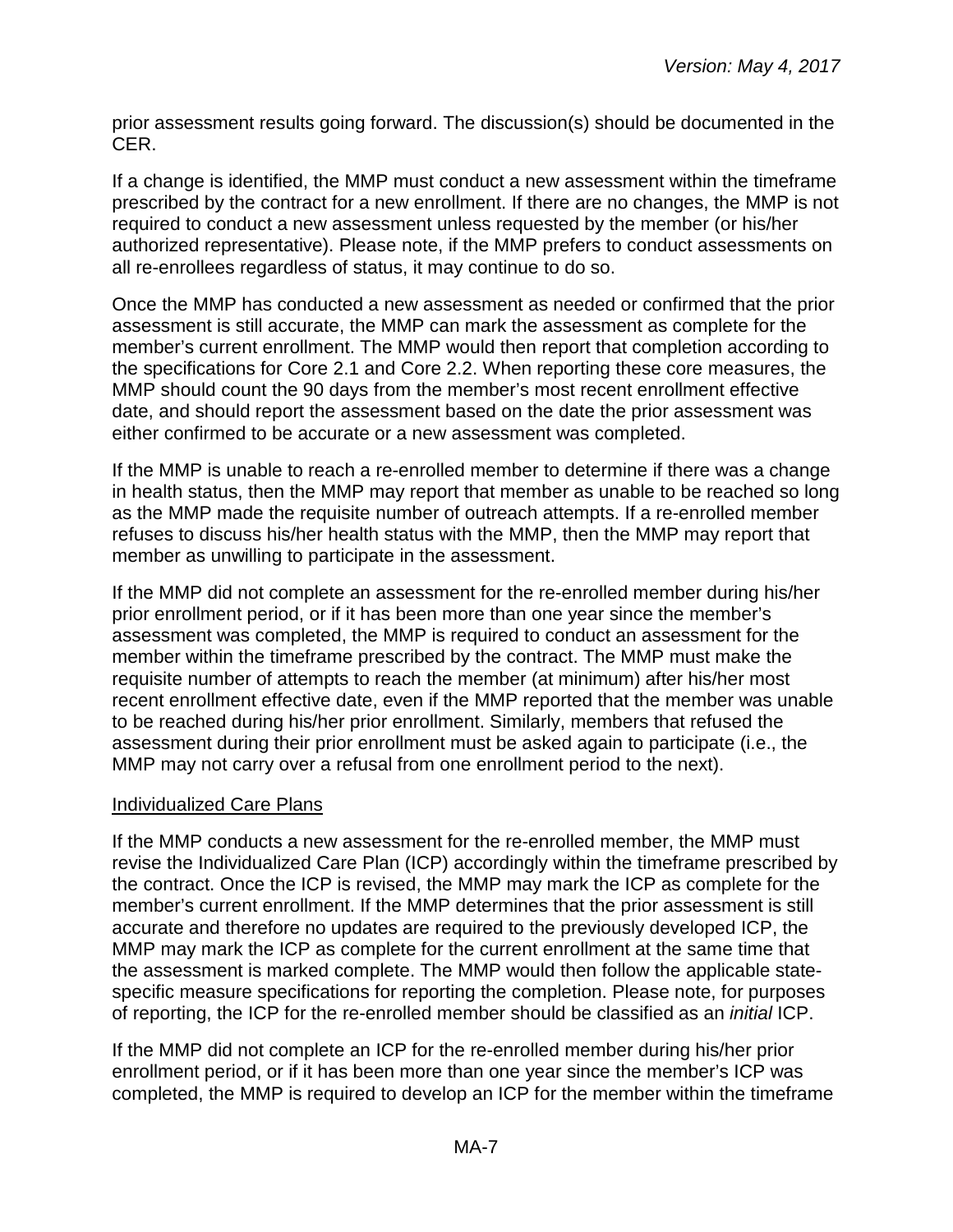prescribed by the contract. The MMP must also follow the above guidance regarding reaching out to members that previously refused to participate or were not reached.

#### Continuity of Care

Continuity of Care provisions remain in effect at least until contact is made with the member. Please refer to the contract requirements about applicability after contact is made with the member.

#### Annual Reassessments and ICP Updates

The MMP must follow contract requirements and any additional state-specific guidance regarding the completion of annual reassessments and updates to ICPs. If the MMP determined that an assessment/ICP from a member's prior enrollment was accurate and marked that assessment/ICP as complete for the member's current enrollment, the MMP should count continuously from the date that the assessment/ICP was completed in the prior enrollment period to determine the due date for the annual reassessment and ICP update. For example, when reporting Core 2.3, the MMP should count 365 days from the date when the most recent assessment was actually completed, even if that date was during the member's prior enrollment period.

## <span id="page-7-0"></span>*Hybrid Sampling*

Some demonstration-specific measures may allow medical record/supplemental documentation review to identify the numerator. In these instances, the sample size should be 411, plus additional records to allow for substitution. Sampling should be systematic to ensure that all individuals eligible for a measure have an equal chance of inclusion.

MMPs should complete the following steps for each measure that requires medical record review:

- **Step 1:** Determine the eligible population. Create a list of eligible members, including full name, date of birth, and event (if applicable).
- **Step 2:** Determine the final sample size. The final sample size will be 411 plus an adequate number of additional records to make substitutions. Oversample only enough to guarantee that the targeted sample size of 411 is met. The following oversampling rates are acceptable: 5 percent, 10 percent, 15 percent, or 20 percent. If oversampling, round up to the next whole number when determining the final sample size.
- **Step 3:** If the eligible population exceeds the final sample size as determined in Step 2, proceed to Step 5. If the eligible population is less than or equal to the final sample size as determined in Step 2, proceed to Step 4.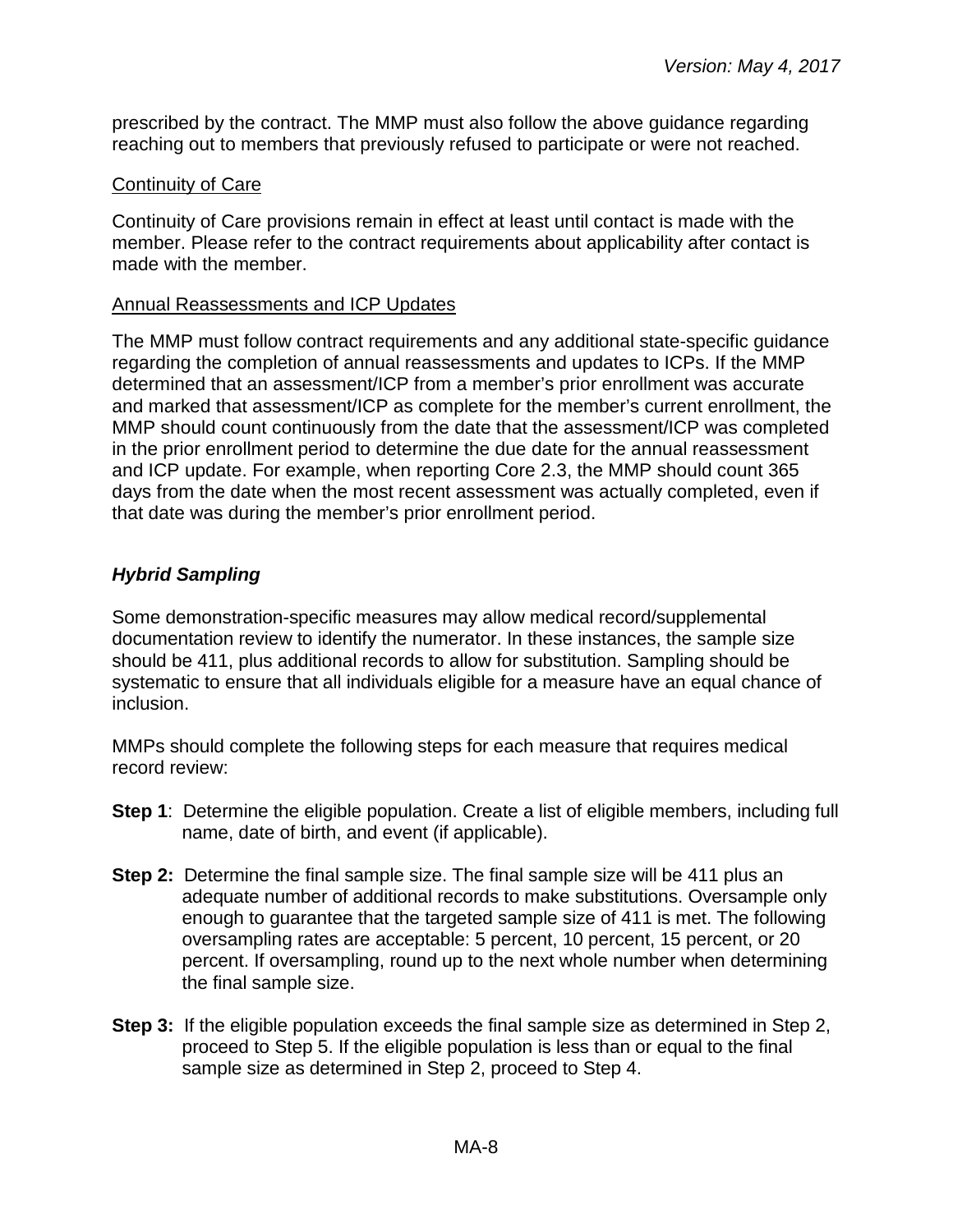**Step 4:** If the eligible population is less than or equal to the final sample size as determined in Step 2, the sample size can be reduced from 411 cases to a reduced final sample size by using the following formula:

Reduced Final Sample Size =  $\frac{\text{Original Final Small}}{1 + \left(\frac{\text{Original final Sample Size}}{\text{Elizabeth Population}}\right)}$ 

Where the *Original Final Sample Size* is the number derived from Step 2, and the *Eligible Population* is the number derived from Step 1.

**Step 5**: Sort the list of eligible members in alphabetical order by last name, first name, date of birth, and event (if applicable). Sort this list by last name from A to Z during even reporting periods and from Z to A in odd reporting periods (i.e., name will be sorted from A to Z in 2014, 2016, and 2018 and from Z to A in 2015, 2017, and 2019).

**Note**: Sort order applies to all components. For example, for reporting period 2014, the last name, first name, date of birth, and events will be ascending.

**Step 6**: Calculate *N*, which will determine which member will start your sample. Round down to the nearest whole number.

> $N = \frac{\text{Eligible Population}}{\text{Final Sample Size}}$ Final Sample Size

Where the *Eligible Population* is the number derived from Step 1. The *Final Sample Size* is either:

- o The number derived from Step 2, for instances in which the eligible population exceeds the final sample size as determined in Step 2. OR
- $\circ$  The number derived in Step 4, for instances in which the eligible population was less than or equal to the number derived from Step 2.
- **Step 7**: Randomly select starting point, *K*, by choosing a number between one and *N* using a table of random numbers or a computer-generated random number.
- <span id="page-8-0"></span>**Step 8**: Select every *Kth* record thereafter until the selection of the sample size is completed.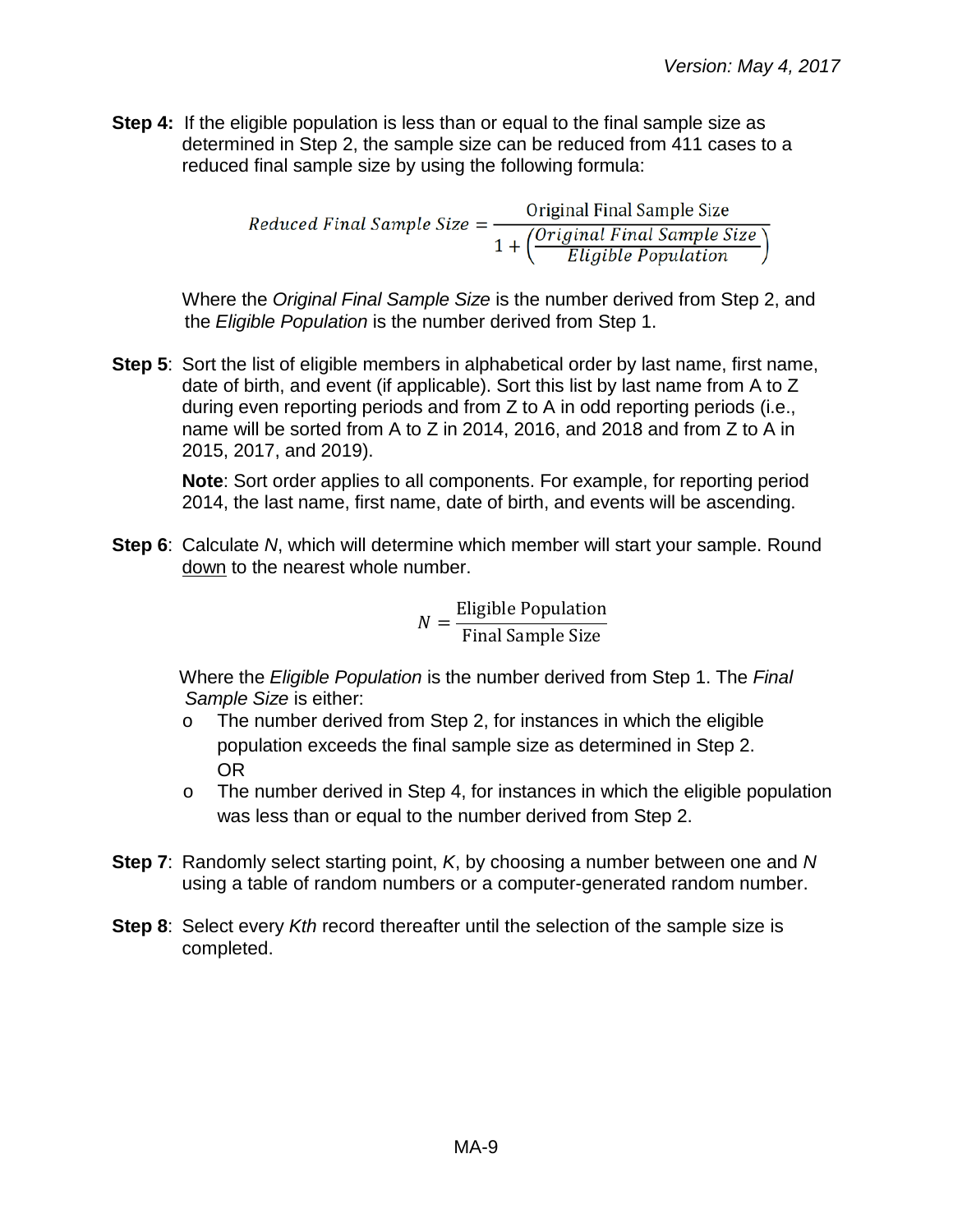## *Value Sets*

The measure specifications in this document refer to code value sets that must be used to determine and report measure data element values. A value set is the complete set of codes used to identify a service or condition included in a measure. The Massachusetts-Specific Value Sets Workbook includes all value sets and codes needed to report certain measures included in the Massachusetts-Specific Reporting Requirements and is intended to be used in conjunction with the measure specifications outlined in this document. The Massachusetts-Specific Value Sets Workbook can be found on the CMS website at the following address: [http://www.cms.gov/Medicare-](http://www.cms.gov/Medicare-Medicaid-Coordination/Medicare-and-Medicaid-Coordination/Medicare-Medicaid-Coordination-Office/FinancialAlignmentInitiative/InformationandGuidanceforPlans.html)[Medicaid-Coordination/Medicare-and-Medicaid-Coordination/Medicare-Medicaid-](http://www.cms.gov/Medicare-Medicaid-Coordination/Medicare-and-Medicaid-Coordination/Medicare-Medicaid-Coordination-Office/FinancialAlignmentInitiative/InformationandGuidanceforPlans.html)[Coordination-Office/FinancialAlignmentInitiative/InformationandGuidanceforPlans.html.](http://www.cms.gov/Medicare-Medicaid-Coordination/Medicare-and-Medicaid-Coordination/Medicare-Medicaid-Coordination-Office/FinancialAlignmentInitiative/InformationandGuidanceforPlans.html)

# <span id="page-9-0"></span>*Massachusetts Implementation, Ongoing, and Continuous Reporting Periods*

| <b>Phase</b>                |                              | <b>Dates</b>                | <b>Explanation</b>                                                       |  |
|-----------------------------|------------------------------|-----------------------------|--------------------------------------------------------------------------|--|
|                             |                              | <b>Demonstration Year 1</b> |                                                                          |  |
| Continuous                  | <b>Implementation Period</b> | 1-1-14 through 6-30-14      | From January 1 <sup>st</sup> through<br>June 30th, 2014                  |  |
| Reporting                   | <b>Ongoing Period</b>        | 1-1-14 through 12-31-14     | From January 1st through<br>December 31 <sup>st</sup> , 2014.            |  |
|                             |                              | <b>Demonstration Year 2</b> |                                                                          |  |
| Continuous<br>Reporting     | <b>Ongoing Period</b>        | 1-1-15 through 12-31-15     | From January 1st through the<br>end of the second<br>demonstration year. |  |
|                             |                              | <b>Demonstration Year 3</b> |                                                                          |  |
| Continuous<br>Reporting     | <b>Ongoing Period</b>        | 1-1-16 through 12-31-16     | From January 1st through the<br>end of the third demonstration<br>year.  |  |
|                             |                              | <b>Demonstration Year 4</b> |                                                                          |  |
| Continuous<br>Reporting     | <b>Ongoing Period</b>        | 1-1-17 through 12-31-17     | From January 1st through the<br>end of the fourth<br>demonstration year. |  |
| <b>Demonstration Year 5</b> |                              |                             |                                                                          |  |
| Continuous<br>Reporting     | <b>Ongoing Period</b>        | 1-1-18 through 12-31-18     | From January 1st through the<br>end of the fifth demonstration<br>year.  |  |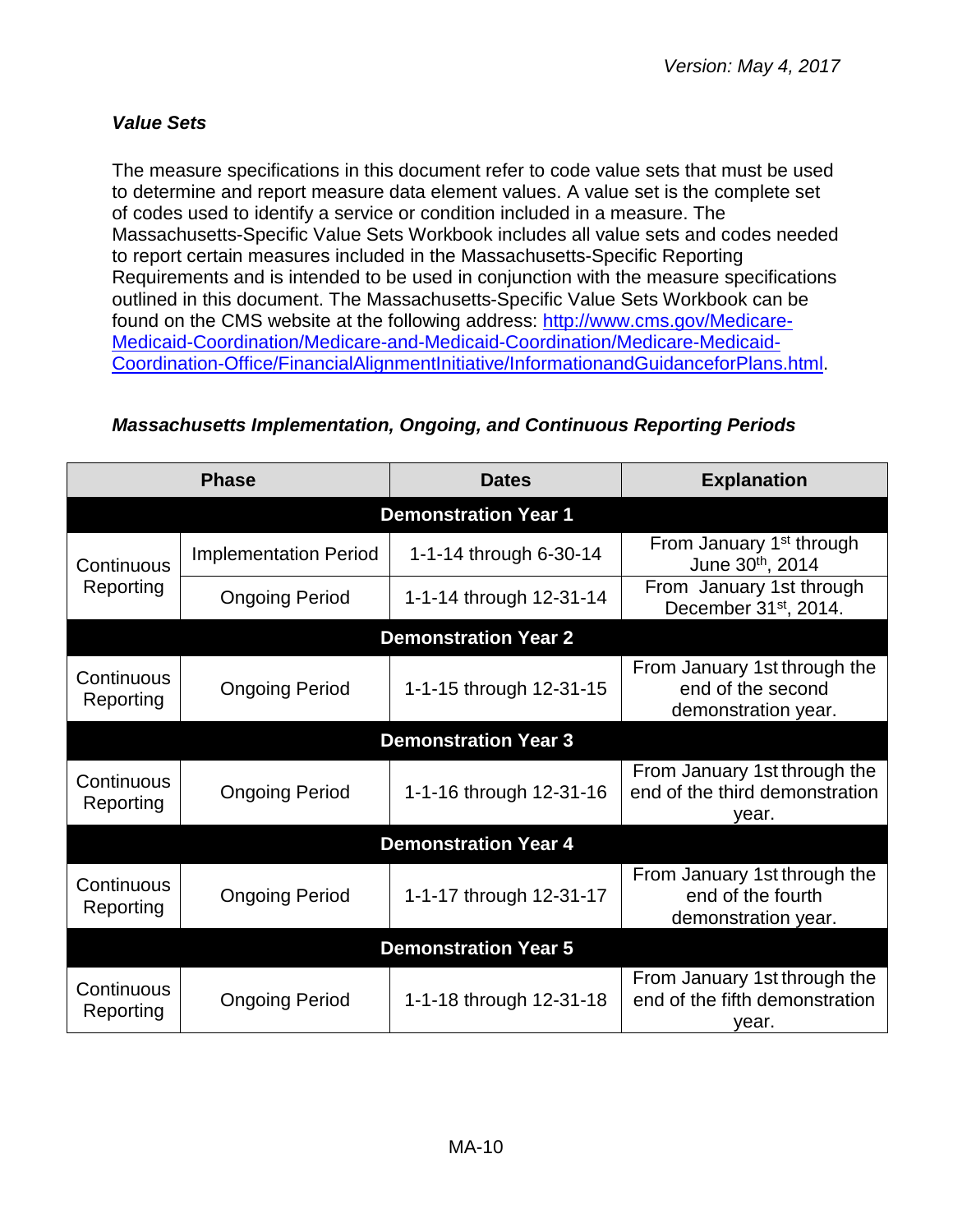## <span id="page-10-0"></span>*Data Submission*

All MMPs will submit state-specific measure data through the web-based Financial Alignment Initiative (FAI) Data Collection System (unless otherwise specified in the measure description). All data submissions must be submitted to this site by 5:00 p.m. ET on the applicable due date. This site can be accessed at the following web address: [https://Financial-Alignment-Initiative.NORC.org](https://financial-alignment-initiative.norc.org/)

(Note: Prior to the first use of the system, all MMPs will receive an email notification with the username and password that has been assigned to their plan. This information will be used to log in to the FAI system and complete the data submission.)

All MMPs will submit core measure data in accordance with the Core Reporting Requirements. Submission requirements vary by measure, but most core measures are reported through the Health Plan Management System (HPMS).

Please note, late submissions may result in compliance action from CMS.

## <span id="page-10-1"></span>*Resubmission of Data*

MMPs must comply with the following steps to resubmit data after an established due date:

- 1. Email the MA HelpDesk [\(MAHelpDesk@norc.org\)](mailto:MAHelpDesk@norc.org) and state contact to request resubmission.
	- o Specify in the email which measures need resubmission;
	- o Specify for which reporting period(s) the resubmission is needed; and
	- o Provide a brief explanation for why the data need to be resubmitted.
- 2. After review of the request, the MA HelpDesk will notify the MMP once the FAI Data Collection System and/or HPMS has been re-opened.
- 3. Resubmit data through the applicable reporting system.
- 4. Notify the MA HelpDesk and state contact again after resubmission has been completed.

Please note, requests for resubmission after an established due date may result in compliance action from CMS.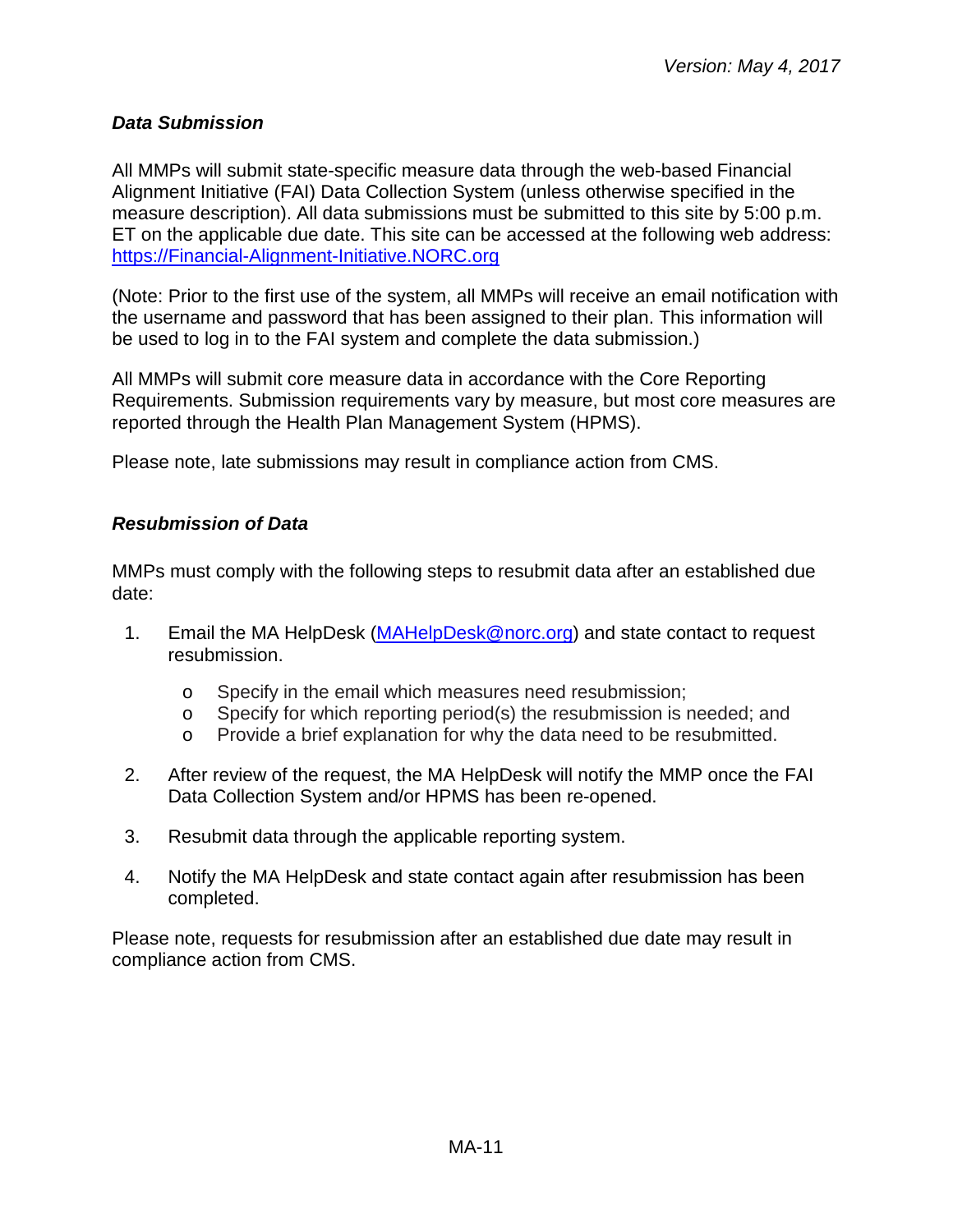## <span id="page-11-0"></span>**Section MAI. Care Coordination**

| <b>IMPLEMENTATION</b>              |                                        |          |                                                                                                     |                                                                                     |
|------------------------------------|----------------------------------------|----------|-----------------------------------------------------------------------------------------------------|-------------------------------------------------------------------------------------|
| <b>Reporting</b><br><b>Section</b> | <b>Reporting</b><br><b>Frequency</b>   | Level    | <b>Reporting</b><br><b>Period</b>                                                                   | <b>Due Date</b>                                                                     |
| MA1. Care<br>Coordination          | Monthly,<br>beginning<br>after 90 days | Contract | Current<br>Month<br>Ex:<br>$1/1 - 1/31$                                                             | By the end of the month<br>following the last day of the<br>reporting period        |
|                                    |                                        |          | <b>ONGOING</b>                                                                                      |                                                                                     |
| <b>Reporting</b><br><b>Section</b> | <b>Reporting</b><br><b>Frequency</b>   | Level    | <b>Reporting</b><br><b>Periods</b>                                                                  | <b>Due Date</b>                                                                     |
| MA1. Care<br>Coordination          | Quarterly                              | Contract | Current<br>Calendar<br>Quarter<br>Ex:<br>$1/1 - 3/31$<br>$4/1 - 6/30$<br>$7/1 - 9/30$<br>10/1-12/31 | By the end of the second<br>month following the last day<br>of the reporting period |

MA1.1 Members with care plans within 90 days of enrollment.

A. Data element definitions - details for each data element reported to CMS and the state, including examples, calculation methods, and how various data elements are associated.

| <b>Element</b><br><b>Letter</b> | <b>Element Name</b>                                                                                                          | <b>Definition</b>                                                                                                                                      | <b>Allowable Values</b>                        |
|---------------------------------|------------------------------------------------------------------------------------------------------------------------------|--------------------------------------------------------------------------------------------------------------------------------------------------------|------------------------------------------------|
| А.                              | Total number of<br>members enrolled<br>whose 90th day of<br>enrollment occurred<br>within the reporting<br>period.           | Total number of members<br>enrolled whose 90th day of<br>enrollment occurred within<br>the reporting period.                                           | Field Type: Numeric                            |
| B.                              | Total number of<br>members who are<br>documented as<br>unwilling to complete<br>a care plan within 90<br>days of enrollment. | Of the total reported in A,<br>the number of members<br>who are documented as<br>unwilling to complete a<br>care plan within 90 days of<br>enrollment. | Field type: Numeric<br>Note: Is a subset of A. |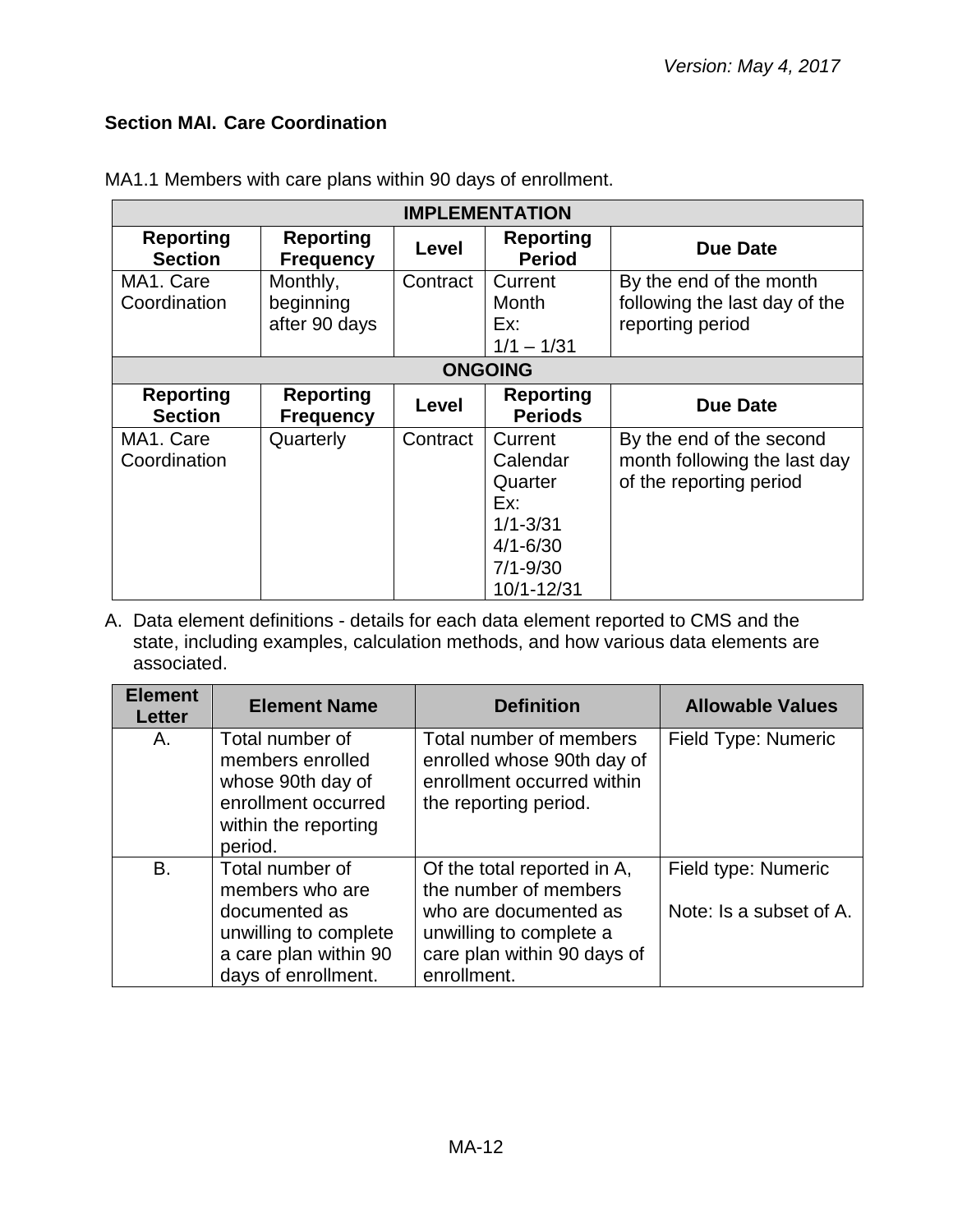| <b>Element</b><br><b>Letter</b> | <b>Element Name</b>                                            | <b>Definition</b>                                                      | <b>Allowable Values</b> |
|---------------------------------|----------------------------------------------------------------|------------------------------------------------------------------------|-------------------------|
| $C_{\cdot}$                     | Total number of<br>members the MMP                             | Of the total reported in A,<br>the number of members                   | Field type: Numeric     |
|                                 | was unable to reach,<br>following three<br>documented outreach | the MMP was unable to<br>reach, following three<br>documented outreach | Note: Is a subset of A. |
|                                 | attempts within 90<br>days of enrollment.                      | attempts within 90 days of<br>enrollment.                              |                         |
| D.                              | Total number of<br>members with a care                         | Of the total reported in A,<br>the number of members                   | Field Type: Numeric     |
|                                 | plan completed within<br>90 days of enrollment.                | with a care plan completed<br>within 90 days of<br>enrollment.         | Note: Is a subset of A. |

- B. QA Checks/Thresholds procedures used by CMS and the state to establish benchmarks in order to identify outliers or data that are potentially erroneous.
	- CMS and the state will perform an outlier analysis.
	- As data are received from MMPs over time, CMS and the state will apply threshold checks.
- C. Edits and Validation Checks validation checks that should be performed by each MMP prior to data submission.
	- Confirm those data elements listed above as subsets of other elements.
	- MMPs should validate that data elements B, C, and D are less than or equal to data element A.
	- All data elements should be positive values.
- D. Analysis how CMS and the state will evaluate reported data, as well as how other data sources may be monitored. CMS and the state will evaluate the percentage of members whose 90th day of enrollment occurred within the reporting period:
	- Who refused to have a care plan completed within 90 days of enrollment.
	- Who were unable to be reached to have a care plan completed within 90 days of enrollment.
	- Who had a care plan completed within 90 days of enrollment.
	- That were willing to participate and who could be reached who had a care plan completed within 90 days of enrollment.
- E. Notes additional clarifications to a reporting section. This section incorporates previously answered frequently asked questions.
	- $\bullet$ MMPs should include all members regardless of whether the member was enrolled through passive enrollment or opt-in enrollment. Medicaid-only members should not be included.
	- $\bullet$ MMPs should include all members who meet the criteria outlined in data element A, regardless if they are disenrolled as of the end of the reporting period (i.e., include all members regardless if they are currently enrolled or disenrolled as of the last day of the reporting period).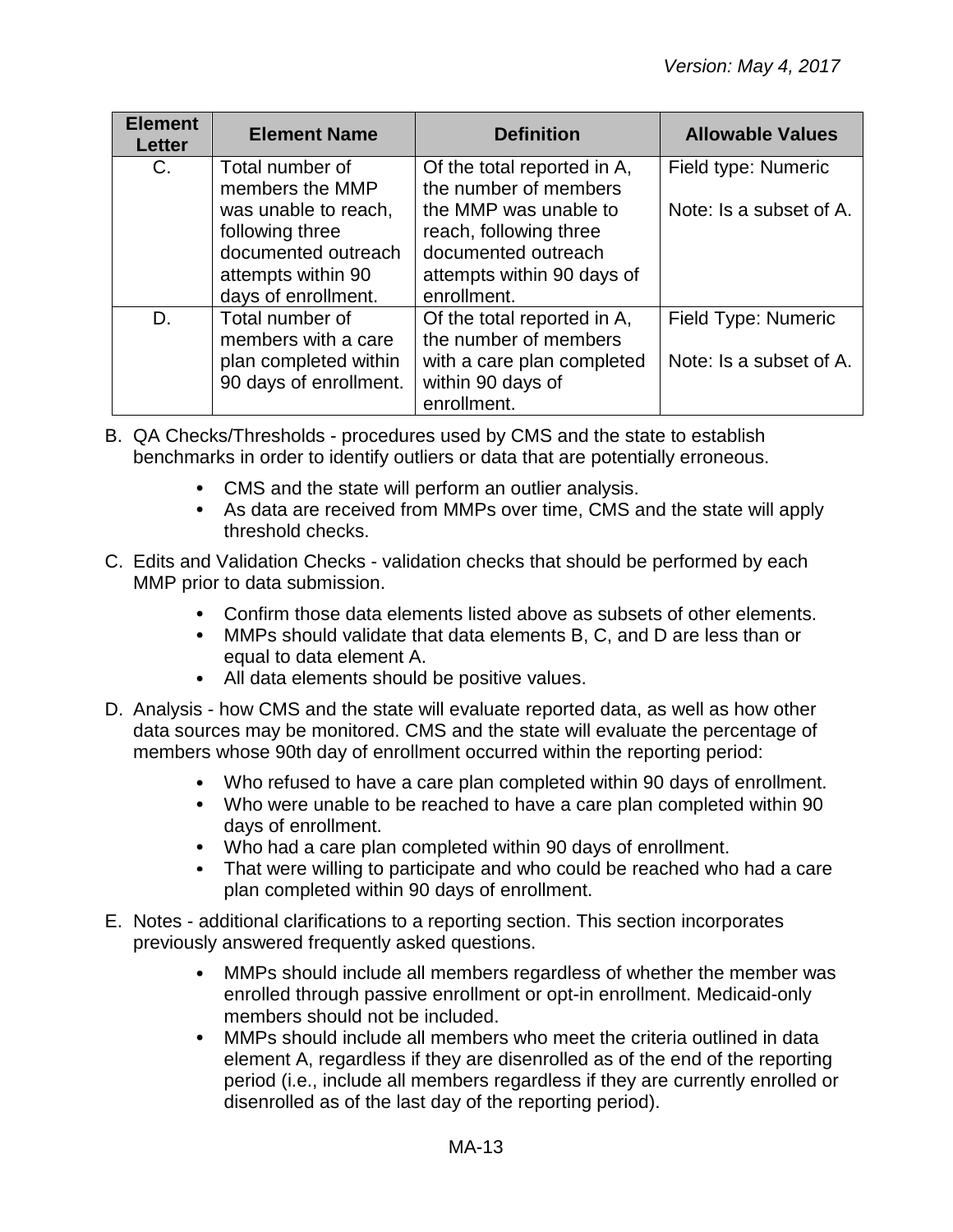- $\bullet$ The 90th day of enrollment should be based on each member's effective date of enrollment. For the purposes of reporting this measure, 90 days of enrollment will be equivalent to three full calendar months.
- The effective date of enrollment is the first date of the member's coverage through the MMP.
- $\bullet$ MMPs should refer to the Massachusetts three-way contract for specific requirements pertaining to care plans.
- $\bullet$ Members reported in data elements B, C, and D must also be reported in data element A since these data elements are subsets of data element A. Additionally, data elements B, C, and D should be mutually exclusive (e.g., a member reported in data element B or C should not also be reported in data element D). If a member could meet the criteria for multiple data elements (B, C, or D) use the following guidance to ensure the member is included in only one of those three elements:
	- o If a member initially refused to participate in the care plan or could not be reached after three outreach attempts, but then subsequently completes the care plan within 90 days of enrollment, the member should be classified in data element D.
	- o If a member was not reached after three outreach attempts, but then subsequently is reached and refuses to complete the care plan within 90 days of enrollment, the member should be classified in data element B.
- For data element B, MMPs should report the number of members who  $\bullet$ were unwilling to participate in the development of the care plan if a member (or his or her authorized representative):
	- o Affirmatively declines to participate in the care plan. Member communicates this refusal by phone, mail, fax, or in person.
	- o Expresses willingness to complete the care plan but asks for it to be conducted after 90 days following the members effective enrollment date (despite being offered a reasonable opportunity to complete the care plan within 90 days). Discussions with the member must be documented by the MMP.
	- o Expresses willingness to complete the care plan but reschedules or is a no-show and then is subsequently non-responsive. Attempts to contact the member must be documented by the MMP.
	- o Initially agrees to complete the care plan, but then declines to answer a majority of the questions in the care plan.
- For data element C, MMPs should report the number of members the  $\bullet$ MMP was unable to reach after three attempts to contact the member. MMPs should refer to the Massachusetts three-way contract or state guidance for any specific requirements pertaining to the method of outreach to members. MMPs must document each attempt to reach the member, including the method of the attempt (i.e., phone, mail, or email), as CMS and the state may validate this number. There may be instances when the MMP has a high degree of confidence that a member's contact information is correct, yet that member is not responsive to the MMP's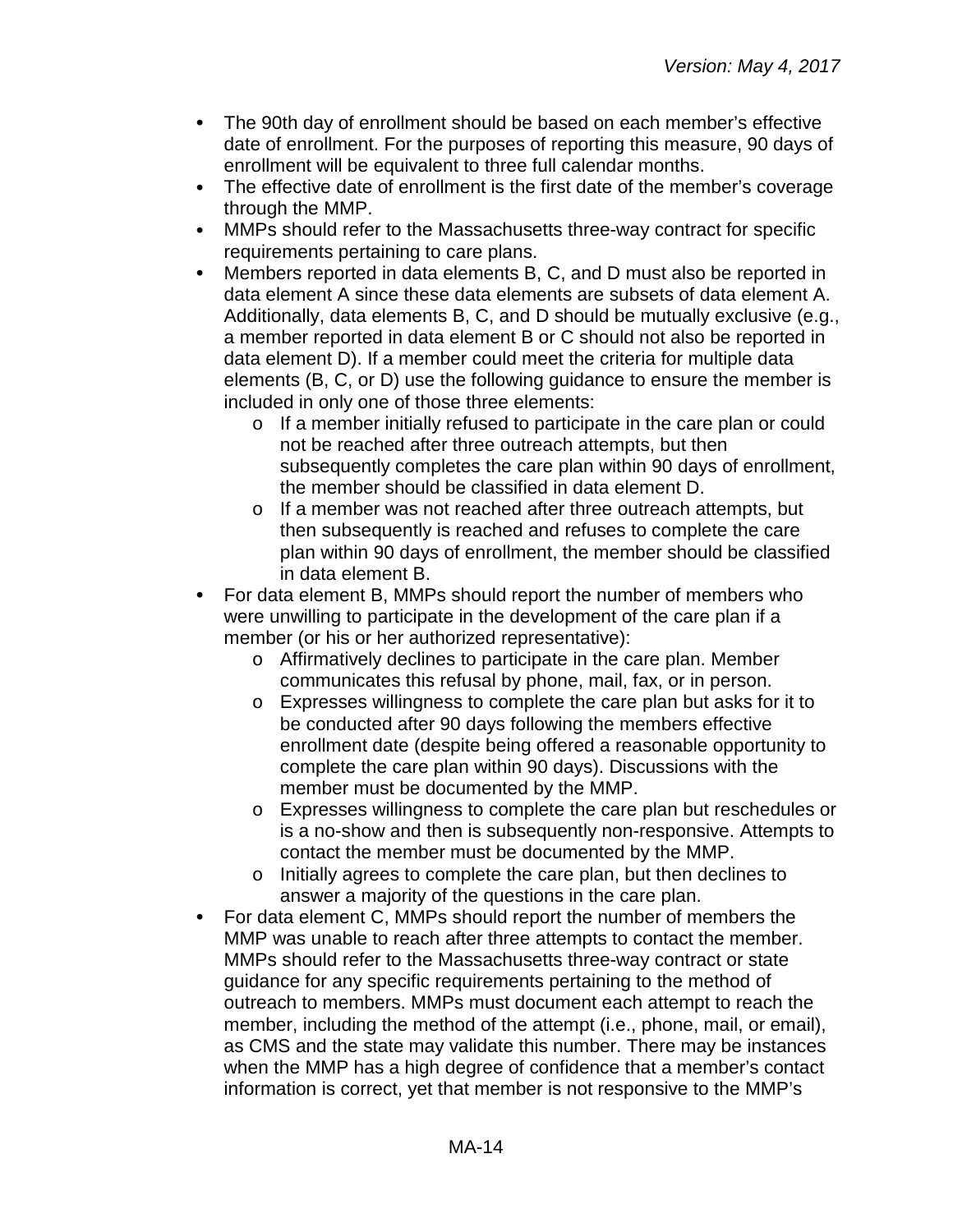outreach efforts. So long as the MMP follows the guidance regarding outreach attempts, these members may be included in the count for this data element.

- $\bullet$ There may be certain circumstances that make it impossible or inappropriate to complete a care plan within 90 days of enrollment. For example, a member may become medically unable to respond and have no authorized representative to do so on their behalf, or a member may be experiencing an acute medical or behavioral health crisis that requires immediate attention and outweighs the need for a care plan. However, MMPs should not include such members in the counts for data elements B and C.
- $\bullet$ If a care plan was started but not completed within 90 days of enrollment, then the care plan should not be considered completed and, therefore, would not be counted in data elements B, C, or D. However, this member would be included in data element A if the members 90th day of enrollment occurred within the reporting requirements.
- F. Data Submission how MMPs will submit data collected to CMS and the state.
	- MMPs will submit data collected for this measure in the above specified  $\bullet$ format through a secure data collection site established by CMS. This site can be accessed at the following web address: [https://Financial-](https://financial-alignment-initiative.norc.org/)[Alignment-Initiative.NORC.org.](https://financial-alignment-initiative.norc.org/)

| <b>IMPLEMENTATION</b>              |                                      |                |                                                                                                     |                                                                                     |
|------------------------------------|--------------------------------------|----------------|-----------------------------------------------------------------------------------------------------|-------------------------------------------------------------------------------------|
| <b>Reporting</b><br><b>Section</b> | <b>Reporting</b><br><b>Frequency</b> | Level          | <b>Reporting</b><br><b>Period</b>                                                                   | <b>Due Date</b>                                                                     |
| MA1. Care<br>Coordination          | Monthly                              | Contract       | Current<br>Month<br>Ex:<br>$1/1 - 1/31$                                                             | By the end of the month<br>following the last day of the<br>reporting period        |
|                                    |                                      | <b>ONGOING</b> |                                                                                                     |                                                                                     |
| <b>Reporting</b><br><b>Section</b> | <b>Reporting</b><br><b>Frequency</b> | Level          | <b>Reporting</b><br><b>Periods</b>                                                                  | <b>Due Date</b>                                                                     |
| MA1. Care<br>Coordination          | Quarterly                            | Contract       | Current<br>Calendar<br>Quarter<br>Ex:<br>$1/1 - 3/31$<br>$4/1 - 6/30$<br>$7/1 - 9/30$<br>10/1-12/31 | By the end of the second<br>month following the last<br>day of the reporting period |

MA1.2 Members with documented discussions of care goals.<sup>i</sup>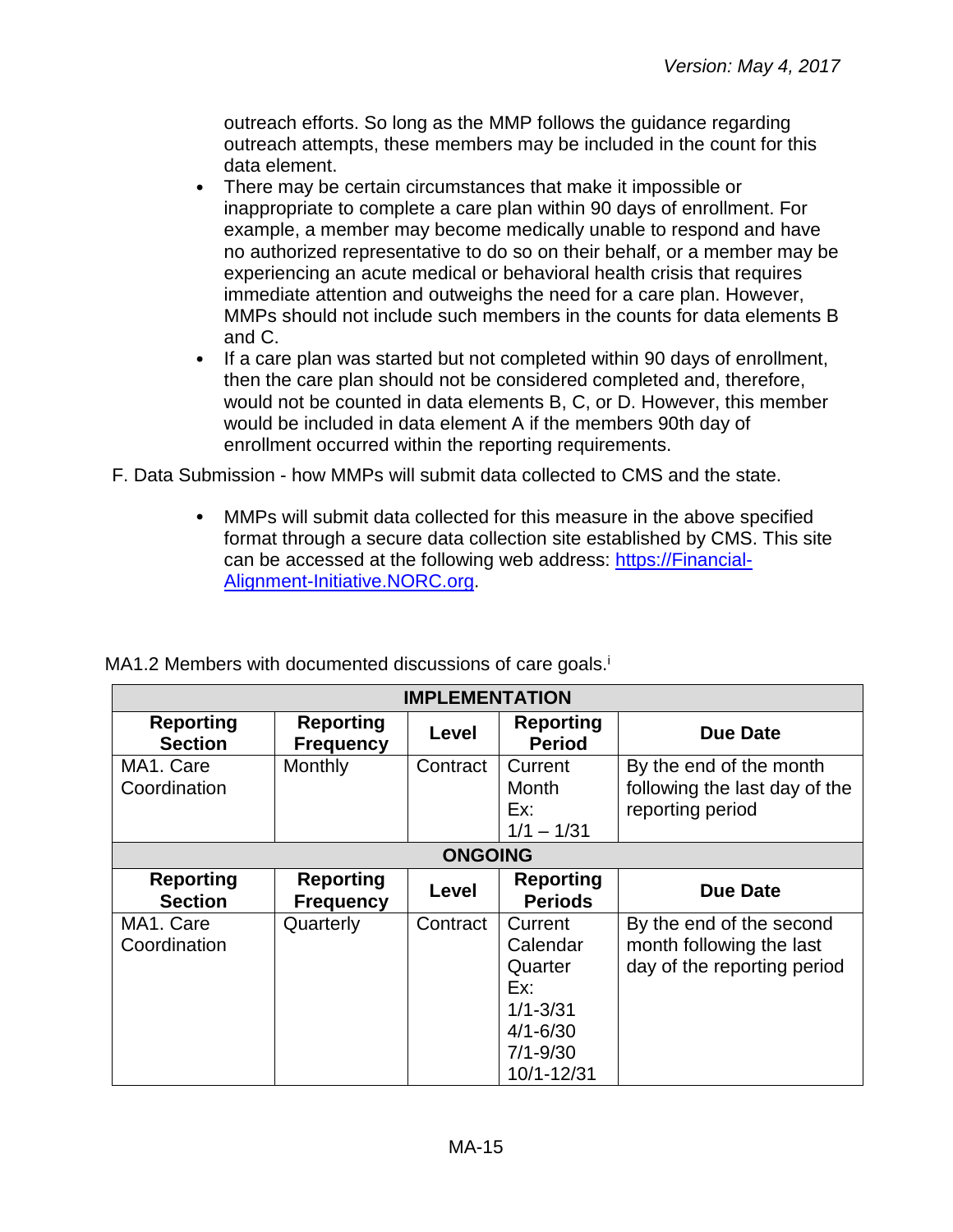A. Data element definitions - details for each data element reported to CMS and the state, including examples, calculation methods, and how various data elements are associated.

| <b>Element</b><br><b>Letter</b> | <b>Element Name</b>                                                                                                      | <b>Definition</b>                                                                                                                                  | <b>Allowable Values</b>                        |
|---------------------------------|--------------------------------------------------------------------------------------------------------------------------|----------------------------------------------------------------------------------------------------------------------------------------------------|------------------------------------------------|
| А.                              | Total number of<br>members with an initial<br>care plan completed.                                                       | Total number of members<br>with an initial care plan<br>completed during the<br>reporting period.                                                  | Field Type: Numeric                            |
| B.                              | Total number of<br>members with at least<br>one documented<br>discussion of care<br>goals in the initial care<br>plan.   | Of the total reported in A,<br>the number of members<br>with at least one<br>documented discussion<br>of care goals in the initial<br>care plan.   | Field Type: Numeric<br>Note: Is a subset of A. |
| C.                              | Total number of<br>existing care plans<br>revised.                                                                       | Total number of existing<br>care plans revised during<br>the reporting period.                                                                     | Field Type: Numeric                            |
| D.                              | Total number of<br>revised care plans with<br>at least one<br>documented<br>discussion of new or<br>existing care goals. | Of the total reported in C,<br>the number of revised<br>care plans with at least<br>one documented<br>discussion of new or<br>existing care goals. | Field Type: Numeric<br>Note: Is a subset of C. |

- B. QA Checks/Thresholds procedures used by CMS and the state to establish benchmarks in order to identify outliers or data that are potentially erroneous.
	- CMS and the state will perform an outlier analysis.
	- As data are received from MMPs over time, CMS and the state will apply threshold checks.
- C. Edits and Validation Checks validation checks that should be performed by each MMP prior to data submission.
	- Confirm those data elements listed above as subsets of other elements.
	- MMPs should validate that data element B is less than or equal to data element A.
	- MMPs should validate that data element D is less than or equal to data element C.
	- All data elements should be positive values.
- D. Analysis how CMS and the state will evaluate reported data, as well as how other data sources may be monitored. CMS and the state will evaluate the percentage of:
	- Members who had a care plan completed in the reporting period who had  $\bullet$ at least one documented discussion of care goals in the care plan.
	- $\bullet$ Members who had a care plan developed as of the end of the reporting period.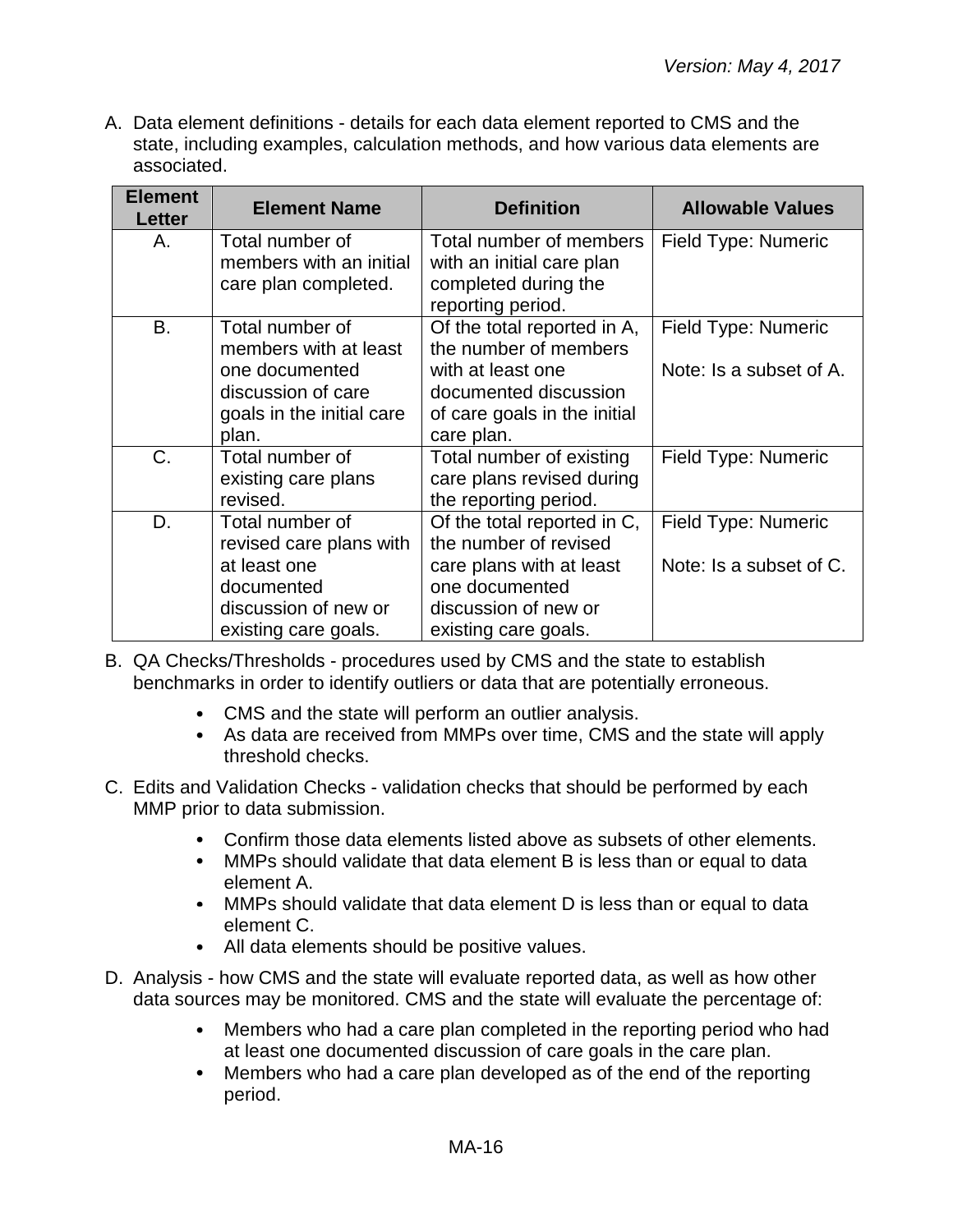- Care plans revised during the reporting period that had at least one documented discussion of new or existing care goals.
- E. Notes additional clarifications to a reporting section. This section incorporates previously answered frequently asked questions.
	- MMPs should include all members regardless of whether the member was  $\bullet$ enrolled through passive enrollment or opt-in enrollment. Medicaid-only members should not be included.
	- $\bullet$ MMPs should include all members who meet the criteria outlined in data element A, regardless if they are disenrolled as of the end of the reporting period (i.e., include all members regardless if they are currently enrolled or disenrolled as of the last day of the reporting period).
	- MMPs should include all care plans that meet the criteria outlined in data  $\bullet$ element C, regardless of whether the member is disenrolled as of the end of the reporting period (i.e., include all care plans regardless of whether the member is currently enrolled or disenrolled as of the last day of the reporting period).
	- Data element A should include all members whose care plan was completed for the first time during the reporting period (i.e., the member did not previously have an care plan completed prior to the start of the reporting period). There can be no more than one initial care plan completed per member.
	- MMPs should only include members in data element B when the  $\bullet$ discussion of care goals is clearly documented in the member's initial care plan.
	- Data element C should include all existing care plans that were revised during the reporting period. MMPs should refer to the Massachusetts three-way contract for specific requirements pertaining to updating the care plan.
	- $\bullet$ MMPs should only include care plans in data element D when a new or previously documented care goal is discussed and is clearly documented in the member's revised care plan. If the initial care plan clearly documented the discussion of care goals, but those existing care goals were not revised or discussed, or new care goals are not discussed and documented during the revision of the care plan, then that care plan should not be reported in data element D.
	- If a member has an initial care plan completed during the reporting period,  $\bullet$ and has their care plan revised during the same reporting period, then the member's initial care plan should be reported in data element A and the member's revised care plan should be reported in data element C.
	- $\bullet$ If a member's care plan is revised multiple times during the same reporting period, each revision should be reported in data element C. For example, if a member's care plan is revised twice during the same reporting period, two care plans should be counted in data element C.
	- Documented discussions of care goals will be recorded in a member's electronic health record (EHR).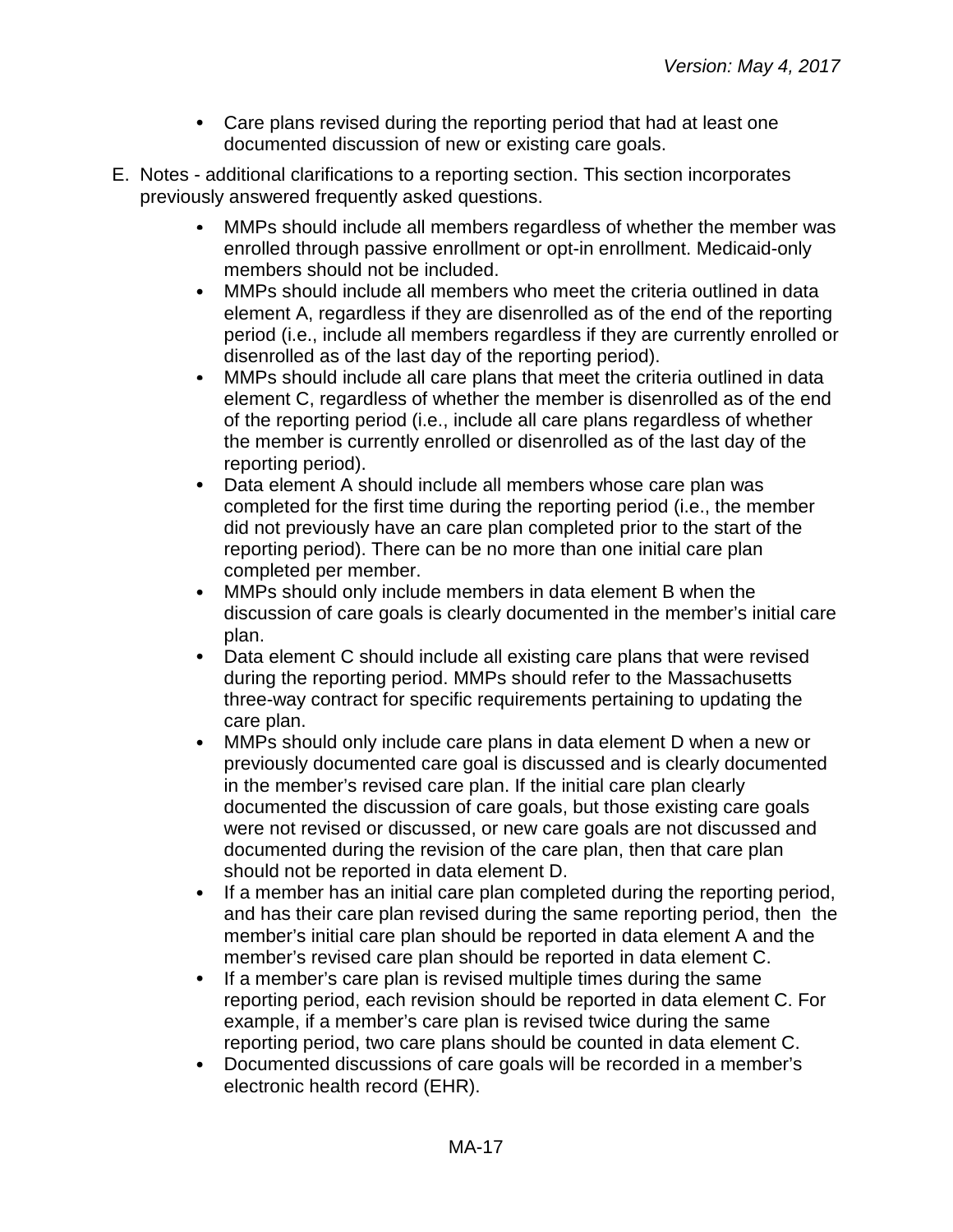- F. Data Submission how MMPs will submit data collected to CMS and the state.
	- $\bullet$ MMPs will submit data collected for this measure in the above specified format through a secure data collection site established by CMS. This site can be accessed at the following web address: [https://Financial-](https://financial-alignment-initiative.norc.org/)[Alignment-Initiative.NORC.org.](https://financial-alignment-initiative.norc.org/)

MA1.3 Members with LTSS needs who have a referral to an IL-LTSS Coordinator.<sup>i</sup>

| <b>CONTINUOUS REPORTING</b>        |                                      |          |                                   |                                 |
|------------------------------------|--------------------------------------|----------|-----------------------------------|---------------------------------|
| <b>Reporting</b><br><b>Section</b> | <b>Reporting</b><br><b>Frequency</b> | Level    | <b>Reporting</b><br><b>Period</b> | <b>Due Date</b>                 |
| MA1. Care                          | Monthly,                             | Contract | Current                           | According to the                |
| Coordination                       | beginning                            |          | Month                             | MassHealth reporting            |
|                                    | after 90 days                        |          | Ex:                               | schedule for MassHealth's       |
|                                    |                                      |          | $1/1 - 1/31$                      | Monthly Enrollment and          |
|                                    |                                      |          |                                   | <b>Assessment Tracking tool</b> |

A. Data element definitions - details for each data element reported to CMS and the state, including examples, calculation methods, and how various data elements are associated. Cell references under "Allowable Values" correspond to the MassHealth Monthly Enrollment and Assessment Tracking Tool.

| <b>Element</b><br><b>Letter</b> | <b>Element Name</b>                      | <b>Definition</b>                        | <b>Allowable Values</b>  |
|---------------------------------|------------------------------------------|------------------------------------------|--------------------------|
| Α.                              | Total number of                          | Total number of                          | Field Type: Numeric      |
|                                 | members enrolled                         | members enrolled                         |                          |
|                                 | whose 90th day of<br>enrollment occurred | whose 90th day of<br>enrollment occurred | Corresponds to cell B27. |
|                                 | within the reporting                     | within the reporting                     |                          |
|                                 | period.                                  | period.                                  |                          |
| <b>B.</b>                       | Total number of                          | Of the total reported in                 | Field Type: Numeric      |
|                                 | members identified                       | A, the number of                         |                          |
|                                 | with LTSS needs                          | members identified with                  | Note: Is a subset of A.  |
|                                 | within 90 days of                        | LTSS needs within 90                     |                          |
|                                 | enrollment.                              | days of enrollment.                      | Corresponds to cell A24. |
| C.                              | Total number of                          | Of the total reported in                 | Field Type: Numeric      |
|                                 | members with LTSS                        | B, the number of                         |                          |
|                                 | needs who refused an                     | members with LTSS                        | Note: Is a subset of B.  |
|                                 | <b>IL-LTSS coordinator</b>               | needs who refused an                     |                          |
|                                 | within 90 days of                        | <b>IL-LTSS</b> coordinator               | Corresponds to cell B24. |
|                                 | enrollment.                              | within 90 days of                        |                          |
|                                 |                                          | enrollment.                              |                          |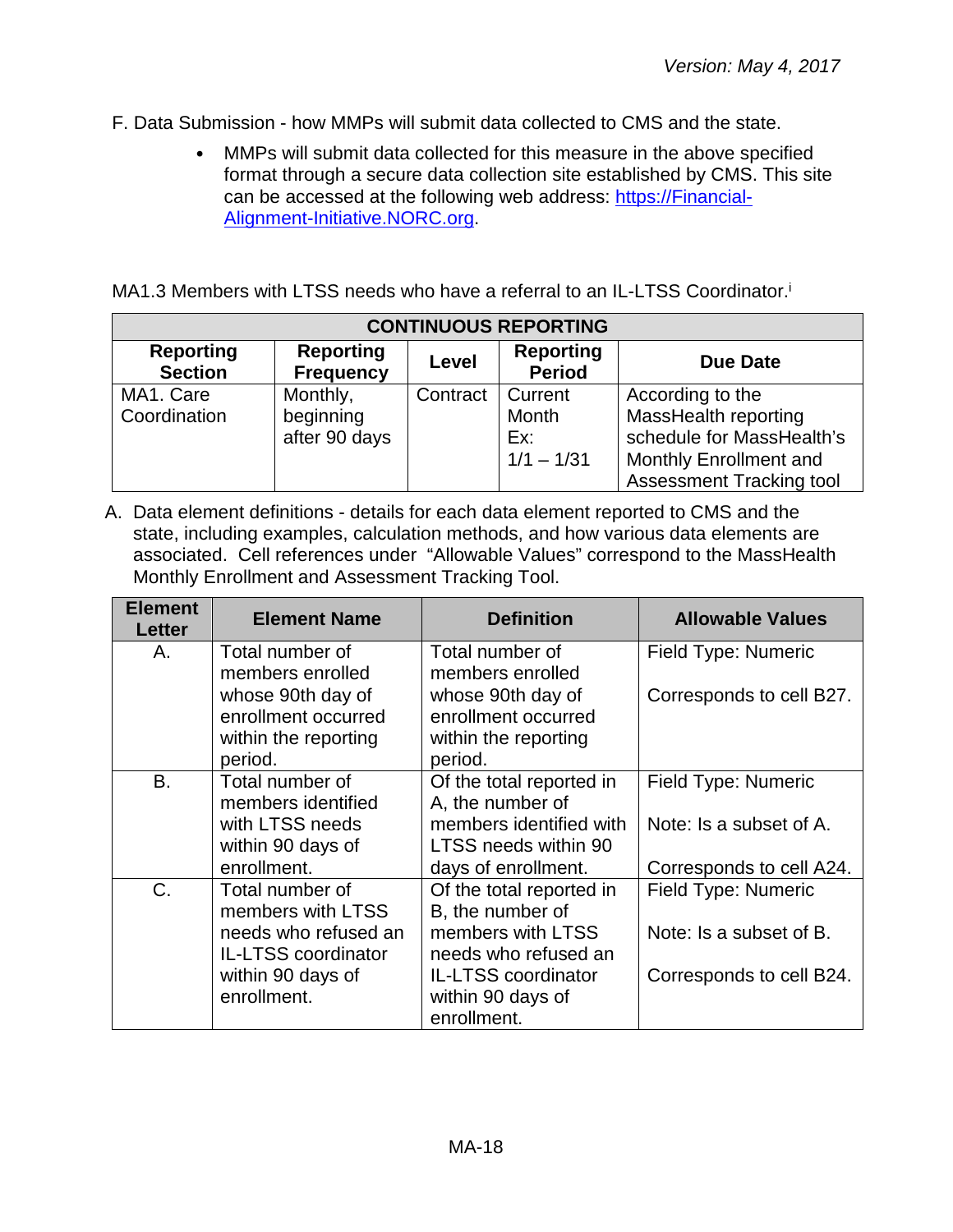| <b>Element</b><br><b>Letter</b> | <b>Element Name</b>                                                                                                                | <b>Definition</b>                                                                                                                        | <b>Allowable Values</b>                                                    |
|---------------------------------|------------------------------------------------------------------------------------------------------------------------------------|------------------------------------------------------------------------------------------------------------------------------------------|----------------------------------------------------------------------------|
| D.                              | Total number of<br>members with LTSS<br>needs who have a<br>referral to an IL-LTSS<br>coordinator within 90<br>days of enrollment. | Of the total reported in<br>B, the number of<br>members with LTSS<br>needs who have a<br>referral to an IL-LTSS<br>coordinator within 90 | Field Type: Numeric<br>Note: Is a subset of B.<br>Corresponds to cell C24. |
|                                 |                                                                                                                                    | days of enrollment.                                                                                                                      |                                                                            |
| Ε.                              | Total number of<br>members with LTSS<br>needs that are in the<br>C3 and F1 rating                                                  | Of the total reported in<br>B, the number of<br>members with LTSS<br>needs that are in the C3                                            | Field Type: Numeric<br>Note: Is a subset of B.                             |
|                                 | categories.                                                                                                                        | and F1 rating<br>categories.                                                                                                             | Corresponds to cell D24.                                                   |
| F.                              | Total number of<br>members with LTSS<br>needs who are in the<br>C3 and F1 rating                                                   | Of the total reported in<br>E, the number of<br>members with LTSS<br>needs who are in the                                                | Field Type: Numeric<br>Note: Is a subset of E.                             |
|                                 | categories who refused<br>an IL-LTSS coordinator<br>within 90 days of<br>enrollment.                                               | C3 and F1 rating<br>categories who refused<br>an IL-LTSS coordinator<br>within 90 days of<br>enrollment.                                 | Corresponds to cell E24.                                                   |
| G.                              | Total number of<br>members with LTSS<br>needs who are in the<br>C3 and F1 rating                                                   | Of the total reported in<br>E, the number of<br>members with LTSS<br>needs who are in the                                                | Field Type: Numeric<br>Note: Is a subset of E.                             |
|                                 | categories who have a<br>referral to an IL-LTSS<br>coordinator within 90<br>days of enrollment.                                    | C3 and F1 rating<br>categories who have a<br>referral to an IL-LTSS<br>coordinator within 90<br>days of enrollment.                      | Corresponds to cell F24.                                                   |
| Η.                              | Total number of<br>members with LTSS<br>needs who are in the                                                                       | Of the total reported in<br>E, the number of<br>members with LTSS<br>needs who are in the                                                | Field Type: Numeric<br>Note: Is a subset of E.                             |
|                                 | C3 and F1 rating<br>categories who have<br>met with an IL-LTSS<br>coordinator within 90<br>days of enrollment.                     | C3 and F1 rating<br>categories who have<br>met with an IL-LTSS<br>coordinator within 90<br>days of enrollment.                           | Corresponds to cell H24.                                                   |

- B. QA Checks/Thresholds procedures used by CMS and the state to establish benchmarks in order to identify outliers or data that are potentially erroneous.
	- CMS and the state will perform an outlier analysis.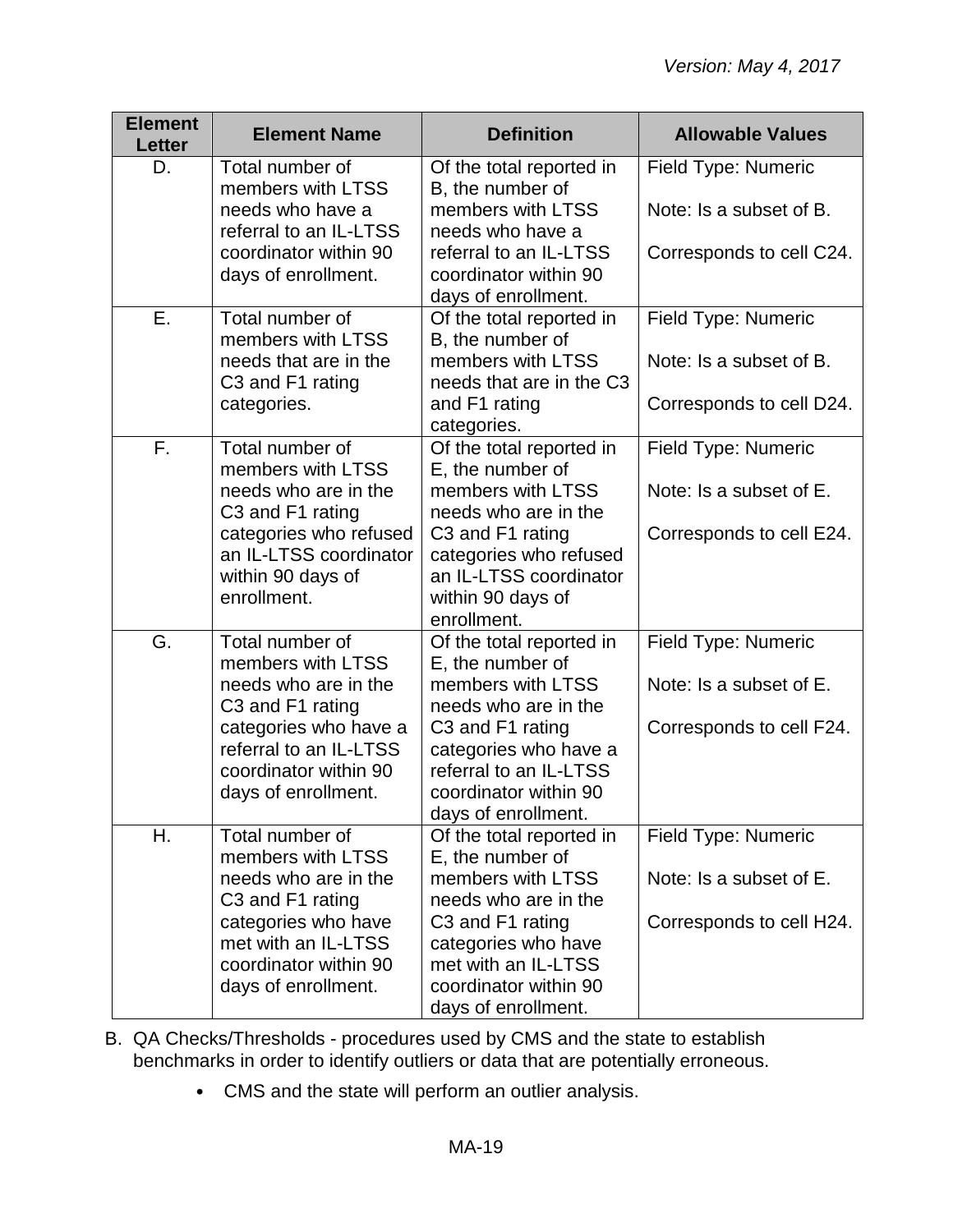- As data are received from MMPs over time, CMS and the state will apply threshold checks.
- C. Edits and Validation Checks validation checks that should be performed by each MMP prior to data submission.
	- Confirm those data elements listed above as subsets of other elements.  $\bullet$
	- MMPs should validate that data element B is less than or equal to data element A.
	- MMPs should validate that data elements C, D, and E are less than or equal to data element B.
	- MMPs should validate that data elements F, G, and H are less than or equal to data element E.
	- All data elements should be positive values.
- D. Analysis how CMS will evaluate reported data, as well as how other data sources may be monitored. CMS and the state will evaluate the percentage of members:
	- With LTSS needs identified within 90 days of enrollment. (B/A)
	- Who refused an IL-LTSS coordinator within 90 days of enrollment. (C/B)
	- Who have a referral to an IL-LTSS coordinator within 90 days of enrollment. (D/B)
	- With LTSS needs identified who are in the C3 and F1 rating categories.  $(E/B)$
	- Who are in the C3 and F1 rating categories who refused an IL-LTSS coordinator within 90 days of enrollment. (F/E)
	- Who are in the C3 and F1 rating categories who have a referral to an IL-LTSS coordinator within 90 days of enrollment. (G/E)
	- Who are in the C3 and F1 rating categories who have met with an IL-LTSS coordinator within 90 days of enrollment. (H/E)
- E. Notes additional clarifications to a reporting section. This section incorporates previously answered frequently asked questions.
	- $\bullet$ MMPs should include all members regardless of whether the member was enrolled through passive enrollment or opt-in enrollment. Medicaid-only members should not be included.
	- MMPs should include all members who meet the criteria outlined in data  $\bullet$ element A, regardless if they are disenrolled as of the end of the reporting period (i.e., include all members regardless if they are currently enrolled or disenrolled as of the last day of the reporting period).
	- The 90th day of enrollment should be based on each member's effective date of enrollment. For the purposes of reporting this measure, 90 days of enrollment will be equivalent to three full calendar months.
	- $\bullet$ MMPs should refer to the Massachusetts MOU and three-way contract for specific requirements pertaining to an IL-LTSS coordinator.
	- LTSC refers to long term services and supports coordinator.
	- CBO refers to Community Based Organization.
	- F1 refers to facility-based care individuals identified as having a long-term facility stay of more than 90 days.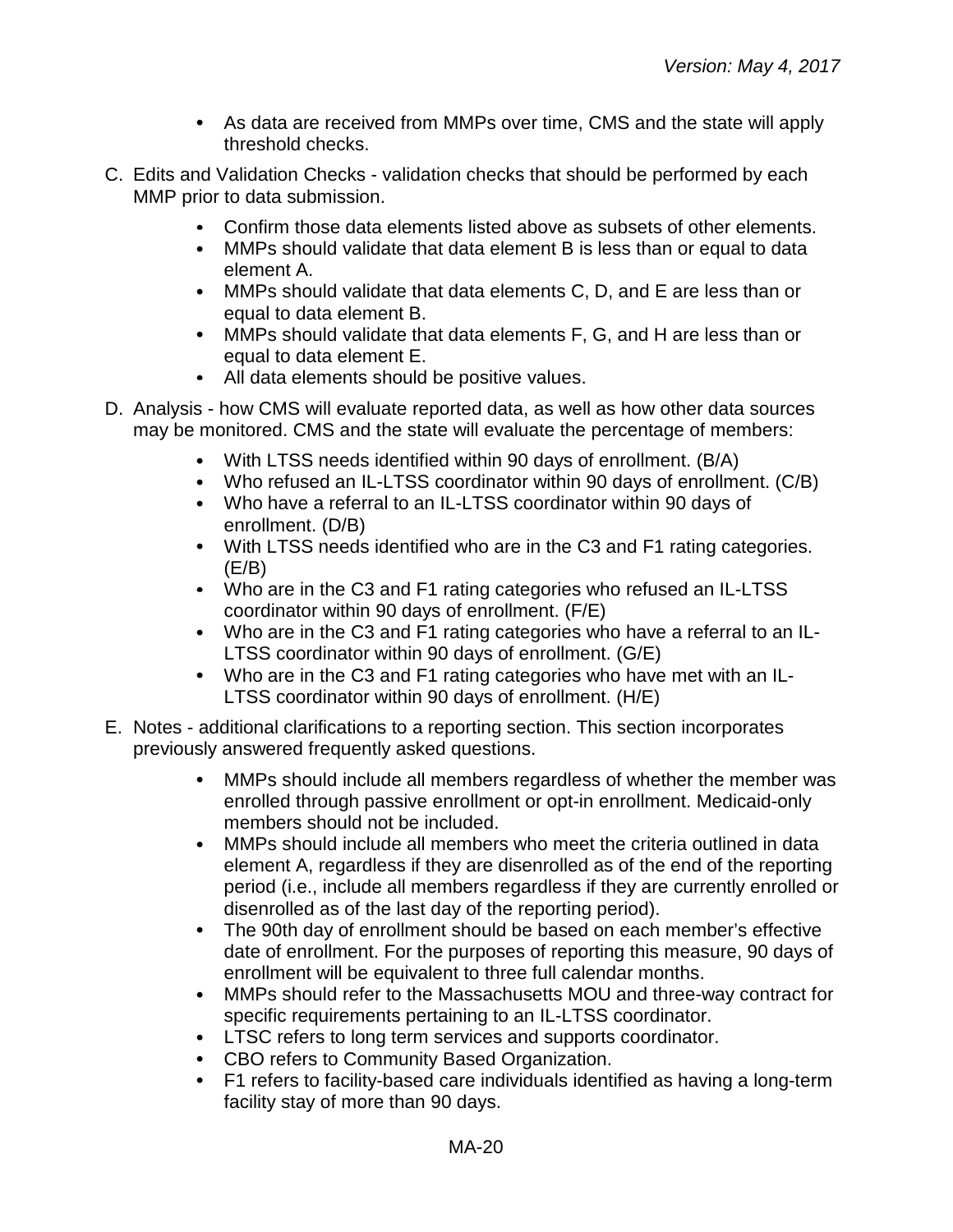- C3 refers to community tier 3 high community need. Individuals who have a daily skilled need; two or more activities of daily living (ADL). Limitations and three days of skilled nursing need; and individuals with four or more ADL limitations.
- Identified LTSS members refers to members who were identified during the reporting period as having LTSS needs.
- $\bullet$ Meeting with Coordinator refers to a face-to-face meeting with an IL-LTSS coordinator.
- Refuse refers to anyone who refuses an IL-LTSS coordinator.
- The effective date of enrollment is the first date of the member's coverage through the MMP.
- Element A: See cell B27 ("Total Enrollment") on the Monthly Enrollment and Assessment Progress Tracking tool.
- Element B: See cell A24 ("Total LTSS need identified") on the Monthly Enrollment and Assessment Progress Tracking tool.
- Element C: See cell B24 ("Total refused LTSC referrals") on the Monthly Enrollment and Assessment Progress Tracking tool.
- Element D: See cell C24 ("Total LTSC referrals made to CBOs" on the  $\bullet$ Monthly Enrollment and Assessment Progress Tracking tool.
- Element E: See cell D24 ("C3/F1 LTSS needs identified") on the Monthly Enrollment and Assessment Progress Tracking tool.
- Element F: See cell E24 ("C3/F1 refused LTSC referrals") on the Monthly Enrollment and Assessment Progress Tracking tool.
- Element G: See cell F24 ("C3/F1 LTSC referrals made to CBOs") on the Monthly Enrollment and Assessment Progress Tracking tool.
- Element H: See cell H24 ("C3/F1 initial encounters by LTSCs") on the  $\bullet$ Monthly Enrollment and Assessment Progress Tracking tool.
- F. Data Submission how MMPs will submit data collected to CMS and the state.
	- MMPs will submit data collected for this measure in the above specified  $\bullet$ format to MassHealth using MassHealth's Monthly Enrollment and Assessment Tracking tool.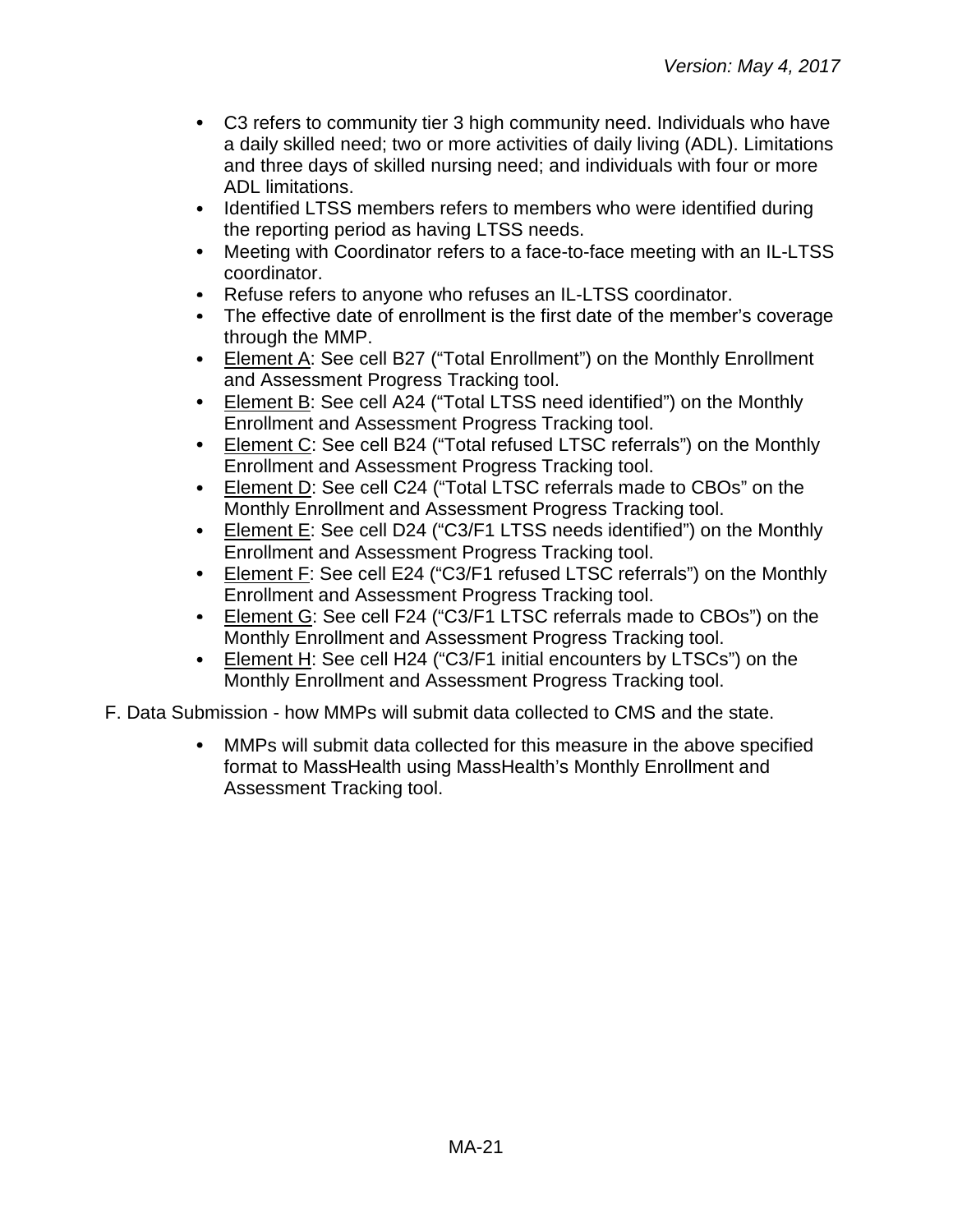## <span id="page-21-0"></span>**Section MAII.Enrollee Protections**

| <b>IMPLEMENTATION</b>               |                                      |                |                                                                                                     |                                                                                        |
|-------------------------------------|--------------------------------------|----------------|-----------------------------------------------------------------------------------------------------|----------------------------------------------------------------------------------------|
| <b>Reporting</b><br><b>Section</b>  | <b>Reporting</b><br><b>Frequency</b> | Level          | <b>Reporting</b><br><b>Period</b>                                                                   | Due Date                                                                               |
| MA2. Enrollee<br><b>Protections</b> | Monthly                              | Contract       | <b>Current Month</b><br>Ex: $1/1 - 1/31$                                                            | By the end of the<br>month following the<br>last day of the<br>reporting period        |
|                                     |                                      | <b>ONGOING</b> |                                                                                                     |                                                                                        |
| <b>Reporting</b><br><b>Section</b>  | <b>Reporting</b><br><b>Frequency</b> | Level          | <b>Reporting</b><br><b>Periods</b>                                                                  | <b>Due Date</b>                                                                        |
| MA2. Enrollee<br><b>Protections</b> | Quarterly                            | Contract       | Current<br>Calendar<br>Quarter<br>Ex:<br>$1/1 - 3/31$<br>$4/1 - 6/30$<br>$7/1 - 9/30$<br>10/1-12/31 | By the end of the<br>second month<br>following the last day<br>of the reporting period |

MA2.1 The number of critical incident and abuse reports for members receiving LTSS.

A. Data element definitions - details for each data element reported to CMS and the state, including examples, calculation methods, and how various data elements are associated.

| <b>Element</b><br><b>Letter</b> | <b>Element Name</b>                                        | <b>Definition</b>                                                                                                   | <b>Allowable</b><br><b>Values</b> |
|---------------------------------|------------------------------------------------------------|---------------------------------------------------------------------------------------------------------------------|-----------------------------------|
| A.                              | Total number of<br>members receiving<br>LTSS.              | Total number of members<br>receiving LTSS during the<br>reporting period.                                           | Field Type: Numeric               |
| <b>B.</b>                       | Total number of critical<br>incident and abuse<br>reports. | Of the total reported in A,<br>the number of critical<br>incident and abuse reports<br>during the reporting period. | Field Type: Numeric               |

- B. QA Checks/Thresholds procedures used by CMS and the state to establish benchmarks in order to identify outliers or data that are potentially erroneous.
	- CMS and the state will perform an outlier analysis.
	- As data are received from MMPs over time, CMS and the state will apply threshold checks.
- C. Edits and Validation checks validation checks that should be performed by each MMP prior to data submission.
	- All data elements should be positive values.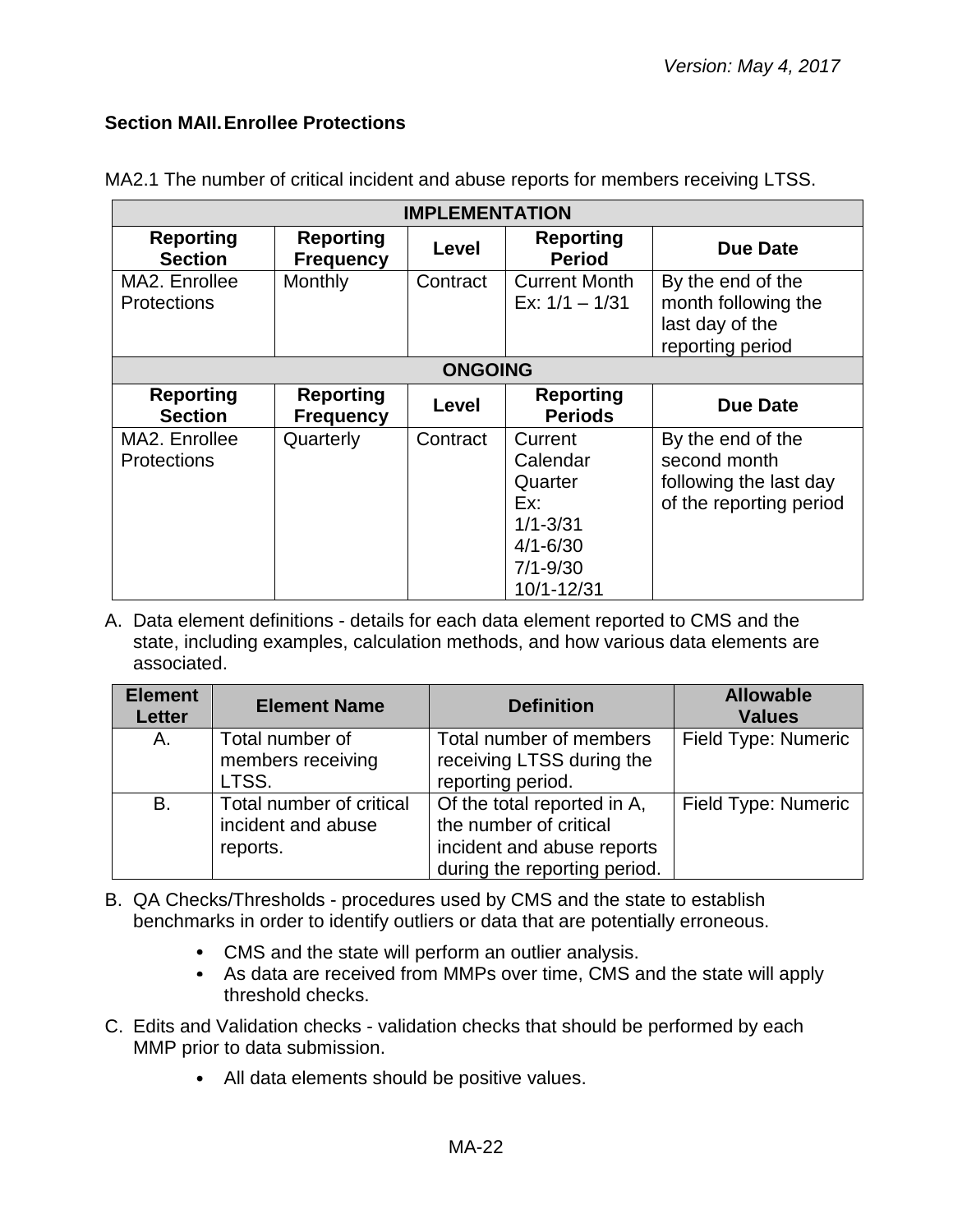- D. Analysis how CMS and the state will evaluate reported data, as well as how other data sources may be monitored.
	- CMS and the state will evaluate the number of critical incident and abuse reports per 1,000 members receiving LTSS during the reporting period.
- E. Notes additional clarifications to a reporting section. This section incorporates previously answered frequently asked questions.
	- MMPs should include all members regardless of whether the member was enrolled through passive enrollment or opt-in enrollment. Medicaid-only members should not be included.
	- $\bullet$ MMPs should include all members who meet the criteria outlined in data element A, regardless if they are disenrolled as of the end of the reporting period (i.e., include all members regardless if they are currently enrolled or disenrolled as of the last day of the reporting period).
	- For data element B, MMPs should include all new critical incident and  $\bullet$ abuse cases that are reported during the reporting period, regardless if the case status is open or closed as of the last day of the reporting period.
	- Critical incident and abuse reports could be reported by the MMP or any  $\bullet$ provider, and are not limited to only those providers defined as LTSS providers.
	- It is possible for members to have more than one critical incident and/or abuse report during the reporting period. All critical incident and abuse reports during the reporting period should be counted.
	- Critical incident refers to any actual or alleged event or situation that creates a significant risk of substantial or serious harm to the physical or mental health, safety or well-being of a member.
	- Abuse refers to:
		- o Willful use of offensive, abusive, or demeaning language by a caretaker that causes mental anguish;
		- o Knowing, reckless, or intentional acts or failures to act which cause injury or death to an individual or which places that individual at risk of injury or death;
		- o Rape or sexual assault;
		- o Corporal punishment or striking of an individual;
		- o Unauthorized use or the use of excessive force in the placement of bodily restraints on an individual; and
		- o Use of bodily or chemical restraints on an individual which is not in compliance with federal or state laws and administrative regulations.
- F. Data Submission how MMPs will submit data collected to CMS and the state.
	- MMPs will submit data collected for this measure in the above specified format through a secure data collection site established by CMS. This site can be accessed at the following web address: [https://Financial-](https://financial-alignment-initiative.norc.org/)[Alignment-Initiative.NORC.org.](https://financial-alignment-initiative.norc.org/)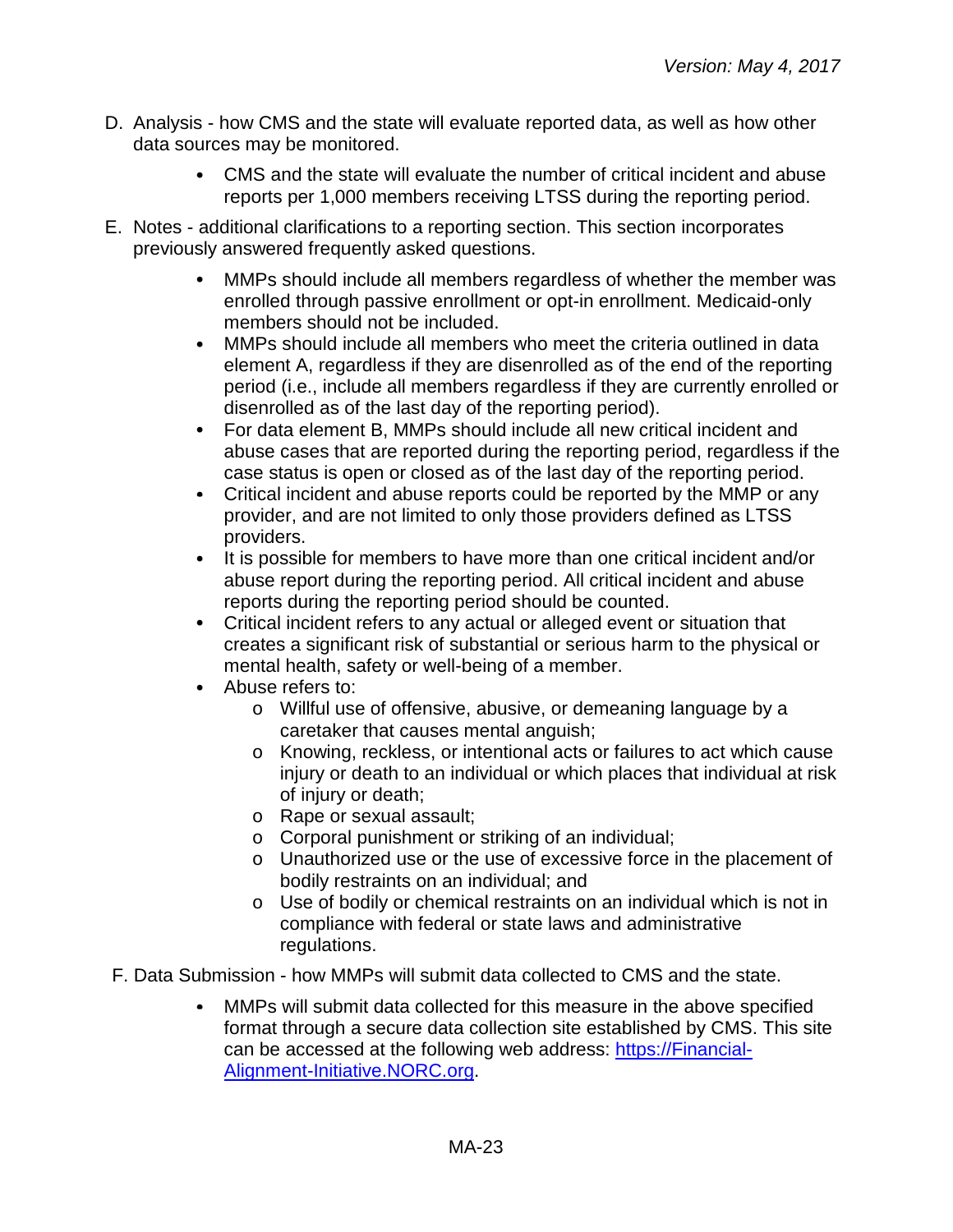## <span id="page-23-0"></span>**Section MAIII. Organizational Structure and Staffing**

|  |  |  | MA3.1 Care coordinator training for supporting self-direction under the demonstration. |  |
|--|--|--|----------------------------------------------------------------------------------------|--|
|  |  |  |                                                                                        |  |

| <b>CONTINUOUS REPORTING</b>        |                                      |          |                                   |                        |  |
|------------------------------------|--------------------------------------|----------|-----------------------------------|------------------------|--|
| <b>Reporting</b><br><b>Section</b> | <b>Reporting</b><br><b>Frequency</b> | Level    | <b>Reporting</b><br><b>Period</b> | <b>Due Date</b>        |  |
| MA3.                               | Annually                             | Contract | Calendar Year,                    | By the end of the      |  |
| Organizational                     |                                      |          | beginning CY                      | second month following |  |
| Structure and                      |                                      |          | 2015                              | the last day of the    |  |
| Staffing                           |                                      |          |                                   | reporting period       |  |

A. Data element definitions – details for each data element reported to CMS and the state, including examples, calculation methods, and how various data elements are associated.

| <b>Element</b><br><b>Letter</b> | <b>Element Name</b>                                                                                                                                                                                         | <b>Definition</b>                                                                                                                                                                                                                     | <b>Allowable</b><br><b>Values</b>              |
|---------------------------------|-------------------------------------------------------------------------------------------------------------------------------------------------------------------------------------------------------------|---------------------------------------------------------------------------------------------------------------------------------------------------------------------------------------------------------------------------------------|------------------------------------------------|
| Α.                              | Total number of newly<br>hired care coordinators<br>(or those newly<br>assigned to the MMP).                                                                                                                | Total number of newly<br>hired care coordinators (or<br>those newly assigned to<br>the MMP) during the<br>reporting period.                                                                                                           | <b>Field Type: Numeric</b>                     |
| <b>B.</b>                       | Total number of newly<br>hired care coordinators<br>(or those newly<br>assigned to the MMP)<br>that have undergone<br>state-based training for<br>supporting self-<br>direction under the<br>demonstration. | Of the total reported in A,<br>the number of newly hired<br>care coordinators (or<br>those newly assigned to<br>the MMP) that have<br>undergone state-based<br>training for supporting self-<br>direction under the<br>demonstration. | Field Type: Numeric<br>Note: Is a subset of A. |

- B. QA Checks/Thresholds procedures used by CMS and the state to establish benchmarks in order to identify outliers or data that are potentially erroneous.
	- CMS and the state will perform an outlier analysis.
	- As data are received from MMPs over time, CMS and the state will apply threshold checks.
- C. Edits and Validation checks validation checks that should be performed by each MMP prior to data submission.
	- Confirm those data elements listed above as subsets of other elements.
	- MMPs should validate that data element B is less than or equal to data element A.
	- All data elements should be positive values.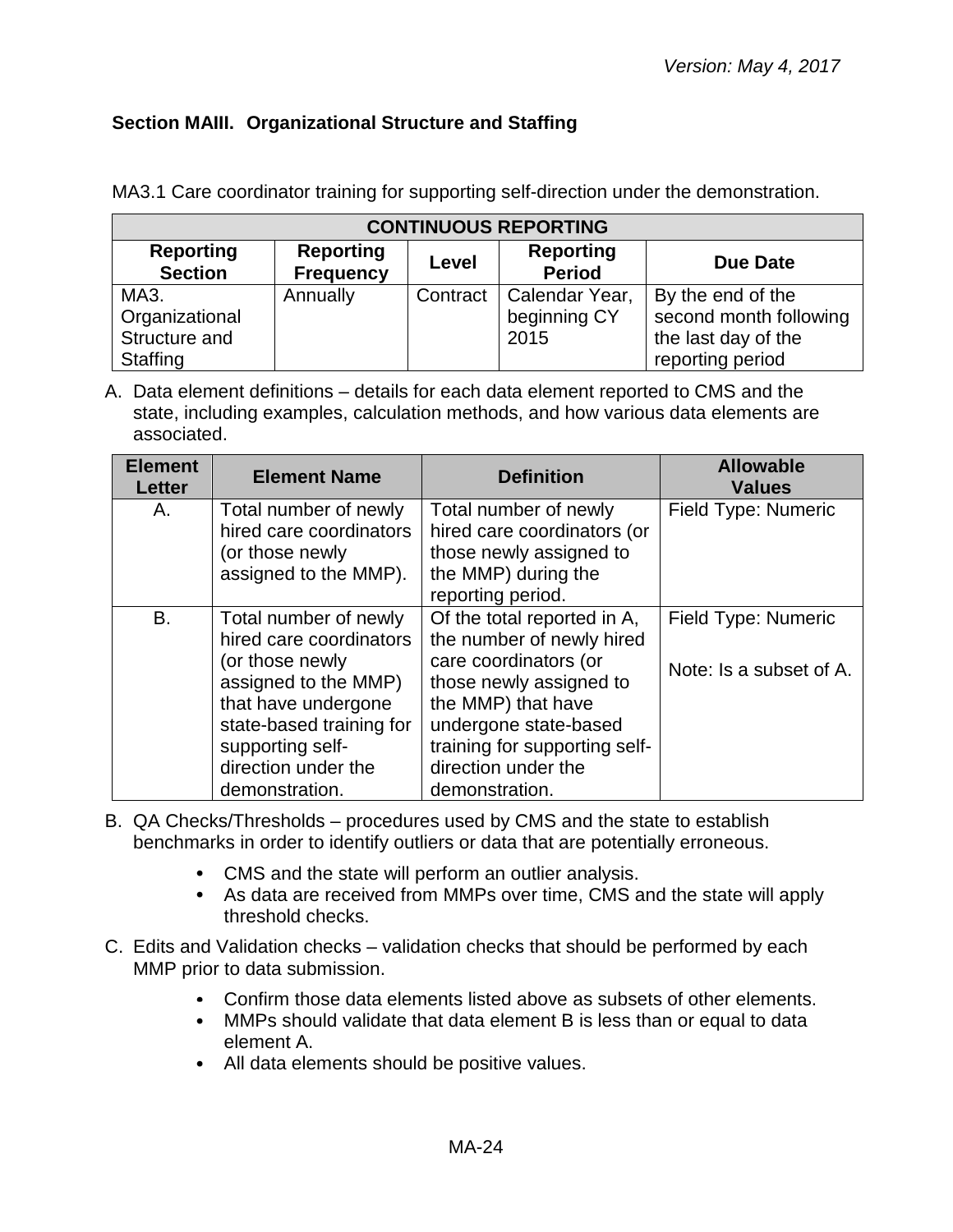- D. Analysis how CMS and the state will evaluate reported data, as well as how other data sources may be monitored.
	- CMS and the state will evaluate the percentage of newly hired care coordinators that have undergone state-based training for supporting selfdirection.
- E. Notes additional clarifications to a reporting section. This section incorporates previously answered frequently asked questions.
	- MMPs should refer to the Massachusetts three-way contract for specific  $\bullet$ requirements pertaining to a care coordinator.
	- MMPs should refer to the Massachusetts three-way contract for specific requirements pertaining to training for supporting self-direction.
	- The total number of newly hired or newly assigned care coordinators includes all full-time and part-time staff.
- F. Data Submission how MMPs will submit data collected to CMS and the state.
	- MMPs will submit data collected for this measure in the above specified  $\bullet$ format through a secure data collection site established by CMS. This site can be accessed at the following web address: [https://Financial-](https://financial-alignment-initiative.norc.org/)[Alignment-Initiative.NORC.org.](https://financial-alignment-initiative.norc.org/)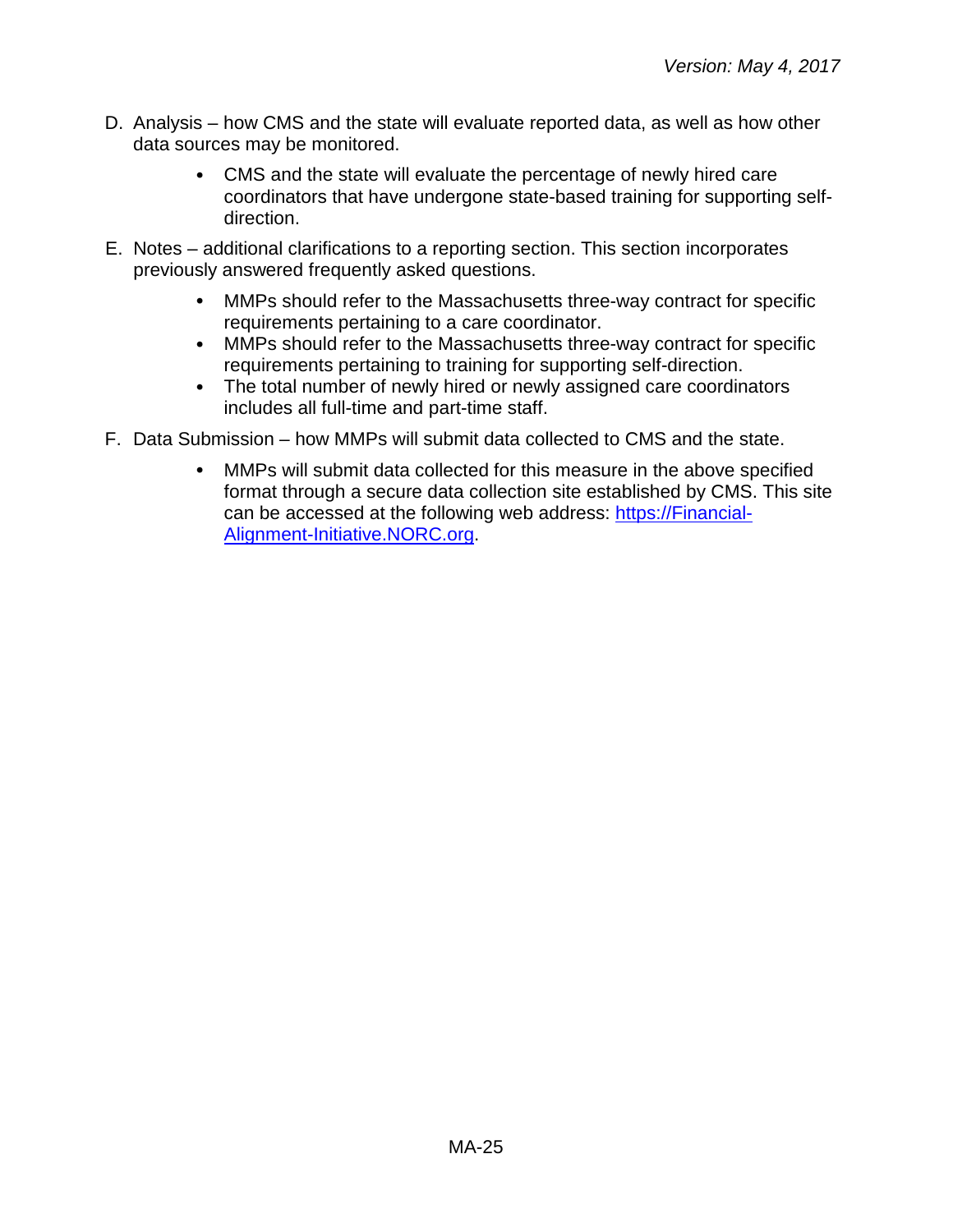# <span id="page-25-0"></span>**Section MAIV. Performance and Quality Improvement**

MA4.1 Mental Health Recovery Measure (MHRM©). – *Suspended*

MA4.2 Screening and brief counseling for unhealthy alcohol use.

| <b>CONTINUOUS REPORTING</b>                    |                                      |          |                                   |                                                                                       |  |
|------------------------------------------------|--------------------------------------|----------|-----------------------------------|---------------------------------------------------------------------------------------|--|
| <b>Reporting</b><br><b>Section</b>             | <b>Reporting</b><br><b>Frequency</b> | Level    | <b>Reporting</b><br><b>Period</b> | Due Date                                                                              |  |
| MA4. Performance<br>and Quality<br>Improvement | Annually                             | Contract | Two years                         | By the end of the sixth<br>month following the last<br>day of the reporting<br>period |  |

A. Data element definitions – details for each data element reported to CMS and the state, including examples, calculation methods, and how various data elements are associated.

| <b>Element</b><br>Letter | <b>Element Name</b>                                                                                                                                                                                                                                        | <b>Definition</b>                                                                                                                                                                                                                                                                                                                | <b>Allowable Values</b>                        |
|--------------------------|------------------------------------------------------------------------------------------------------------------------------------------------------------------------------------------------------------------------------------------------------------|----------------------------------------------------------------------------------------------------------------------------------------------------------------------------------------------------------------------------------------------------------------------------------------------------------------------------------|------------------------------------------------|
| Α.                       | Total number of<br>members who were<br>continuously enrolled<br>in the MMP during the<br>current two-year<br>reporting period who<br>had at least one<br>outpatient visit or<br>telephonic evaluation<br>during the current two-<br>year reporting period. | Total number of members<br>who were continuously<br>enrolled in the MMP<br>between January 1 of the<br>first year and December<br>31 of the second year in<br>the current two-year<br>reporting period who had<br>at least one outpatient visit<br>or telephonic evaluation<br>during the current two-<br>year reporting period. | Field Type: Numeric                            |
| B.                       | Total number of<br>members sampled that<br>met inclusion criteria.                                                                                                                                                                                         | Of the total reported in A,<br>the number of members<br>sampled that met inclusion<br>criteria.                                                                                                                                                                                                                                  | Field type: Numeric<br>Note: Is a subset of A. |
| C.                       | Total number of<br>members who were<br>screened for unhealthy<br>alcohol use at least<br>once using a<br>systematic screening<br>method during the<br>current two-year<br>reporting period.                                                                | Of the total reported in B,<br>the number of members<br>who were screened for<br>unhealthy alcohol use at<br>least once using a<br>systematic screening<br>method during the current<br>two-year reporting period.                                                                                                               | Field Type: Numeric<br>Note: Is a subset of B. |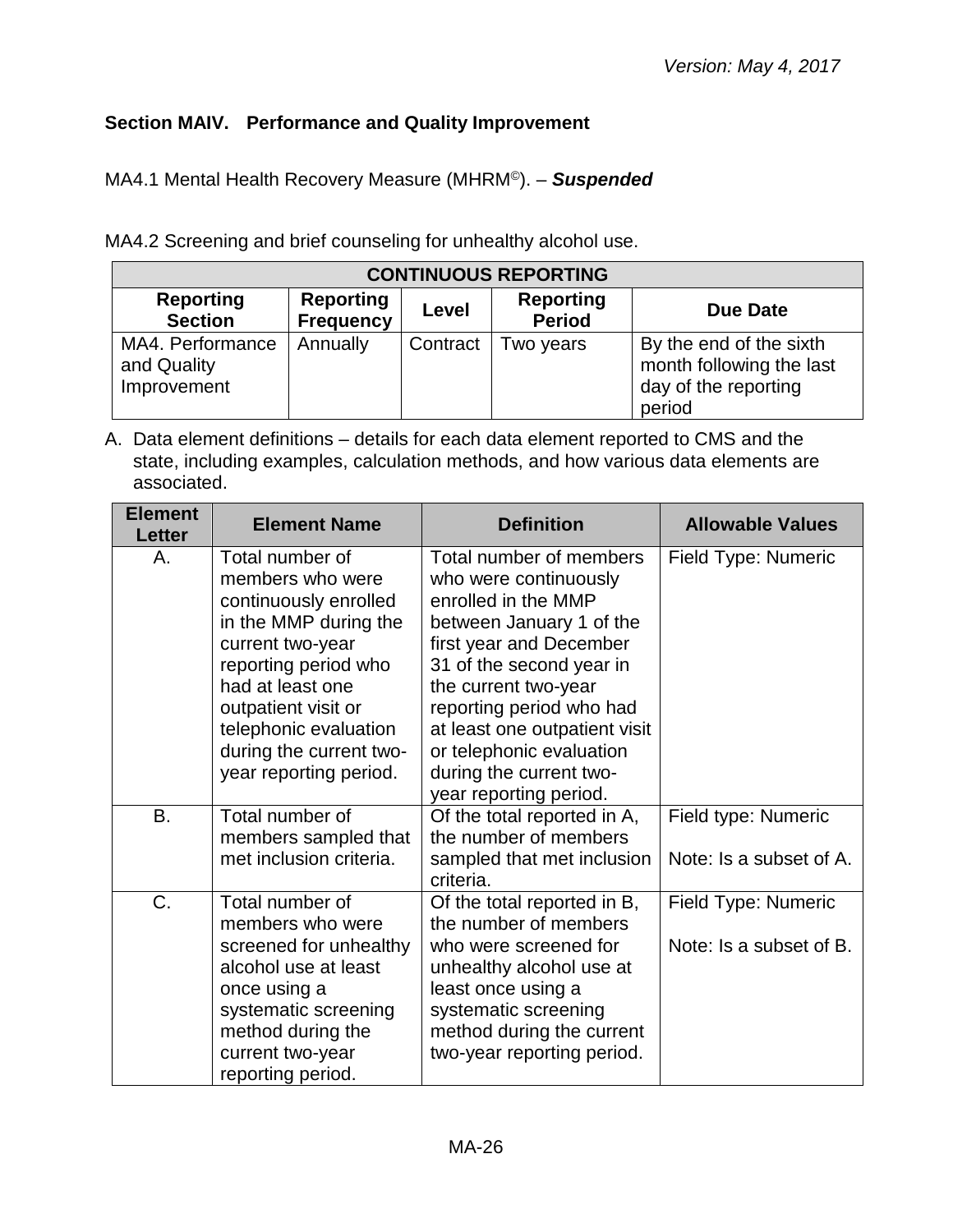| <b>Element</b><br><b>Letter</b> | <b>Element Name</b>                           | <b>Definition</b>                                      | <b>Allowable Values</b> |
|---------------------------------|-----------------------------------------------|--------------------------------------------------------|-------------------------|
| D.                              | Total number of                               | Of the total reported in C,                            | Field Type: Numeric     |
|                                 | members who were<br>positively identified as  | the number of members<br>who were positively           | Note: Is a subset of C. |
|                                 | an unhealthy alcohol                          | identified as an unhealthy                             |                         |
|                                 | user during the current<br>two-year reporting | alcohol user based on the<br>results of the systematic |                         |
|                                 | period.                                       | screening method during                                |                         |
|                                 |                                               | the current two-year                                   |                         |
|                                 |                                               | reporting period.                                      |                         |
| Ε.                              | Total number of                               | Of the total reported in D,                            | Field Type: Numeric     |
|                                 | members who received                          | the number of members                                  |                         |
|                                 | brief counseling or                           | who received brief                                     | Note: Is a subset of D. |
|                                 | other follow-up care at                       | counseling or other follow-                            |                         |
|                                 | least once within 30                          | up care at least once                                  |                         |
|                                 | days of the positive                          | within 30 days of the                                  |                         |
|                                 | finding during the                            | positive finding during the                            |                         |
|                                 | current two-year                              | current two-year reporting                             |                         |
|                                 | reporting period.                             | period.                                                |                         |

- B. QA Checks/Thresholds procedures used by CMS and the state to establish benchmarks in order to identify outliers or data that are potentially erroneous.
	- CMS and the state will perform an outlier analysis.
	- As data are received from MMPs over time, CMS and the state will apply threshold checks.
- C. Edits and Validation Checks validation checks that should be performed by each MMP prior to data submission.
	- Confirm those data elements listed above as subsets of other elements.
	- MMPs should validate that data element B is less than or equal to data element A.
	- MMPs should validate that data element C is less than or equal to data element B.
	- MMPs should validate that data element D is less than or equal to data element C.
	- MMPs should validate that data element E is less than or equal to data element D.
	- All data elements should be positive values.
- D. Analysis how CMS and the state will evaluate reported data, as well as how other data sources may be monitored. CMS and the state will evaluate the percentage of:
	- Members continuously enrolled in the MMP during the current two-year  $\bullet$ reporting period with at least one outpatient visit or telephonic evaluation during the current two-year reporting period who were screened for unhealthy alcohol use at least once using a systematic screening method.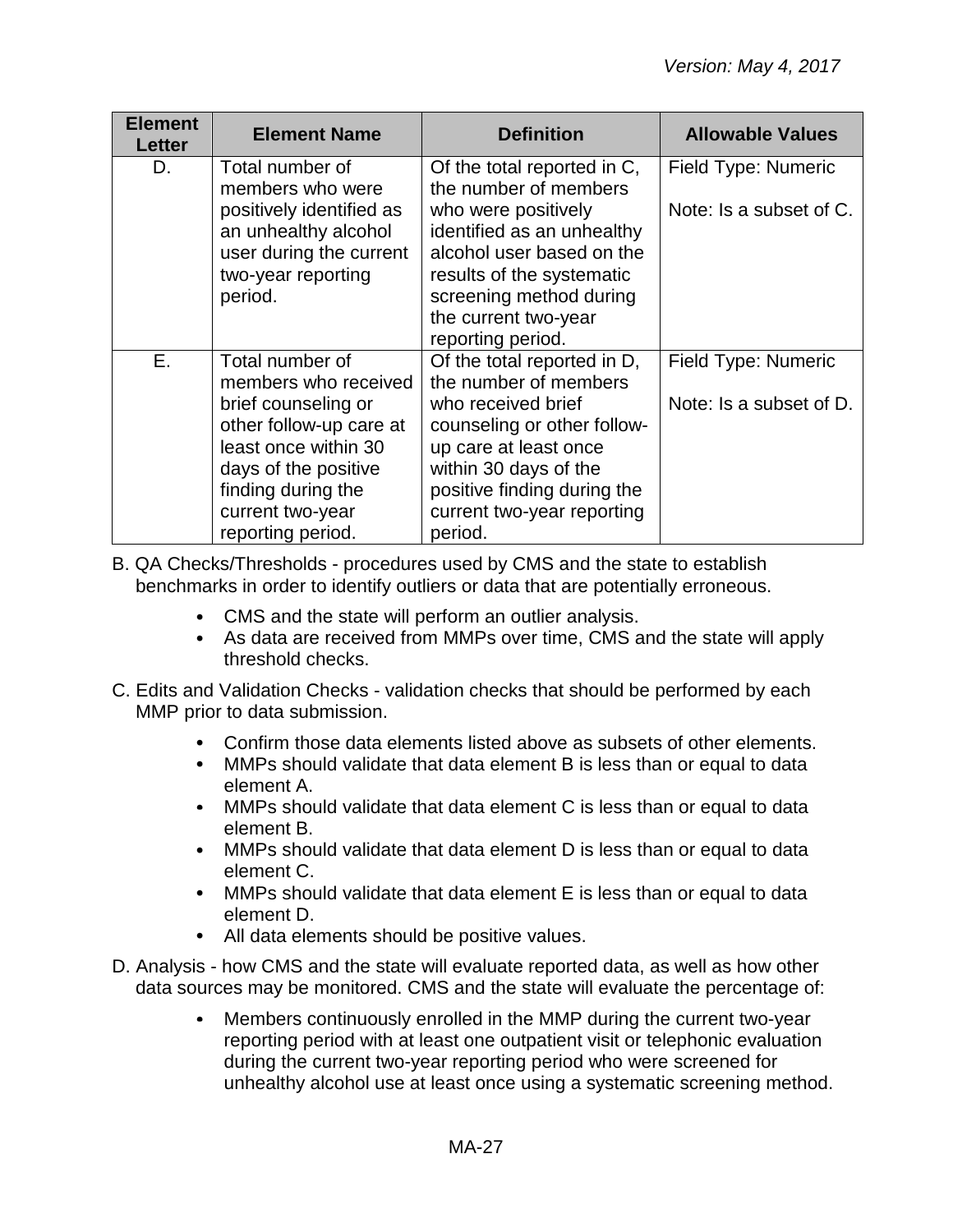- $\bullet$ Members identified as an unhealthy alcohol user who received brief counseling or other follow-up care at least once within 30 days of the positive finding during the current two-year reporting period.
- E. Notes additional clarifications to a reporting section. This section incorporates previously answered frequently asked questions.
	- MMPs should include all members aged 21 years and older as of January 1 of the first year of the reporting period, regardless of whether the member was enrolled through passive enrollment or opt-in enrollment. A subset of all members that are eligible will be included in the sample. Medicaid-only members should not be included.
	- $\bullet$ MMPs should only include members who were continuously enrolled in the MMP between January 1 of the first year and December 31st of the second year in the current two-year reporting period, with no more than one gap in enrollment of up to 45 days during each year of the two year reporting period (e.g., January 1, 2016 through December 31, 2016 and January 1, 2017 through December 31, 2017). To determine continuous enrollment for a member for whom enrollment is verified monthly, the member may not have more than a 1-month gap in coverage (i.e., a member whose coverage lapses for 2 months [60 days] is not considered continuously enrolled).
		- o When reporting the first two-year reporting period for this measure, January 1 – December 31, 2014 will be the first year and January 1 – December 31, 2015 will be the second year. A member can have no more than one gap in enrollment between January 1 – December 31, 2014 and no more than one gap in enrollment between January 1 – December 31, 2015 to be included in this measure.
	- The reporting period for this measure is two years, but reporting will occur  $\bullet$ on an annual basis. The first reporting period will consist of data from CY14 and CY15, with the first data submission due six months after the end of CY15. The second reporting period will consist of data from CY15 and CY16 with data submission due six months after the end of CY16.
	- For reporting, medical record review is required. Sampling should be systematic to ensure all eligible individuals have an equal chance of inclusion. The sample size should be 411, plus oversample to allow for substitution. For further instructions on selecting the sample size, please see page MA-8 of the introductory section of this document.
	- $\bullet$ For data element A, MMPs should use the Outpatient #1 value set to identify members with at least one outpatient visit during the reporting period. MMPs should use a designated field within the Centralized Enrollee Record (CER) to capture telephonic evaluations that occurred during the reporting period.
	- The CER may be used to identify numerator events and exclusions.
	- Unhealthy alcohol use is defined as the consumption of alcohol associated with health risks or consequences. It covers the full spectrum of alcohol use associated with consequences and, therefore, includes amounts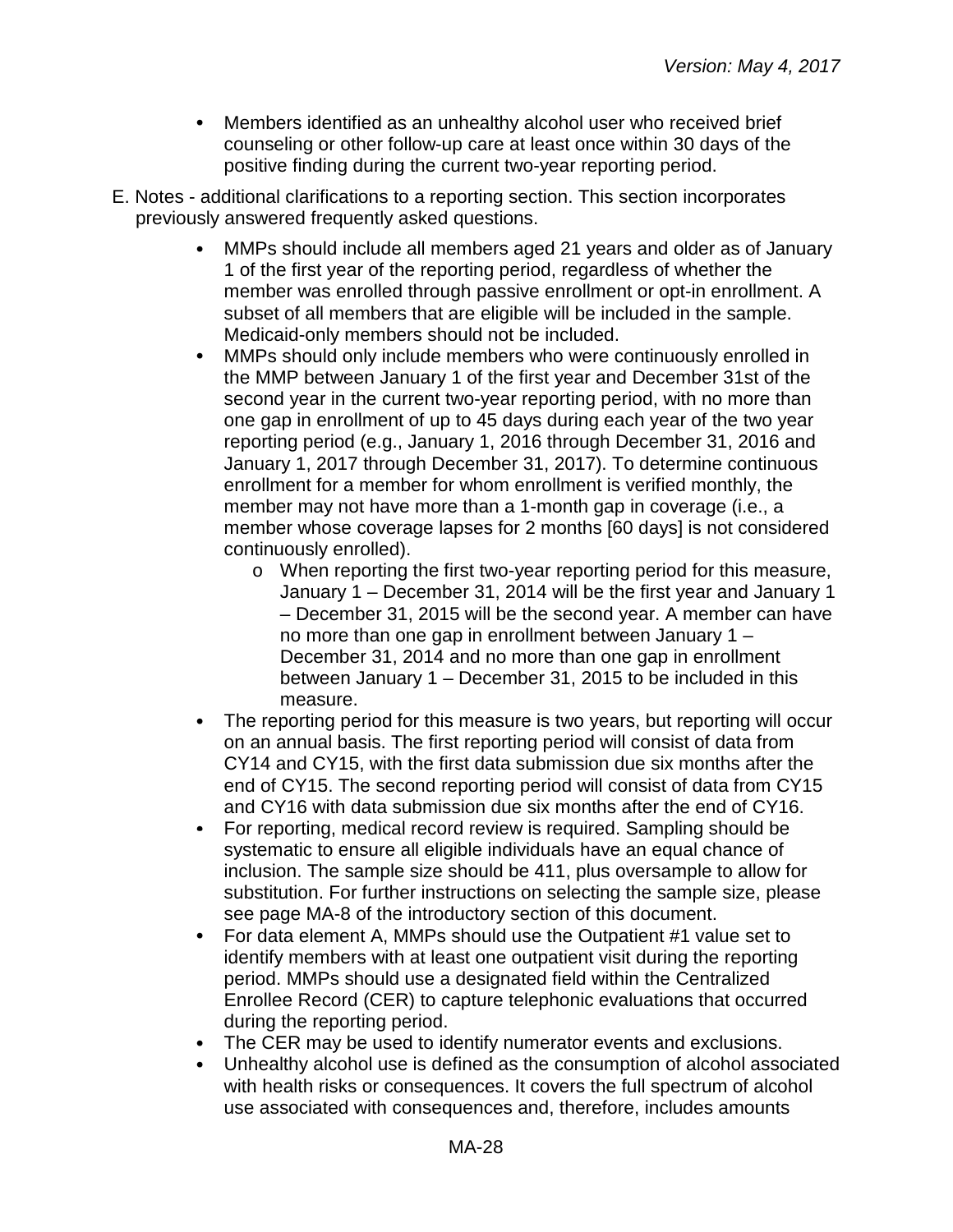known to be associated with increased risk (e.g., 5 or more standard drinks on an occasion for men, 4 for women, or >14 (men) or >7 (women) drinks per week on average, as defined by NIAAA), drinking in certain circumstances (e.g., while pregnant or taking a medication that interacts with alcohol), drinking already associated with a problem or consequence but not meeting criteria for an alcohol use disorder, and the alcohol use disorders, alcohol abuse and dependence.

- $\bullet$ Systematic screening method is defined as: (1) asking the patient about their weekly use (alcoholic drinks per week); (2) asking the patient about their per occasion use (alcoholic drinks per drinking day); (3) using a standardized tool such as AUDIT, AUDIT-C, or CAGE; or (4) using another standardized tool.
- $\bullet$ Brief counseling refers to one or more counseling sessions, a minimum of 5-15 minutes, which may include at least one of the following: (1) feedback on alcohol use and harms; (2) identification of high risk situations for drinking and coping strategies; or (3) increase the motivation to reduce drinking.
- $\bullet$ Other follow-up care is defined as: (1) follow-up visit to the same provider for unhealthy alcohol use; (2) referral to other services for unhealthy alcohol use; or (3) visit with another provider for unhealthy alcohol use.
- $\bullet$ The following does not meet criteria for brief counseling or other appropriate follow-up: (1) no assessment, counseling, or education about the risks of unhealthy alcohol use; (2) assessment or counseling prior to or after the reporting period; (3) Notation of "health education" or "anticipatory guidance" without any mention of specifics indicating that unhealthy alcohol use was addressed.
- Standardized screening tools include: AUDIT, CAGE, AUDIT-C, MDS7,  $\bullet$ LIFESTYLE (Drinking/Smoking) (Code for drinking or smoking), Alcohol Dependence Scale (ADS), Alcohol, Smoking, and Substance Abuse Involvement Screening Test (ASSIST), MacAndrew Alcoholism Scale (MAC – MAC-R), Michigan Alcoholism Screening Test (MAST), National Institute on Alcohol Abuse and Alcoholism (NIAAA) Alcohol Consumption Questions, Fast Alcohol Screening Test (FAST), Composite International Diagnostic Interview (CIDI), and Impaired Control Scale (ICS).
- $\bullet$ MMPs should exclude members diagnosed with a terminal illness. A terminal illness is a progressive disease that cannot be cured or adequately treated, and where death as a consequence of that disease can be reasonably expected within 6 months. Common examples include: end stage heart disease, end stage lung disease, end stage liver disease, ALS, stroke/CVA, end stage renal disease, end stage HIV/AIDS, end stage Alzheimer's disease.
- For data element B, MMPs should exclude:  $\bullet$ 
	- o Members who refuse to participate in the alcohol use screening, or
	- o Members in an urgent or emergent situation due to a medical reason where time is of the essence and to delay treatment would jeopardize the member's health status, or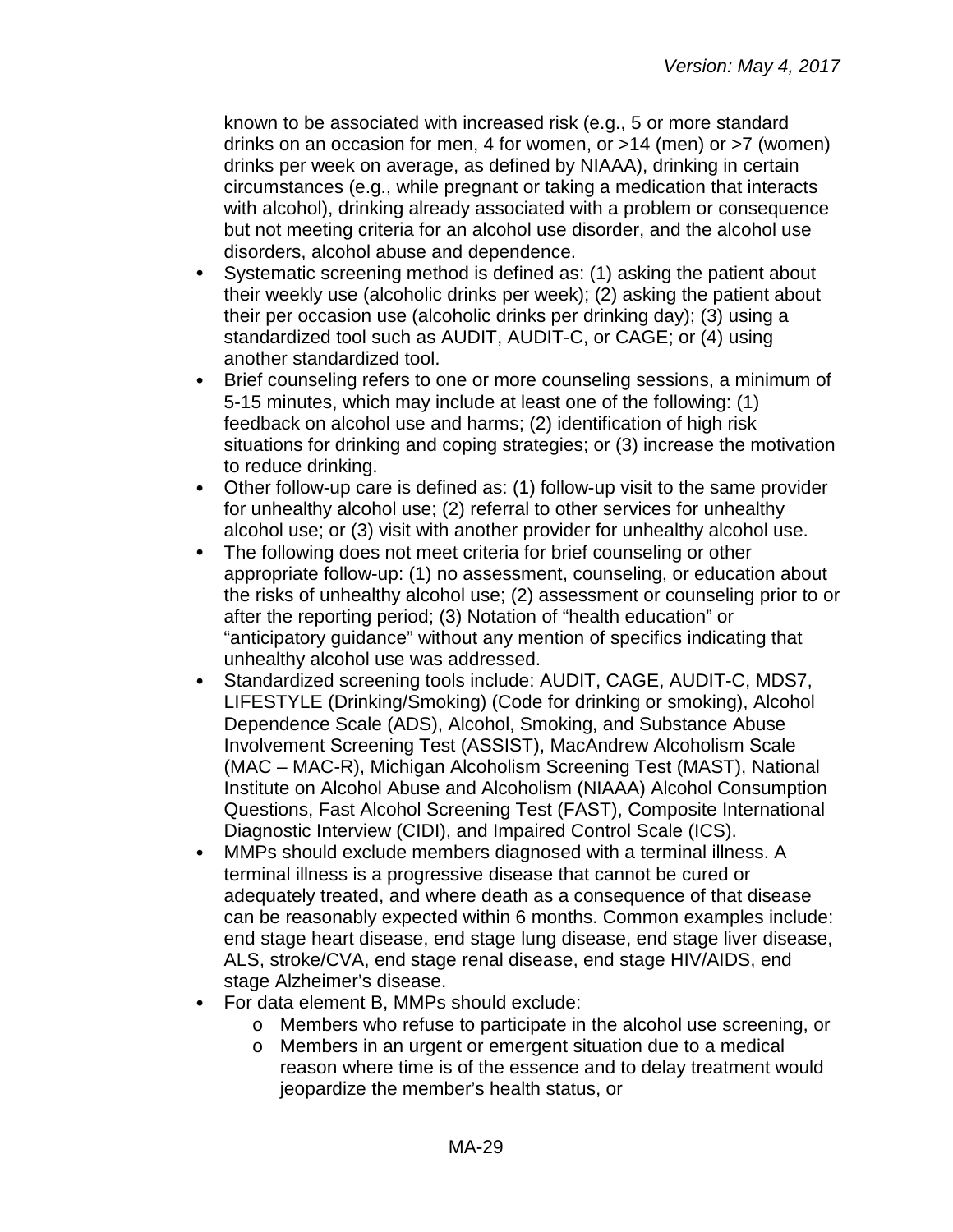- o Members whose functional capacity or motivation to improve may impact the accuracy of the results of the standardized assessment (e.g., certain court appointed cases of cases of delirium)
- For data element C, documentation in the medical record must include both a note indicating the date the screening for unhealthy alcohol use was performed and the result or finding.
- For data element D, documentation in the medical record must include  $\bullet$ both a note indicating the date when the screening for unhealthy alcohol use was performed and the result or finding indicating the member screened positive for unhealthy alcohol use. If more than one screening occurred during the current two-year reporting period, use the most recent screening.
- For data element E, MMPs should use the most recent documented  $\bullet$ unhealthy alcohol use screening with positive results including the encounter date. Documentation should indicate that brief counseling or other follow-up care was offered to the member within 30 days of the positive finding, including the encounter date.
- The date of the positive identification as an unhealthy alcohol user must occur within the reporting period, but the brief counseling or other followup care may or may not occur within the same reporting period. For example, if a member is positively identified as an unhealthy alcohol user during the last month of the reporting period, look to the first month of the following reporting period to determine if the member received brief counseling or other follow-up care within 30 days of the positive finding. If so, the member should be counted in data element E.
- F. Data Submission how MMPs will submit data collected to CMS and the state.
	- MMPs will submit data collected for this measure in the above specified format through a secure data collection site established by CMS. This site can be accessed at the following web address: [https://Financial-](https://financial-alignment-initiative.norc.org/)[Alignment-Initiative.NORC.org.](https://financial-alignment-initiative.norc.org/)

| <b>CONTINUOUS REPORTING</b>                    |                                      |          |                                   |                                                                                       |  |
|------------------------------------------------|--------------------------------------|----------|-----------------------------------|---------------------------------------------------------------------------------------|--|
| <b>Reporting</b><br><b>Section</b>             | <b>Reporting</b><br><b>Frequency</b> | Level    | <b>Reporting</b><br><b>Period</b> | Due Date                                                                              |  |
| MA4. Performance<br>and Quality<br>Improvement | Annually                             | Contract | Two years                         | By the end of the sixth<br>month following the last<br>day of the reporting<br>period |  |

MA4.3 Tobacco use: screening and cessation.

A. Data element definitions – details for each data element reported to CMS and the state, including examples, calculation methods, and how various data elements are associated.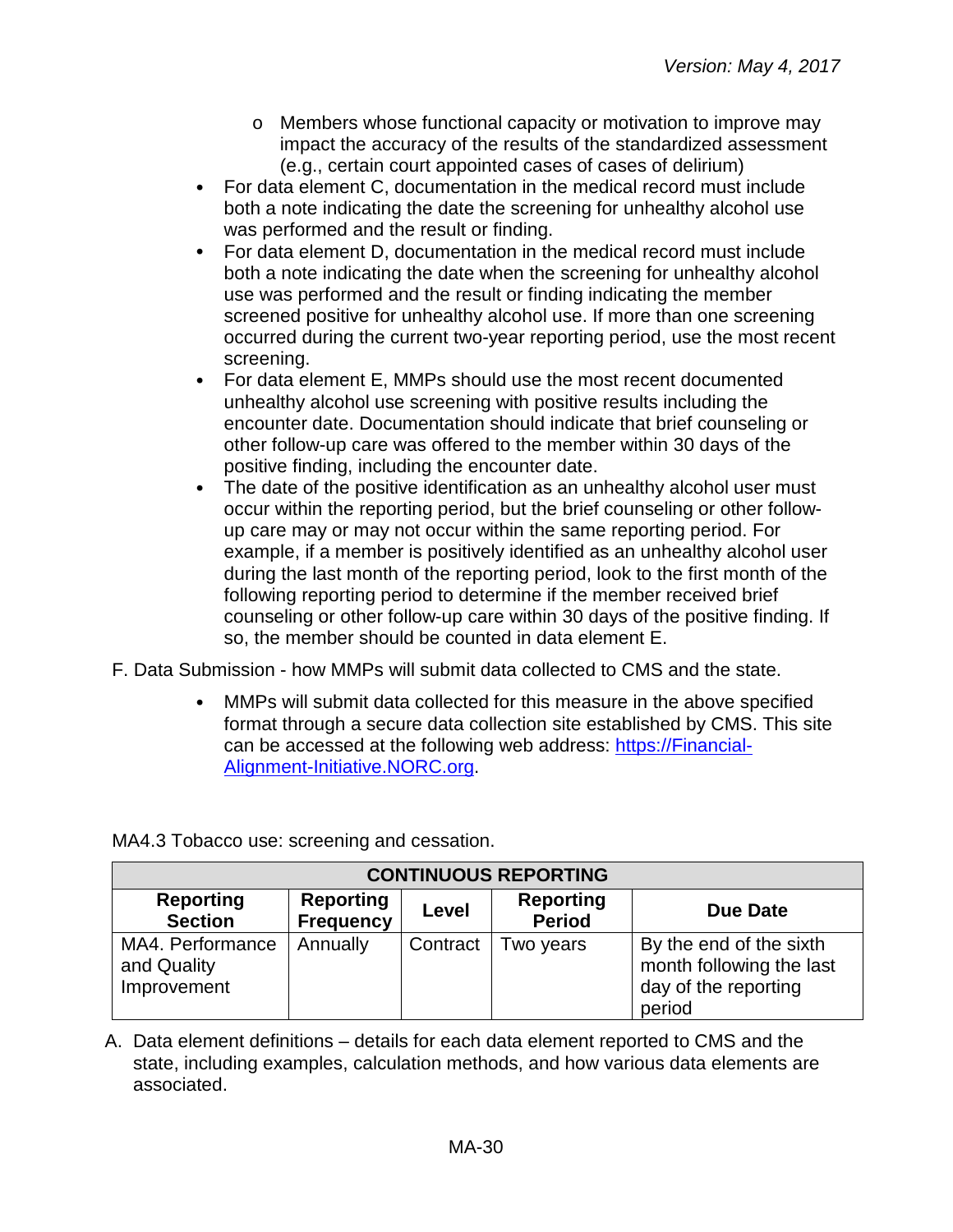| <b>Element</b><br><b>Letter</b> | <b>Element Name</b>                                                                                                                                                                                                                                   | <b>Definition</b>                                                                                                                                                                                                                                                                                                                | <b>Allowable Values</b>                        |
|---------------------------------|-------------------------------------------------------------------------------------------------------------------------------------------------------------------------------------------------------------------------------------------------------|----------------------------------------------------------------------------------------------------------------------------------------------------------------------------------------------------------------------------------------------------------------------------------------------------------------------------------|------------------------------------------------|
| А.                              | Total number of<br>members who were<br>continuously enrolled<br>in the MMP during the<br>current two-year<br>reporting period who<br>had at least one<br>outpatient visit or<br>telephonic evaluation<br>during current two-year<br>reporting period. | Total number of members<br>who were continuously<br>enrolled in the MMP<br>between January 1 of the<br>first year and December<br>31 of the second year in<br>the current two-year<br>reporting period who had<br>at least one outpatient visit<br>or telephonic evaluation<br>during the current two-<br>year reporting period. | Field Type: Numeric                            |
| <b>B.</b>                       | Total number of<br>members sampled that<br>met inclusion criteria.                                                                                                                                                                                    | Of the total reported in A,<br>the number of members<br>sampled that met inclusion<br>criteria.                                                                                                                                                                                                                                  | Field type: Numeric<br>Note: Is a subset of A. |
| C.                              | Total number of<br>members who were<br>screened for tobacco<br>use at least once<br>during the current two-<br>year reporting period.                                                                                                                 | Of the total reported in B,<br>the number of members<br>who were screened for<br>tobacco use at least once<br>during the current two-<br>year reporting period.                                                                                                                                                                  | Field Type: Numeric<br>Note: Is a subset of B. |
| D.                              | Total number of<br>members who were<br>positively identified as<br>a tobacco user during<br>the current two-year<br>reporting period.                                                                                                                 | Of the total reported in C,<br>the number of members<br>who were positively<br>identified as a tobacco<br>user based on results of<br>the tobacco screening<br>during the current two-<br>year reporting period.                                                                                                                 | Field Type: Numeric<br>Note: Is a subset of C. |
| Е.                              | Total number of<br>members who received<br>a tobacco use<br>cessation intervention<br>within 30 days of the<br>positive finding during<br>the current two-year<br>reporting period.                                                                   | Of the total reported in D,<br>the number of members<br>who received a tobacco<br>use cessation intervention<br>within 30 days of the<br>positive finding during the<br>current two-year reporting<br>period.                                                                                                                    | Field Type: Numeric<br>Note: Is a subset of D. |

- B. QA Checks/Thresholds procedures used by CMS and the state to establish benchmarks in order to identify outliers or data that are potentially erroneous.
	- CMS and the state will perform an outlier analysis.
	- As data are received from MMPs over time, CMS and the state will apply threshold checks.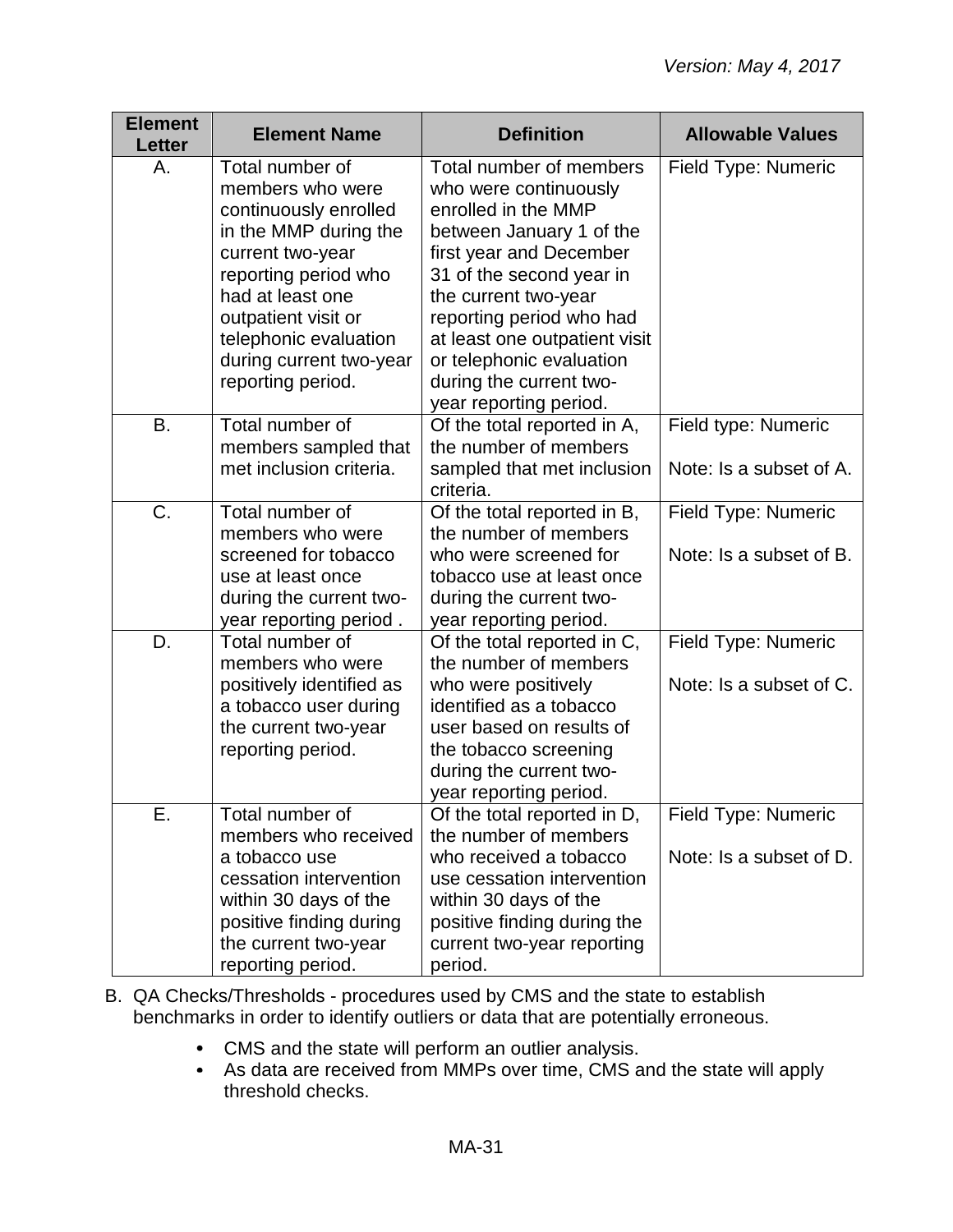- C. Edits and Validation Checks validation checks that should be performed by each MMP prior to data submission.
	- Confirm those data elements listed above as subsets of other elements.
	- $\bullet$ MMPs should validate that data element B is less than or equal to data element A.
	- MMPs should validate that data element C is less than or equal to data element B.
	- MMPs should validate that data element D is less than or equal to data element C.
	- MMPs should validate that data element E is less than or equal to data element D.
	- All data elements should be positive values.
- D. Analysis how CMS and the state will evaluate reported data, as well as how other data sources may be monitored. CMS and the state will evaluate the percentage of:
	- $\bullet$ Members continuously enrolled in the MMP during the current two-year reporting period with at least one outpatient visit or telephonic evaluation during the current two-year reporting period who were screened for tobacco use at least once.
	- Members identified as a tobacco user who received a tobacco use  $\bullet$ cessation intervention within 30 days of the positive finding during the current two-year reporting period.
- E. Notes additional clarifications to a reporting section. This section incorporates previously answered frequently asked questions.
	- MMPs should include all members aged 21 years and older as of January  $\bullet$ 1 of the first year of the current reporting period, regardless of whether the member was enrolled through passive enrollment or opt-in enrollment. A subset of all members that are eligible will be included in the sample. Medicaid-only members should not be included.
	- MMPs should only include members who were continuously enrolled in  $\bullet$ the MMP between January 1 of the first year and December 31st of the second year in the current two-year reporting period, with no more than one gap in enrollment of up to 45 days during each year of the two year reporting period (e.g., January 1, 2016 through December 31, 2016 and January 1, 2017 through December 31, 2017). To determine continuous enrollment for a member for whom enrollment is verified monthly, the member may not have more than a 1-month gap in coverage (i.e., a member whose coverage lapses for 2 months [60 days] is not considered continuously enrolled).
		- o When reporting the first two-year reporting period for this measure, January 1 – December 31, 2014 will be the first year and January 1 – December 31, 2015 will be the second year. A member can have no more than one gap in enrollment between January 1 – December 31, 2014 and no more than one gap in enrollment between January 1 – December 31, 2015 to be included in this measure.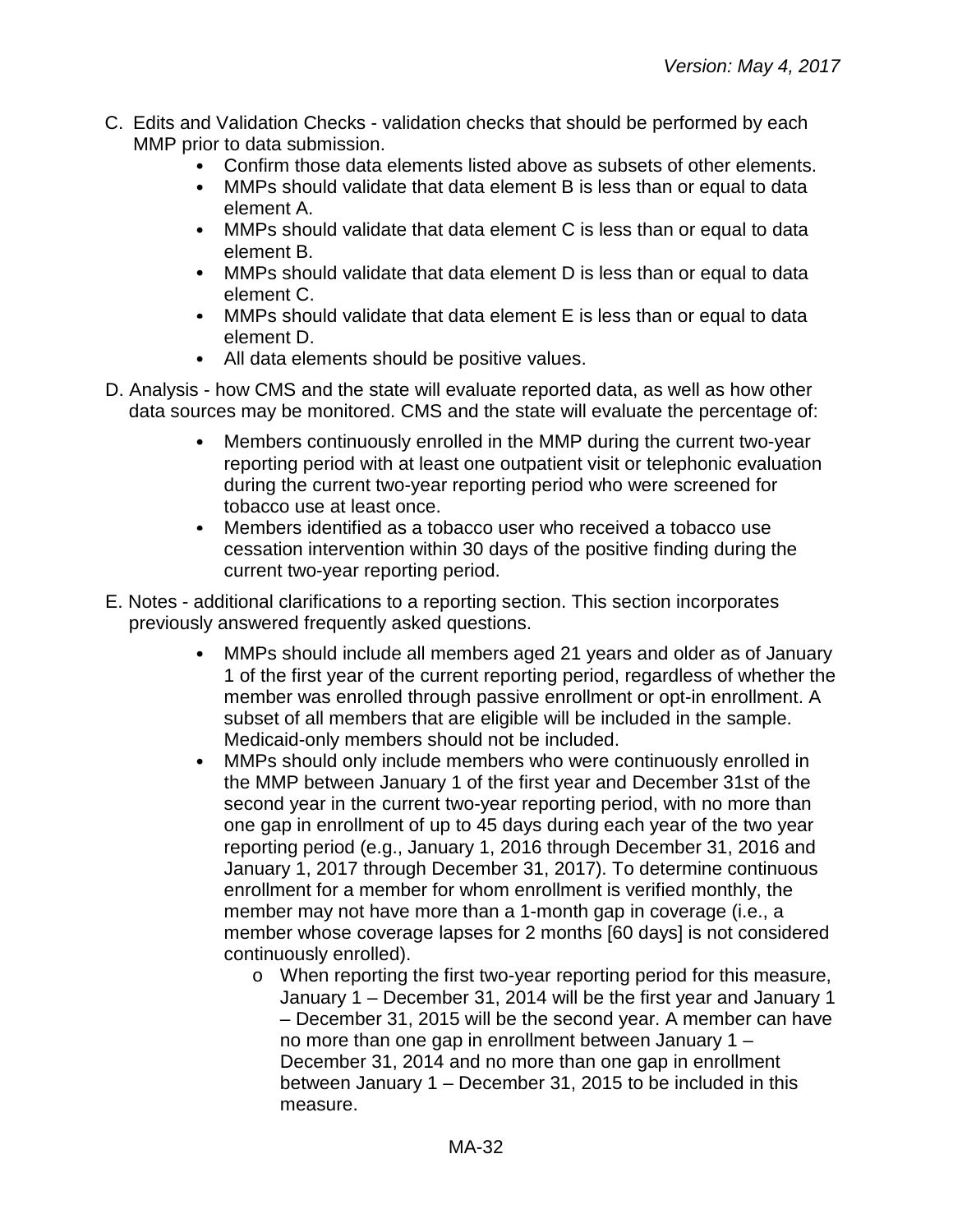- The reporting period for this measure is two years, but reporting will occur on an annual basis. The first reporting period will consist of data from CY14 and CY15, with the first data submission due six months after the end of CY15. The second reporting period will consist of data from CY15 and CY16 with data submission due six months after the end of CY16.
- For reporting, medical record review is required. Sampling should be  $\bullet$ systematic to ensure all eligible individuals have an equal chance of inclusion. The sample size should be 411, plus oversample to allow for substitution. For further instructions on selecting the sample size, please see page MA-8 of the introductory section of this document.
- For data element A, MMPs should use the Outpatient #1 value set to identify members with at least one outpatient visit during the reporting period. MMPs should use a designated field within the Centralized Enrollee Record (CER) to capture telephonic evaluations that occurred during the reporting period.
- The CER may be used to identify numerator events and exclusions.
- Types of tobacco are, but not limited to: cigarettes, cigars, pipe smoking, and smokeless tobacco.
- Tobacco use status is any documentation of active or current use of tobacco products, including smoking. Tobacco use status can be identified by any of the following criteria:
	- o Documentation stating that the patient has been asked if they are one of the following during the reporting period:
		- **Current tobacco user**
		- **Former tobacco user**
		- Non-tobacco user
	- o Documentation indicating that tobacco use was verified (for example, a Yes/No flag during the reporting period regardless of status of tobacco use)
- Cessation counseling intervention includes counseling or pharmacotherapy, combined counseling and pharmacotherapy, or referral to a tobacco use cessation program.
- $\bullet$ MMPs should exclude members diagnosed with a terminal illness. A terminal illness is a progressive disease that cannot be cured or adequately treated, and where death as a consequence of that disease can be reasonably expected within 6 months. Common examples include: end stage heart disease, end stage lung disease, end stage liver disease, ALS, stroke/CVA, end stage renal disease, end stage HIV/AIDS, end stage Alzheimer's disease.
- For data element B, MMPs should exclude:
	- o Members who refuse to participate in the tobacco use screening, or
	- o Members in an urgent or emergent situation due to a medical reason where time is of the essence and to delay treatment would jeopardize the member's health status, or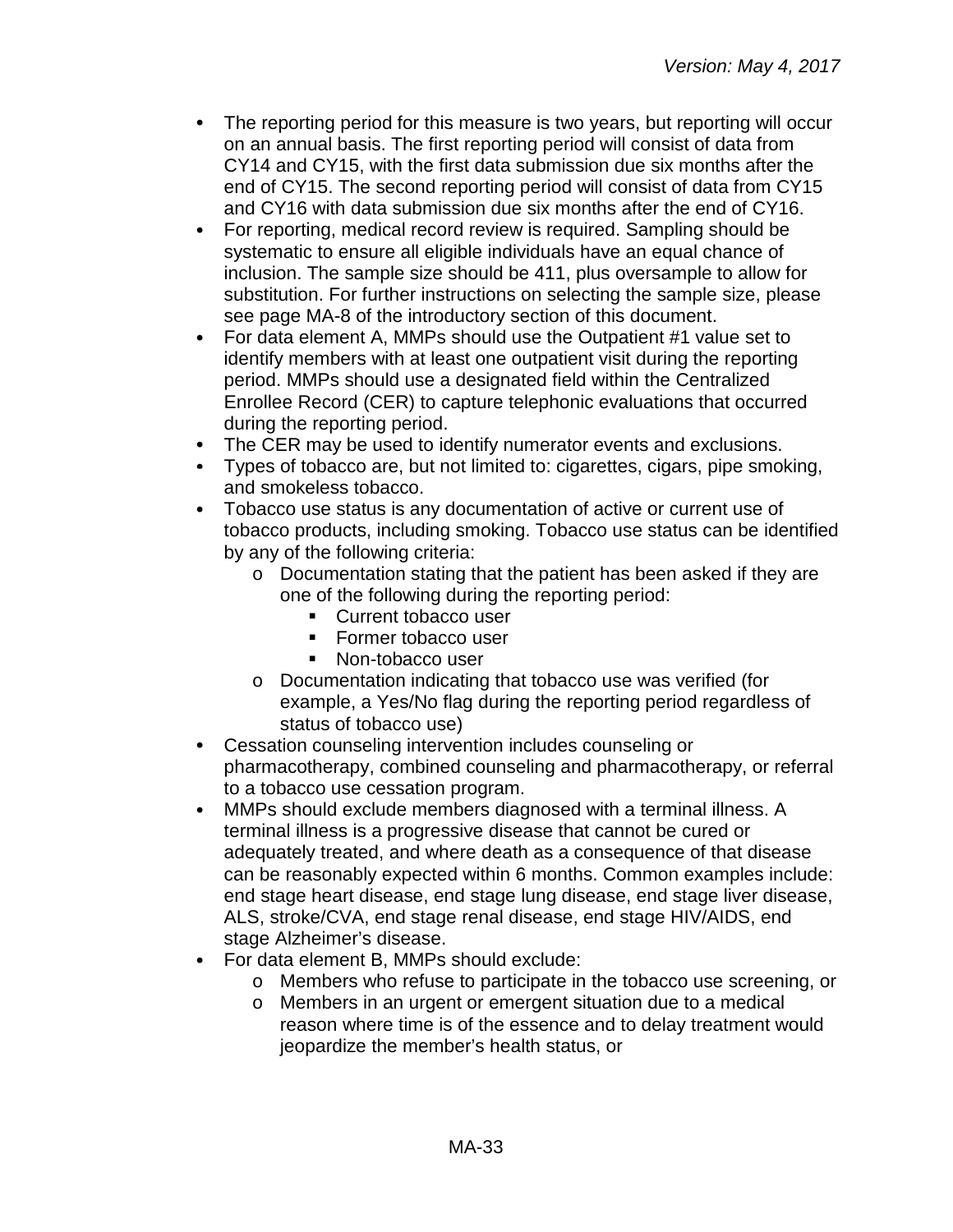- o Members whose functional capacity or motivation to improve may impact the accuracy of the results of the standardized assessment (e.g., certain court appointed cases or cases of delirium)
- For data element C, documentation in the medical record must include both a note indicating the date the tobacco use screening was performed and the result or finding. Any of the following meets criteria:
	- o Notation about current or past behavior regarding tobacco use
	- o Use of a checklist that tobacco use was addressed
- Any of the following do not meet criteria for data element C:
	- o No assessment about the risks of tobacco usage
	- o Assessment prior to or after the reporting period
	- o Notation of "health education" or "anticipatory guidance" without any mention of specifics indicating that tobacco use was addressed
- For data element D, documentation in the medical record must include both a note indicating the date when the tobacco use screening was performed and the result or finding indicating that the member is a tobacco user.
- For data element E, documentation in the medical record must include one of the following:
	- o A note indicating the date of tobacco cessation counseling or treatment
	- o A note indicating the date of prescription of smoking cessation medication(s)
	- o A note indicating the date of distribution of educational materials pertaining to tobacco use cessation
	- o A note indicating the date of "anticipatory guidance" for tobacco use
	- Any of the following do not meet criteria for data element E:
		- o No assessment or counseling about the risks of tobacco usage
		- o Assessment or counseling prior to or after the reporting period
		- o Prescription or dispensing of medications that have uses beyond cessation (such as antidepressants) without any of the above documentation
		- o Notation of "health education" or "anticipatory guidance" without any mention of specifics indicating that tobacco use was addressed
- $\bullet$ The date of the positive identification as a tobacco user must occur within the reporting period, but the tobacco use cessation intervention may or may not occur within the same reporting period. For example, if a member is positively identified as a tobacco user during the last month of the reporting period, look to the first month of the following reporting period to determine if the member received a tobacco use cessation intervention within 30 days of the positive finding. If so, the member should be counted in data element E.
- F. Data Submission how MMPs will submit data collected to CMS and the state.
	- MMPs will submit data collected for this measure in the above specified  $\bullet$ format through a secure data collection site established by CMS. This site can be accessed at the following web address: [https://Financial-](https://financial-alignment-initiative.norc.org/)[Alignment-Initiative.NORC.org.](https://financial-alignment-initiative.norc.org/)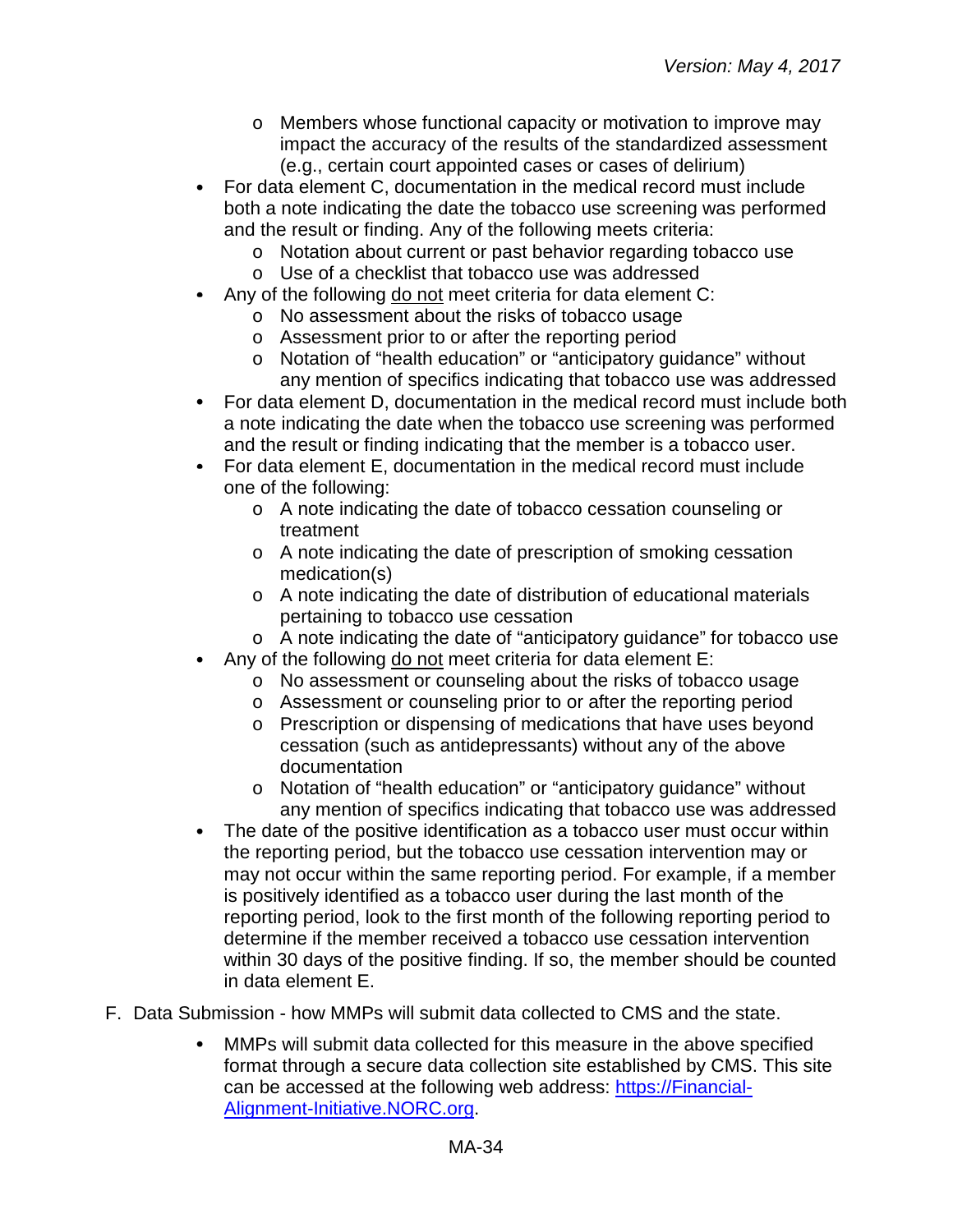| MA4.4 Medication reconciliation post-discharge. |  |
|-------------------------------------------------|--|
|-------------------------------------------------|--|

| <b>CONTINUOUS REPORTING</b>                    |                                      |          |                            |                                                                                       |  |
|------------------------------------------------|--------------------------------------|----------|----------------------------|---------------------------------------------------------------------------------------|--|
| <b>Reporting</b><br><b>Section</b>             | <b>Reporting</b><br><b>Frequency</b> | Level    | Reporting<br><b>Period</b> | Due Date                                                                              |  |
| MA4. Performance<br>and Quality<br>Improvement | Annually                             | Contract | <b>Calendar Year</b>       | By the end of the sixth<br>month following the last<br>day of the reporting<br>period |  |

A. Data element definitions – details for each data element reported to CMS and the state, including examples, calculation methods, and how various data elements are associated.

| <b>Element</b><br><b>Letter</b> | <b>Element Name</b>                                                                                                                                                                                                                                                                             | <b>Definition</b>                                                                                                                                                                                                                                                                                                            | <b>Allowable Values</b>                        |
|---------------------------------|-------------------------------------------------------------------------------------------------------------------------------------------------------------------------------------------------------------------------------------------------------------------------------------------------|------------------------------------------------------------------------------------------------------------------------------------------------------------------------------------------------------------------------------------------------------------------------------------------------------------------------------|------------------------------------------------|
| Α.                              | Total number of<br>inpatient discharges<br>during the reporting<br>period.                                                                                                                                                                                                                      | Total number of inpatient<br>discharges that occurred<br>between January 1 and<br>December 1 during the<br>reporting period.                                                                                                                                                                                                 | Field Type: Numeric                            |
| B.                              | Total number of<br>inpatient discharges<br>sampled that met<br>inclusion criteria.                                                                                                                                                                                                              | Of the total reported in<br>A, the number of<br>inpatient discharges<br>sampled that met<br>inclusion criteria.                                                                                                                                                                                                              | Field type: Numeric<br>Note: Is a subset of A. |
| C.                              | Total number of<br>inpatient discharges for<br>which a medication<br>reconciliation was<br>conducted by a<br>prescribing practitioner,<br>clinical pharmacist or<br>registered nurse on the<br>date of discharge<br>through 30 days<br>following the inpatient<br>discharge (31 days<br>total). | Of the total reported in<br>B, the number of<br>inpatient discharges for<br>which a medication<br>reconciliation was<br>conducted by a<br>prescribing practitioner,<br>clinical pharmacist or<br>registered nurse on the<br>date of discharge<br>through 30 days<br>following the inpatient<br>discharge (31 days<br>total). | Field Type: Numeric<br>Note: Is a subset of B. |

B. QA Checks/Thresholds - procedures used by CMS and the state to establish benchmarks in order to identify outliers or data that are potentially erroneous.

- CMS and the state will perform an outlier analysis.
- As data are received from MMPs over time, CMS and the state will apply threshold checks.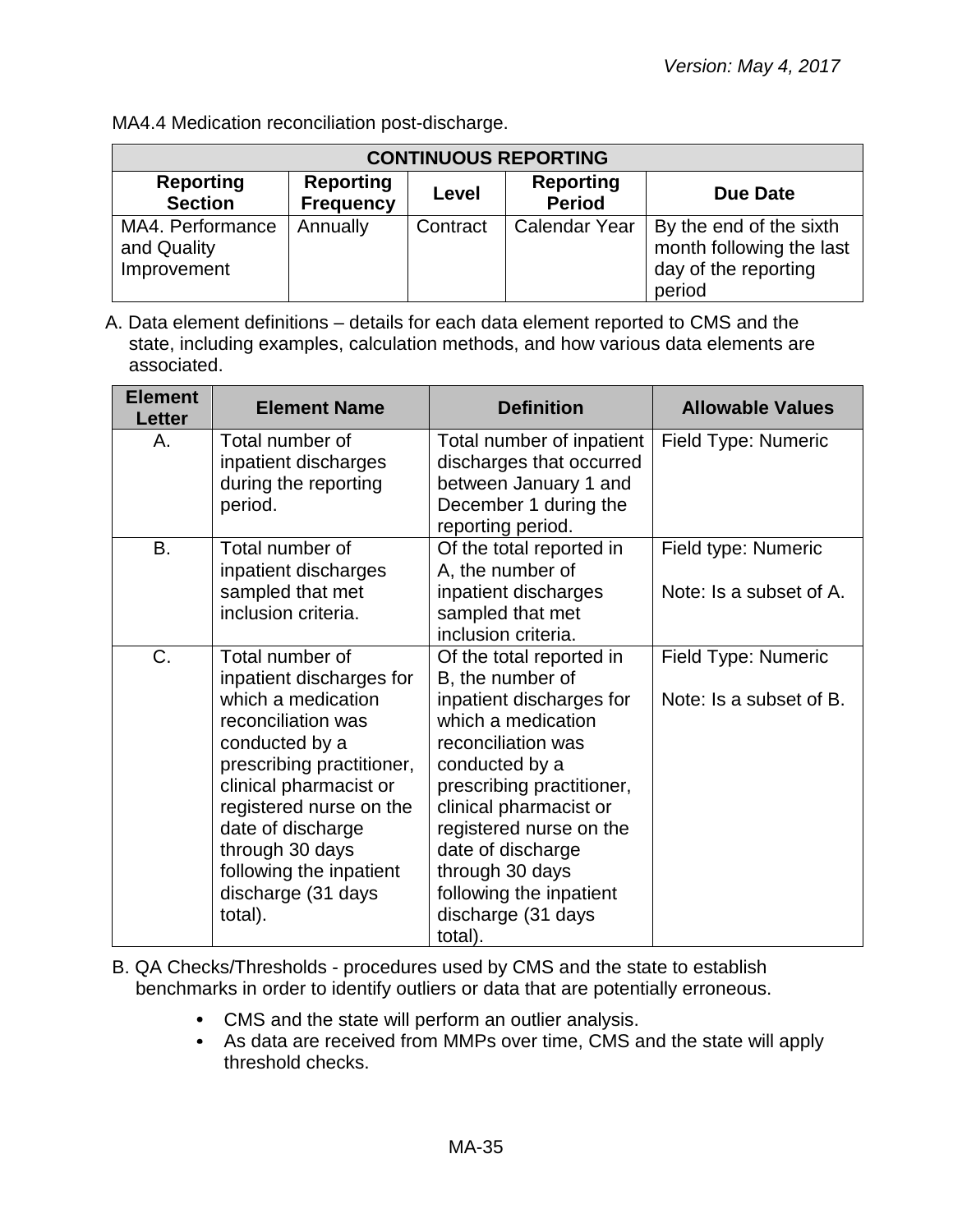- C. Edits and Validation Checks validation checks that should be performed by each MMP prior to data submission.
	- Confirm those data elements listed above as subsets of other elements.  $\bullet$
	- MMPs should validate that data element B is less than or equal to data element A.
	- MMPs should validate that data element C is less than or equal to data element B.
	- All data elements should be positive values.
- D. Analysis how CMS and the state will evaluate reported data, as well as how other data sources may be monitored.
	- $\bullet$ CMS and the state will evaluate the percentage of inpatient discharges from January 1–December 1 of the reporting period for which a medication reconciliation was conducted by a prescribing practitioner, clinical pharmacist or registered nurse on the date of discharge through 30 days following the inpatient discharge during the reporting period (31 days total).
- E. Notes additional clarifications to a reporting section. This section incorporates previously answered frequently asked questions.
	- $\bullet$ MMPs should include all inpatient discharges for members aged 21 years and older<sup>2</sup>, regardless of whether the member was enrolled through passive enrollment or opt-in enrollment. A subset of all inpatient discharges for members that are eligible will be included in the sample. Medicaid-only members should not be included.
	- For reporting, the MMPs may elect to use a hybrid methodology and  $\bullet$ select a sample. Sampling should be systematic to ensure all eligible individuals have an equal chance of inclusion. The sample size should be 411, plus oversample to allow for substitution. For further instructions on selecting the sample size, please see page MA-8 of the introductory section of this document.
	- If an MMP does not elect to sample, data element B should be equal to data element A.
	- $\bullet$ MMPs should include all inpatient discharges that meet the criteria outlined in data element A for all members who were continuously enrolled from the date of discharge through 30 days after the discharge, regardless of whether they are disenrolled as of the end of the reporting period (i.e., include discharges for all members regardless of whether the member was currently enrolled or disenrolled as of the last day of the reporting period).
	- The denominator for this measure is based on discharges, not members. If a member has more than one discharge, include all discharges on or

<span id="page-35-0"></span> $2$  The HEDIS eligible population for this measure is limited to individuals 66 years of age and older. The Massachusetts Demonstration population includes individuals ages 21 through 64 at the time of enrollment; therefore, this measure has been modified to apply to this population.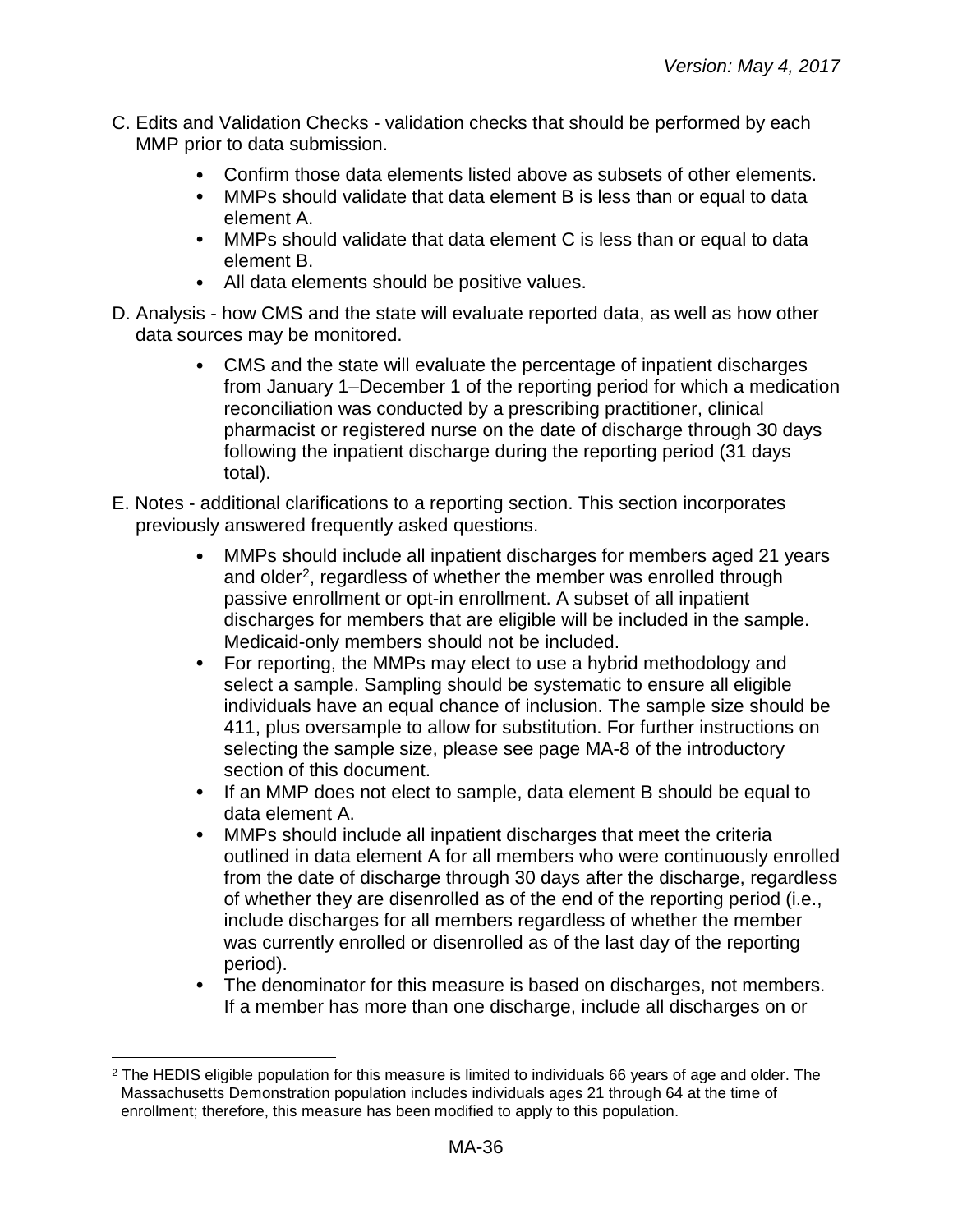between January 1 and December 1 of the reporting period. To identify acute and non-acute inpatient discharges:

- o Identify all acute and non-acute inpatient stays (Inpatient Stay value set)
- o Identify the discharge date for the stay
- Members may not have any gaps in continuous enrollment and need to be  $\bullet$ continuously enrolled from the date of the inpatient discharge through 30 days after the inpatient discharge to be included in this measure.
- Medication reconciliation is a type of review in which the discharge  $\bullet$ medications are reconciled with the most recent medication list in the outpatient medical record.
- $\bullet$ For data element A, if the discharge is followed by a readmission or direct transfer to an acute or non-acute inpatient care setting on the date of discharge through 30 days after discharge (31 total days), count only the last discharge. To identify readmissions during the 31-day period:
	- o Identify all acute and non-acute inpatient stays (Inpatient Stay value set)
	- o Identify the admission date for the stay (the admission date must occur during the 31-day period)
	- o Identify the discharge date for the stay (the discharge date is the event date)
- For data element A, exclude both the initial and the readmission/direct transfer discharges if the last discharge occurs after December 1 of the reporting period.
- $\bullet$ If a member remains in an acute or non-acute care setting through December 1 of the reporting period, a discharge is not included in the measure for this member, but the MMP must have a method for identifying the member's status for the remainder of the reporting period, and may not assume the member remained admitted based only on the absence of a discharge before December 1. If the MMP is unable to confirm the member remained in the acute or non-acute care setting through December 1, disregard the readmission or direct transfer and use the initial discharge date.
- Members in hospice are excluded from the eligible population.  $\bullet$

# **Administrative Specifications**

If the MMP elects to only use administrative data, please refer to the  $\bullet$ Medication Reconciliation value set to identify numerator positive hits when using administrative data.

# **Hybrid Specifications**

- If the MMP elects to use hybrid sampling, refer to the *Administrative Specifications* to identify positive numerator hits from administrative data.
- When reviewing a member's medical record, any of the following evidence of medication reconciliation and the date when it was performed should be documented in the medical record to meet criteria for this measure: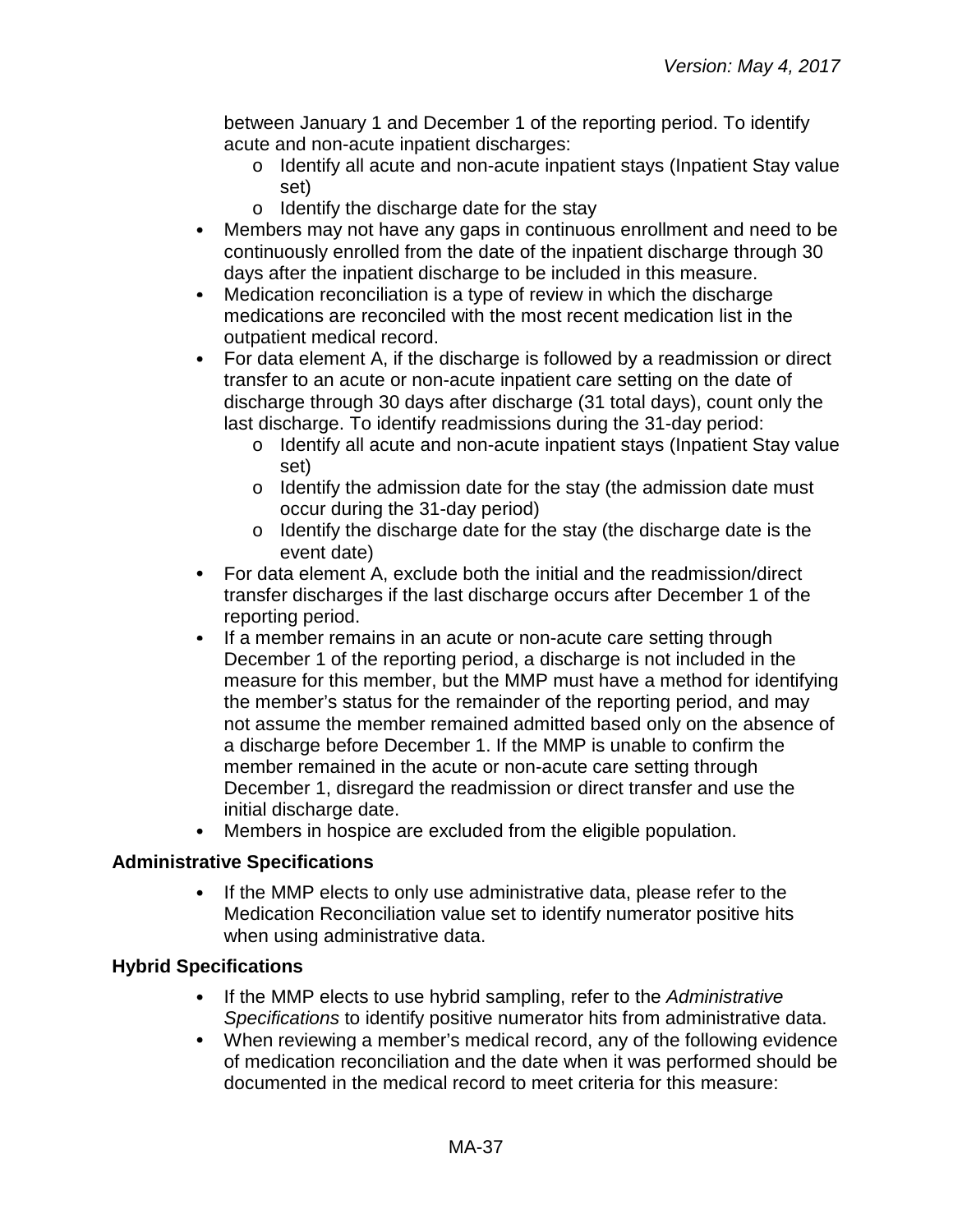- o Documentation that the provider reconciled the current and discharge medications;
- o Documentation of the current medications with a notation that references the discharge medications (e.g., no changes in medications since discharge, same medications at discharge, discontinue all discharge medications);
- o Documentation of the member's current medications with a notation that the discharge medications were reviewed;
- o Documentation of a current medication list, a discharge medication list and notation that both lists were reviewed on the same date of service;
- o Evidence that the member was seen for post-discharge hospital follow-up with evidence of medication reconciliation or review;
- o Documentation in the discharge summary that the discharge medications were reconciled with the current medications. There must be evidence that the discharge summary was filed in the outpatient chart on the date of discharge through 30 days after discharge (31 total days);
- o Notation that no medications were prescribed or ordered upon discharge.
- Only documentation in the outpatient chart meets the intent of the  $\bullet$ measure, but an outpatient visit is not required.

F. Data Submission - how MMPs will submit data collected to CMS and the state.

MMPs will submit data collected for this measure in the above specified format through a secure data collection site established by CMS. This site can be accessed at the following web address: [https://Financial-](https://financial-alignment-initiative.norc.org/)[Alignment-Initiative.NORC.org.](https://financial-alignment-initiative.norc.org/)

| <b>CONTINUOUS REPORTING</b>                    |                                      |          |                            |                                                                                       |  |  |
|------------------------------------------------|--------------------------------------|----------|----------------------------|---------------------------------------------------------------------------------------|--|--|
| <b>Reporting</b><br><b>Section</b>             | <b>Reporting</b><br><b>Frequency</b> | Level    | Reporting<br><b>Period</b> | Due Date                                                                              |  |  |
| MA4. Performance<br>and Quality<br>Improvement | Annually                             | Contract | <b>Calendar Year</b>       | By the end of the sixth<br>month following the last<br>day of the reporting<br>period |  |  |

MA4.5 Care for Adults

A. Data element definitions – details for each data element reported to CMS and the state, including examples, calculation methods, and how various data elements are associated.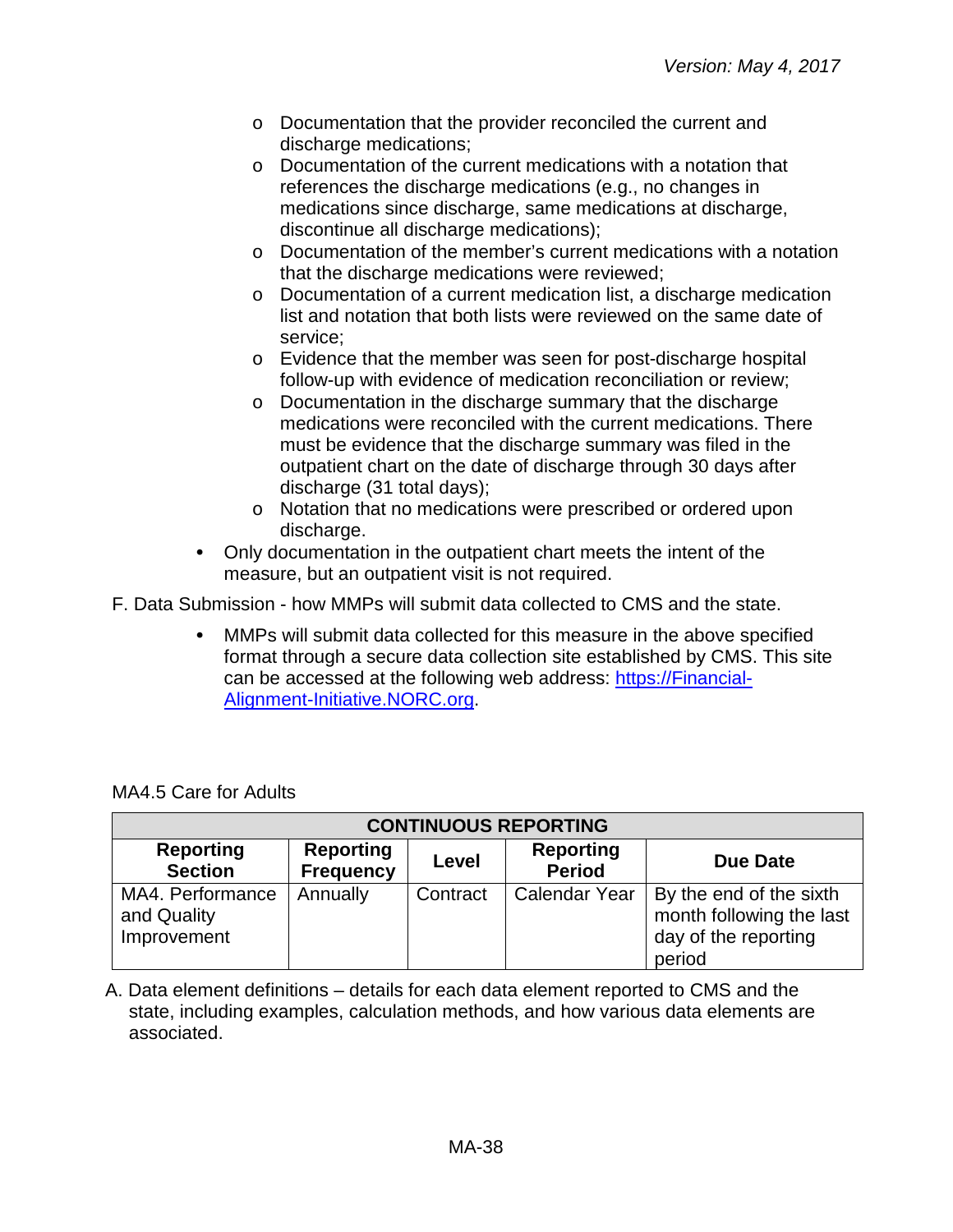| <b>Element</b><br><b>Letter</b> | <b>Element Name</b>                                                                                                                                                                                                                                                                                                              | <b>Definition</b>                                                                                                                                                                                                                                                                                                                                             | <b>Allowable Values</b>                        |
|---------------------------------|----------------------------------------------------------------------------------------------------------------------------------------------------------------------------------------------------------------------------------------------------------------------------------------------------------------------------------|---------------------------------------------------------------------------------------------------------------------------------------------------------------------------------------------------------------------------------------------------------------------------------------------------------------------------------------------------------------|------------------------------------------------|
| А.                              | Total numbers of<br>members continuously<br>enrolled that were<br>currently enrolled on<br>the last day of the<br>reporting period.                                                                                                                                                                                              | Total numbers of<br>members continuously<br>enrolled that were<br>currently enrolled on the<br>last day of the reporting<br>period.                                                                                                                                                                                                                           | Field type: Numeric                            |
| <b>B.</b>                       | Total number of<br>members sampled that<br>met inclusion criteria.                                                                                                                                                                                                                                                               | Of the total reported in A,<br>the number of members<br>sampled that met<br>inclusion criteria.                                                                                                                                                                                                                                                               | Field type: Numeric<br>Note: Is a subset of A  |
| C.                              | Total number of<br>members who had both<br>of the following<br>completed on the same<br>date of service during<br>the reporting period:<br>1. At least one<br>medication review<br>conducted by a<br>prescribing<br>practitioner or<br>clinical pharmacist.<br>2. The presence of a<br>medication list in the<br>medical record. | Of the total reported in B,<br>the number of members<br>who had both of the<br>following completed on<br>the same date of service<br>during the reporting<br>period:<br>1. At least one<br>medication review<br>conducted by a<br>prescribing<br>practitioner or clinical<br>pharmacist.<br>2. The presence of a<br>medication list in the<br>medical record. | Field Type: Numeric<br>Note: Is a subset of B. |
| D.                              | Total number of<br>members who had one<br>functional status<br>assessment completed<br>during the reporting<br>period.                                                                                                                                                                                                           | Of the total reported in B,<br>the number of members<br>who had one functional<br>status assessment<br>completed during the<br>reporting period.                                                                                                                                                                                                              | Field Type: Numeric<br>Note: Is a subset of B. |
| Ε.                              | Total number of<br>members who had at<br>least one pain<br>screening or pain<br>management plan<br>completed during the<br>reporting period.                                                                                                                                                                                     | Of the total reported in B,<br>the number of members<br>who had at least one pain<br>screening or pain<br>management plan<br>completed during the<br>reporting period.                                                                                                                                                                                        | Field Type: Numeric<br>Note: Is a subset of B. |

B. QA Checks/Thresholds - procedures used by CMS and the state to establish benchmarks in order to identify outliers or data that are potentially erroneous.

CMS and the state will perform an outlier analysis.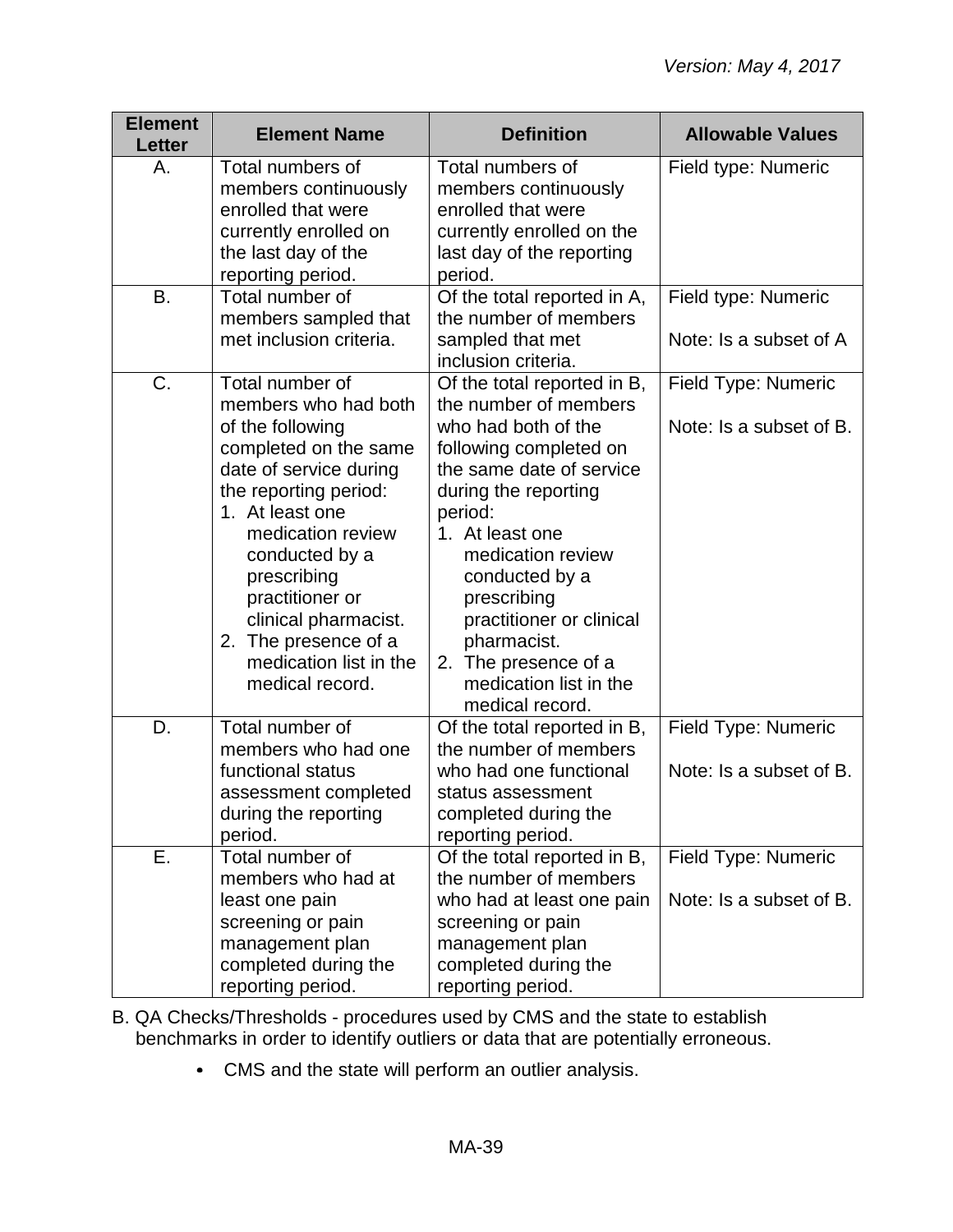- As data are received from MMPs over time, CMS and the state will apply threshold checks.
- C. Edits and Validation Checks validation checks that should be performed by each MMP prior to data submission.
	- Confirm those data elements listed above as subsets of other elements.  $\bullet$
	- MMPs should validate that data element B is less than or equal to data element A.
	- MMPs should validate that data elements C, D, and E are less than or equal to data element B.
	- All data elements should be positive values.
- D. Analysis how CMS and the state will evaluate reported data, as well as how other data sources may be monitored. CMS and the state will evaluate the percentage of members who had each of the following completed during the reporting period:
	- Medication review.
	- Functional status assessment.
	- Pain assessment.
- E. Notes additional clarifications to a reporting section. This section incorporates previously answered frequently asked questions.
	- MMPs should include all members aged 21 years and older $3$ , regardless  $\bullet$ of whether the member was enrolled through passive enrollment or opt-in enrollment. A subset of all members that are eligible will be included in the sample. Medicaid-only members should not be included.
	- $\bullet$ For reporting, the MMPs may elect to use a hybrid methodology and select a sample. Sampling should be systematic to ensure all eligible individuals have an equal chance of inclusion. The sample size should be 411, plus oversample to allow for substitution. For further instructions on selecting the sample size, please see page MA-8 of the introductory section of this document.
	- If an MMP does not elect to sample, data element B should be equal to data element A.
	- Continuous enrollment is defined as no more than one gap in enrollment  $\bullet$ of up to 45 days during the reporting period (i.e., January through December). To determine continuous enrollment for a member for whom enrollment is verified monthly, the member may not have more than a 1 month gap in coverage (i.e., a member whose coverage lapses for 2 months [60 days] is not considered continuously enrolled).
	- A medication list is a list of the member's medications in the medical  $\bullet$ record. The medication list may include medication names only or may include medication names, dosages and frequency, over-the-counter (OTC) medications and herbal or supplemental therapies.

<span id="page-39-0"></span><sup>&</sup>lt;sup>3</sup> The HEDIS eligible population for this measure is limited to individuals 66 years of age and older. The Massachusetts Demonstration population includes individuals ages 21 through 64 at the time of enrollment; therefore, this measure has been modified to apply to this population.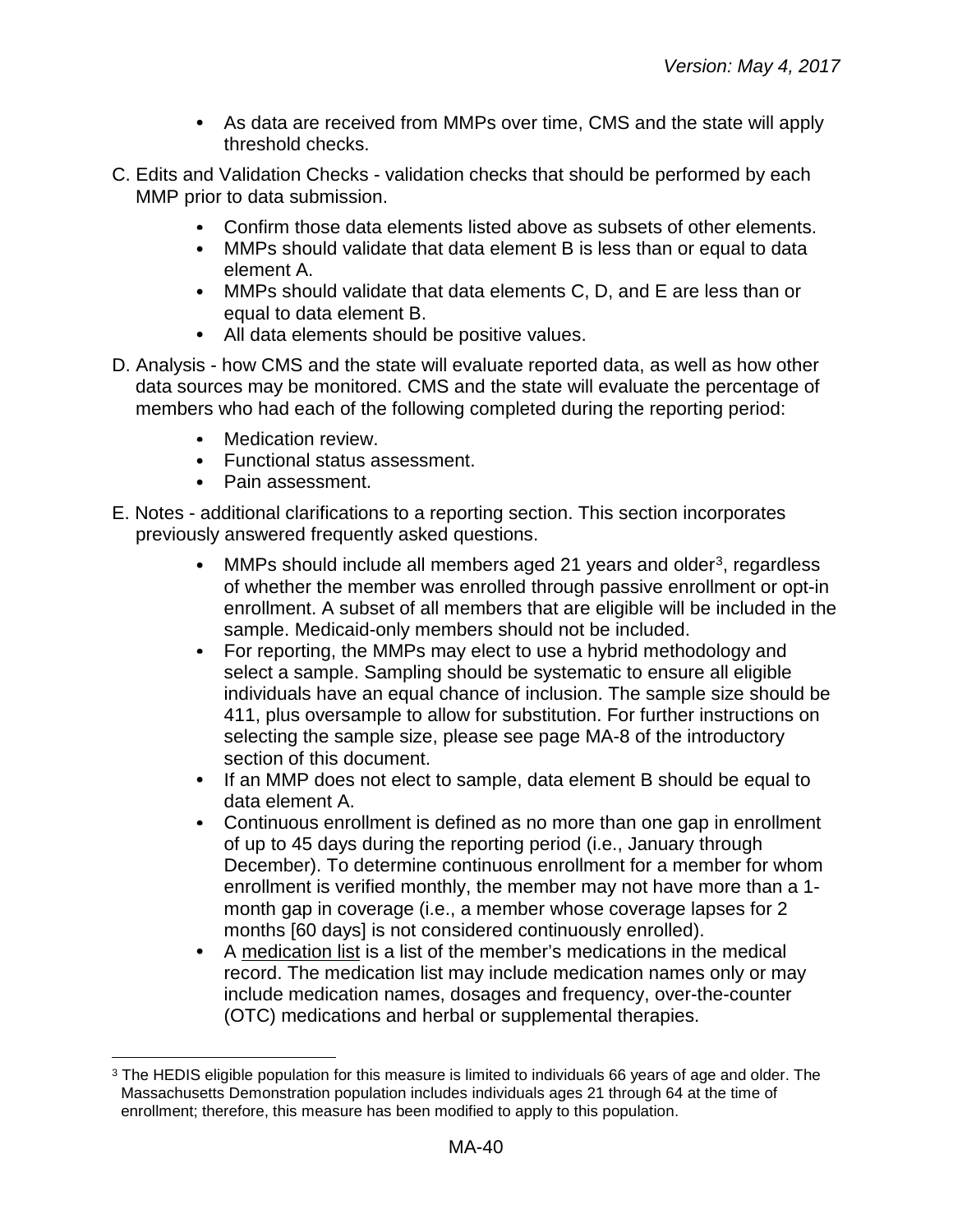- A medication review is a review of all a member's medications, including prescription medications, OTC medications, and herbal or supplemental therapies.
- $\bullet$ A clinical pharmacist is a pharmacist with extensive education in the biomedical, pharmaceutical, socio-behavioral and clinical sciences. Clinical pharmacists are experts in the therapeutic use of medications and are a primary source of scientifically valid information and advice regarding the safe, appropriate and cost-effective use of medications. Most clinical pharmacists have a Doctor of Pharmacy (PharmD) degree and many have completed one or more years of post-graduate training (e.g., a general and/or specialty pharmacy residency). In some states, clinical pharmacists have prescriptive authority.
- $\bullet$ A prescribing practitioner is a practitioner with prescribing privileges, including nurse practitioners, physician assistants and other non-MDs who have the authority to prescribe medications.
- $\bullet$ Members in hospice are excluded from the eligible population.

# **Administrative Specifications**

## *Medication Review*

- If the MMP elects to only use administrative data to identify members with  $\bullet$ a medication review completed (data element C), any of the following meet criteria:
	- o Both of the following on the same date of service during the reporting period:
		- 1. A least one medication review (Medication Review value set) conducted by a prescribing practitioner or clinical pharmacist
		- 2. The presence of a medication list in the medical record (Medication List value set)
	- o Transitional care management services (TCM 7 Day value set; TCM 14 Day value set) during the reporting period.
- $\bullet$ Transitional care management is a 30-day period that begins on the date of discharge and continues for the next 29 days. The date of service on the claim is the date of the face-to-face visit. Medication management must be furnished no later than the date of the face-to-face visit. To reduce reporting burden the date of the face-to-face visit (e.g., the claim date) is used as the medication management/review date.

# *Functional Status Assessment*

If the MMP elects to only use administrative data to identify members with a functional status assessment completed (data element D), please refer to the Functional Status Assessment value set to identify numerator positive hits when using administrative data.

## *Pain Assessment*

If the MMP elects to only use administrative data to identify members with a pain assessment completed (data element E), please refer to the Pain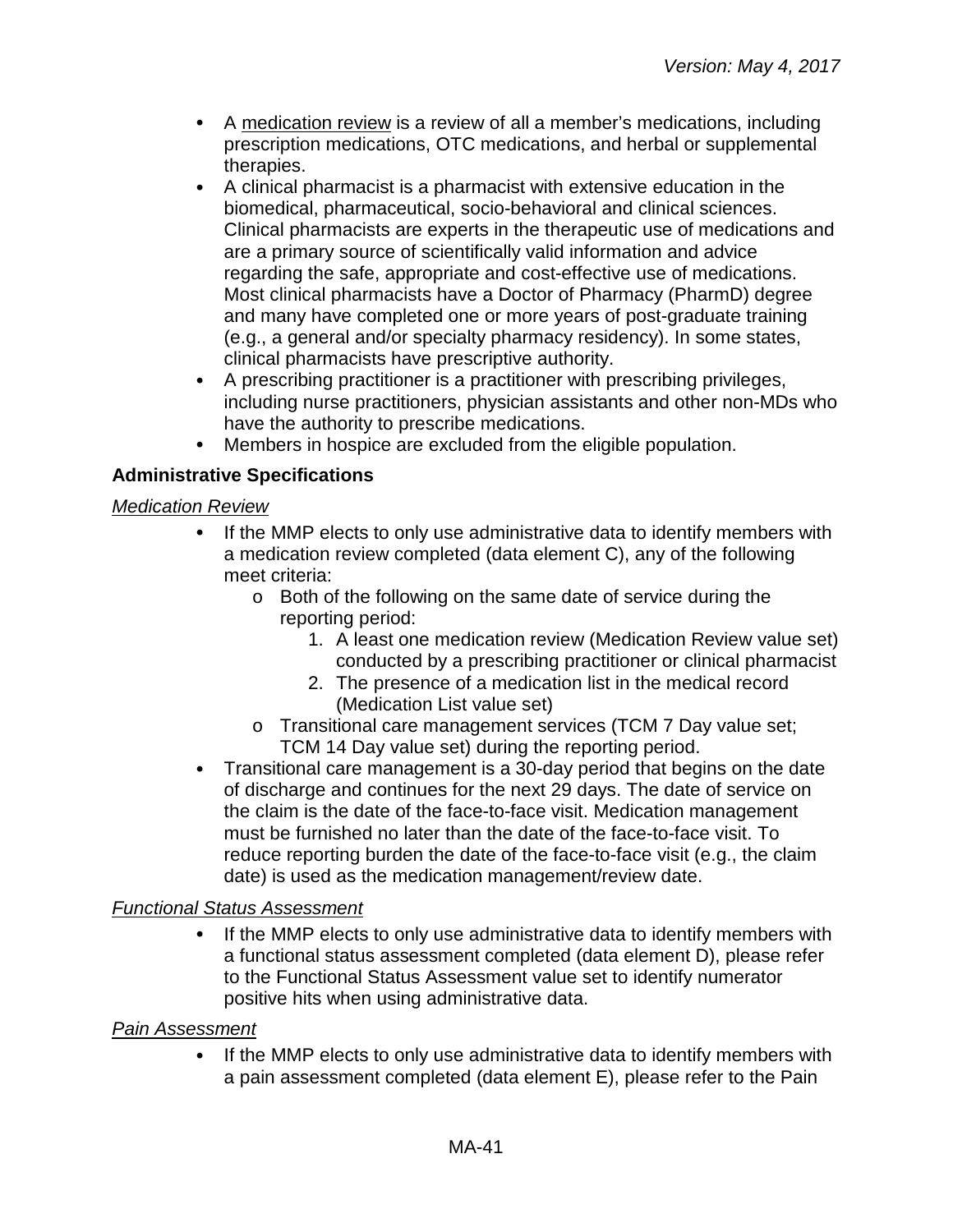Assessment value set to identify numerator positive hits when using administrative data.

#### **Hybrid Specifications**

If the MMP elects to use hybrid sampling, refer to the *Administrative Specifications* to identify positive numerator hits from administrative data for each data element.

#### *Medication Review*

- When reviewing a member's medical record, documentation must come from the same medical record and must include one of the following:
	- o A medication list in the medical record, **and** evidence of a medication review by a prescribing practitioner or clinical pharmacist and the date when it was performed.
	- o Notation that the member is not taking any medication and the date when it was noted.
- A review of side effects for a single medication at the time of prescription alone is not sufficient.
- An outpatient visit is not required to meet criteria.

## *Functional Status Assessment*

- $\bullet$ When reviewing a member's medical record, documentation must include evidence of a complete functional assessment and the date when it was performed.
- $\bullet$ Notations for a complete functional status assessment must include one of the following:
	- o Notation that Activities of Daily Living (ADL) were assessed or that at least five of the following were assessed: bathing, dressing, eating, transferring [e.g., getting in and out of chairs], using toilet, walking.
	- o Notation that Instrumental Activities of Daily Living (IADL) were assessed or at least four of the following were assessed: shopping for groceries, driving or using public transportation, using the telephone, meal preparation, housework, home repair, laundry, taking medications, handling finances.
	- o Result of assessment using a standardized functional status assessment tool, not limited to:
		- 1.  $SF-36^{\circ}$ .
		- 2. Assessment of Living Skills and Resources (ALSAR).
		- 3. Barthel ADL Index Physical Self-Maintenance (ADLS) Scale.
		- 4. Bayer ADL (B-ADL) Scale.
		- 5. Barthel Index.
		- 6. Extended ADL (EADL) Scale.
		- 7. Independent Living Scale (ILS).
		- 8. Katz Index of Independence in ADL.
		- 9. Kenny Self-Care Evaluation.
		- 10.Klein-Bell ADL Scale.
		- 11.Kohlman Evaluation of Living Skills (KELS).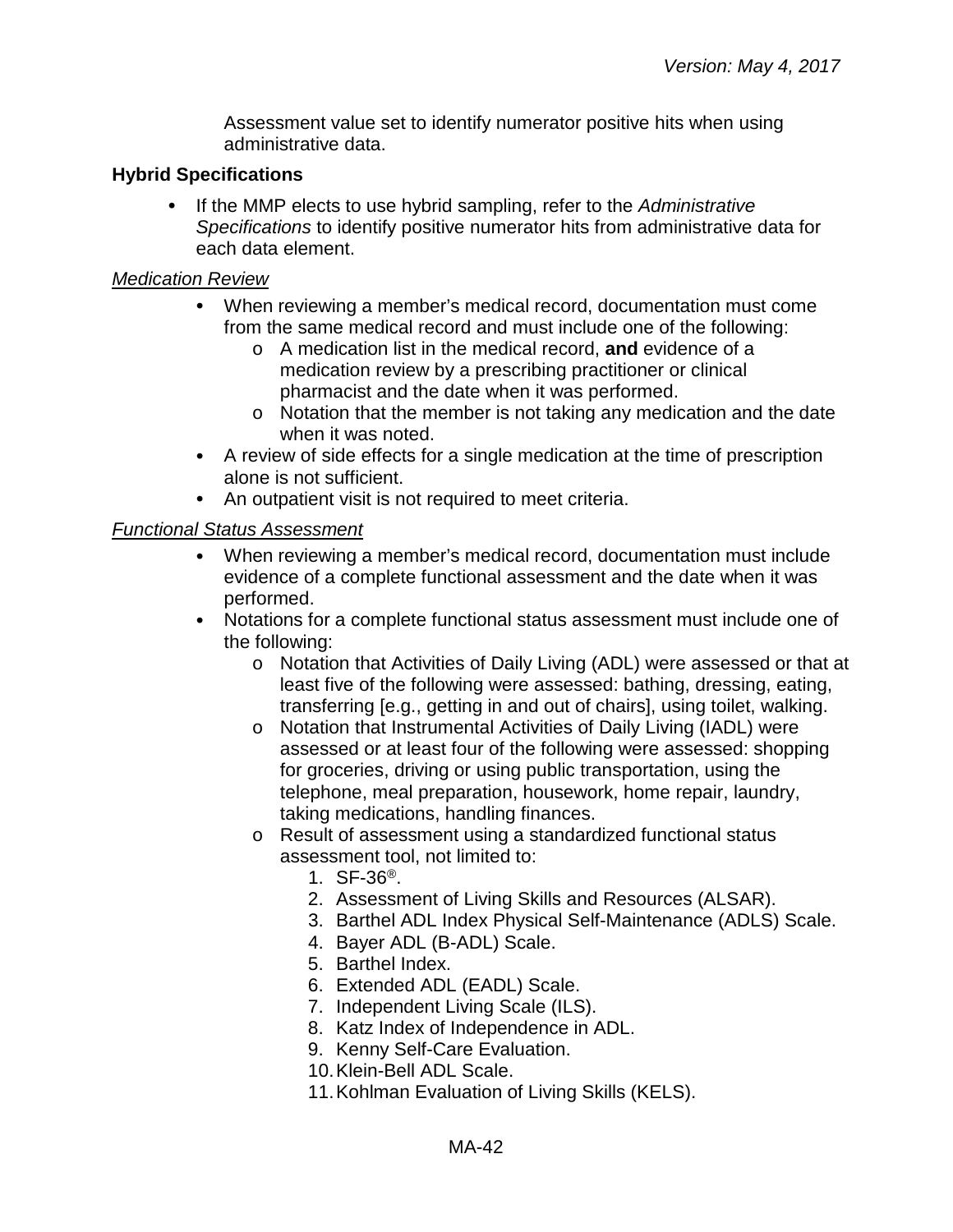- 12.Lawton & Brody's IADL scales.
- 13.Patient Reported Outcome Measurement Information System (PROMIS) Global or Physical Function Scales
- o Notation that at least three of the following four components were assessed:
	- 1. Cognitive status.
	- 2. Ambulation status.
	- 3. Hearing, vision and speech (i.e., sensory ability).
	- 4. Other functional independence (e.g., exercise, ability to perform job).
- A functional status assessment limited to an acute or single condition, event or body system (e.g., lower back, leg) does not meet criteria for a comprehensive functional status assessment. The components of the functional status assessment numerator may take place during separate visits within the reporting period.

#### *Pain Assessment*

- When reviewing a member's medical record, documentation in the medical record must include evidence of a pain assessment and the date when it was performed.
- Notations for a pain assessment must include one of the following:
	- o Documentation that the patient was assessed for pain (which may include positive or negative findings for pain).
	- o Result of assessment using a standardized pain assessment tool, not limited to:
		- 1. Numeric rating scales (verbal or written)
		- 2. Face, Legs, Activity, Cry, Consolability (FLACC) scale.
		- 3. Verbal descriptor scales (5–7 Word Scales, Present Pain Inventory).
		- 4. Pain Thermometer.
		- 5. Pictorial Pain Scales (Faces Pain Scale, Wong-Baker Pain Scale).
		- 6. Visual analogue scale.
		- 7. Brief Pain Inventory.
		- 8. Chronic Pain Grade.
		- 9. PROMIS Pain Intensity Scale.
		- 10.Pain Assessment in Advanced Dementia (PAINAD) Scale.
- Notation of a pain management plan alone does not meet criteria.
- Notation of a pain treatment plan alone does not meet criteria.
- Notation of screening for chest pain alone or documentation of chest pain alone does not meet criteria.
- F. Data Submission how MMPs will submit data collected to CMS and the state.
	- MMPs will submit data collected for this measure in the above specified format through a secure data collection site established by CMS. This site can be accessed at the following web address: [https://Financial-](https://financial-alignment-initiative.norc.org/)[Alignment-Initiative.NORC.org.](https://financial-alignment-initiative.norc.org/)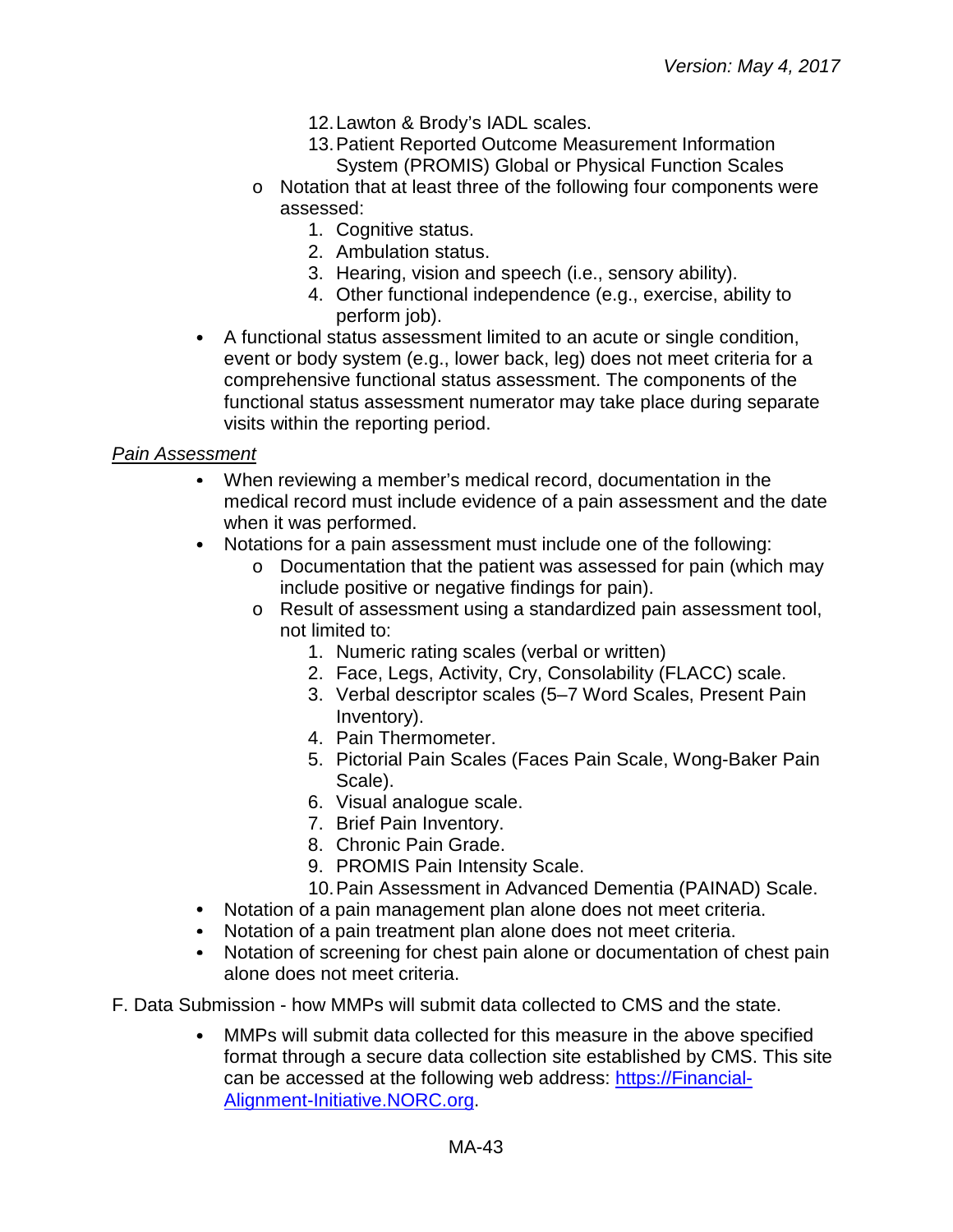MA4.6 Depression screening and follow-up.

| <b>CONTINUOUS REPORTING</b>                    |                                      |          |                                   |                                                                                       |  |
|------------------------------------------------|--------------------------------------|----------|-----------------------------------|---------------------------------------------------------------------------------------|--|
| <b>Reporting</b><br><b>Section</b>             | <b>Reporting</b><br><b>Frequency</b> | Level    | <b>Reporting</b><br><b>Period</b> | Due Date                                                                              |  |
| MA4. Performance<br>and Quality<br>Improvement | Annually                             | Contract | <b>Calendar Year</b>              | By the end of the sixth<br>month following the last<br>day of the reporting<br>period |  |

A. Data element definitions – details for each data element reported to CMS and the state, including examples, calculation methods, and how various data elements are associated.

| <b>Element</b><br><b>Letter</b> | <b>Element Name</b>                                                                                                                                                                       | <b>Definition</b>                                                                                                                                                                                                         | <b>Allowable Values</b>                        |
|---------------------------------|-------------------------------------------------------------------------------------------------------------------------------------------------------------------------------------------|---------------------------------------------------------------------------------------------------------------------------------------------------------------------------------------------------------------------------|------------------------------------------------|
| Α.                              | Total number of<br>members who were<br>continuously enrolled<br>in the MMP who had at<br>least one outpatient<br>visit or telephonic<br>evaluation during the<br>reporting period.        | Total number of members<br>who were continuously<br>enrolled in the MMP<br>during the current<br>reporting period who had<br>at least one outpatient visit<br>or telephonic evaluation<br>during the reporting<br>period. | Field Type: Numeric                            |
| <b>B.</b>                       | Total number of<br>members sampled that<br>met the inclusion<br>criteria.                                                                                                                 | Of the total reported in A,<br>the number of members<br>sampled that met inclusion<br>criteria.                                                                                                                           | Field type: Numeric<br>Note: Is a subset of A. |
| C.                              | Total number of<br>members who were<br>screened for clinical<br>depression using an<br>age-appropriate<br>standardized screening<br>tool at least once<br>during the reporting<br>period. | Of the total reported in B,<br>the number of members<br>who were screened for<br>clinical depression using<br>an age-appropriate<br>standardized screening<br>tool at least once during<br>the reporting period.          | Field Type: Numeric<br>Note: Is a subset of B. |
| D.                              | Total number of<br>members who<br>screened positive for<br>clinical depression<br>during the reporting<br>period.                                                                         | Of the total reported in C,<br>the number of members<br>who screened positive for<br>clinical depression during<br>the reporting period.                                                                                  | Field Type: Numeric<br>Note: Is a subset of C. |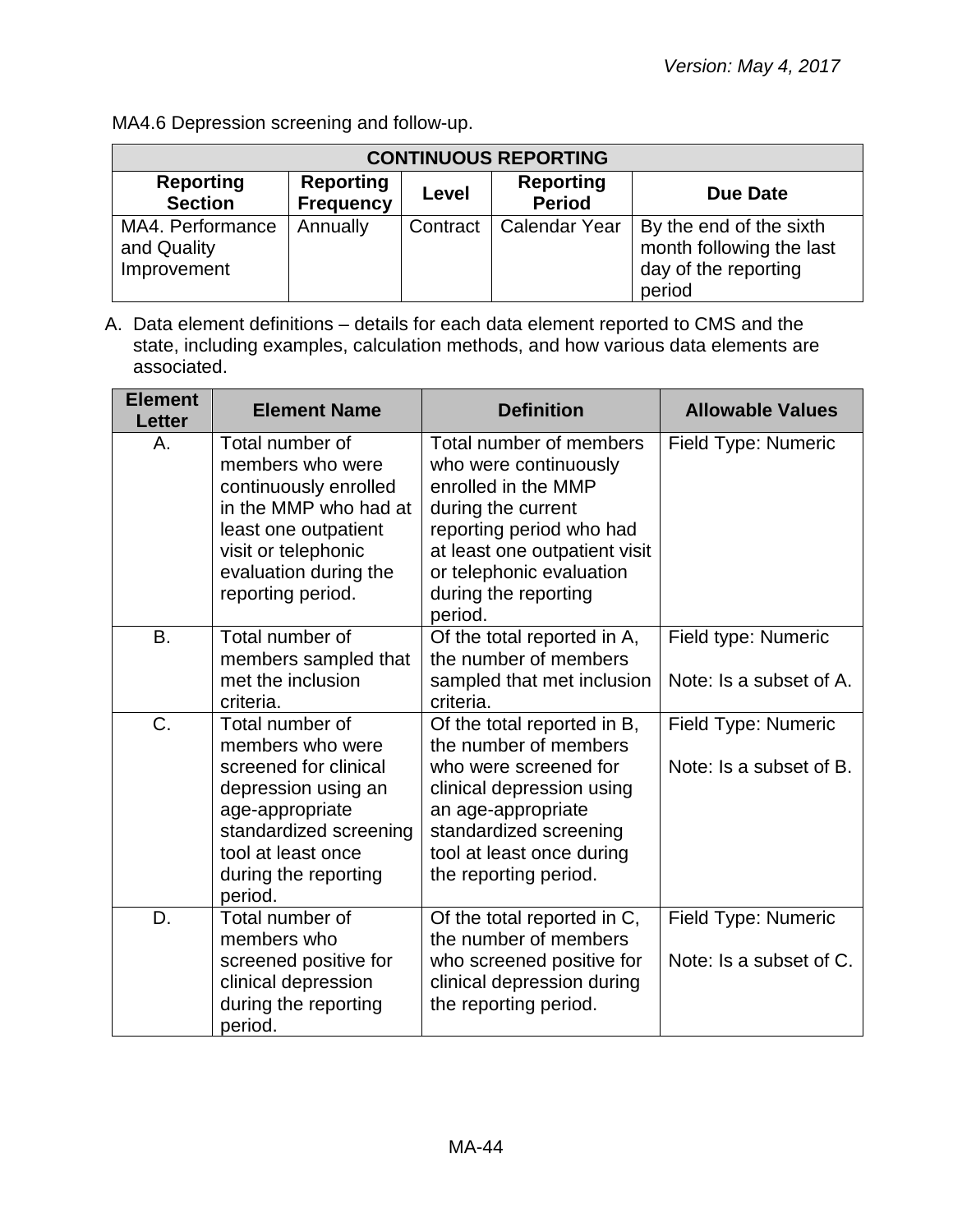| <b>Element</b><br><b>Letter</b> | <b>Element Name</b>                                                                   | <b>Definition</b>                                                                               | <b>Allowable Values</b> |
|---------------------------------|---------------------------------------------------------------------------------------|-------------------------------------------------------------------------------------------------|-------------------------|
| E.,                             | Total number of<br>members who had a                                                  | Of the total reported in D,<br>the number of members                                            | Field Type; Numeric     |
|                                 | follow-up plan<br>documented within 30<br>days of the positive<br>depression finding. | who had a follow-up plan<br>documented within 30<br>days of the positive<br>depression finding. | Note: Is a subset of D. |

- B. QA Checks/Thresholds procedures used by CMS and the state to establish benchmarks in order to identify outliers or data that are potentially erroneous.
	- CMS and the state will perform an outlier analysis.
	- As data are received from MMPs over time, CMS and the state will apply threshold checks.
- C. Edits and Validation Checks validation checks that should be performed by each MMP prior to data submission.
	- Confirm those data elements listed above as subsets of other elements.
	- MMPs should validate that data element B is less than or equal to data element A.
	- MMPs should validate that data element C is less than or equal to data element B.
	- MMPs should validate that data element D is less than or equal to data element C.
	- MMPs should validate that data element E is less than or equal to data element D.
	- All data elements should be positive values.
- D. Analysis how CMS and the state will evaluate reported data, as well as how other data sources may be monitored. CMS and the state will evaluate the percentage of:
	- Members continuously enrolled in the MMP during the current reporting  $\bullet$ period with at least one outpatient visit or telephonic evaluation during the current reporting period who were screened for clinical depression using an age-appropriate standardized screening tool at least once during the reporting period.
	- Members positively screened for clinical depression who had a follow-up  $\bullet$ plan documented within 30 days of the positive depression finding during the reporting period.
- E. Notes additional clarifications to a reporting section. This section incorporates previously answered frequently asked questions.
	- $\bullet$ MMPs should include all members regardless of whether the member was enrolled through passive enrollment or opt-in enrollment. A subset of all members that are eligible will be included in the sample. Medicaid-only members should not be included.
	- Continuous enrollment is defined as no more than one gap in enrollment of up to 45 days during the reporting period (i.e., January through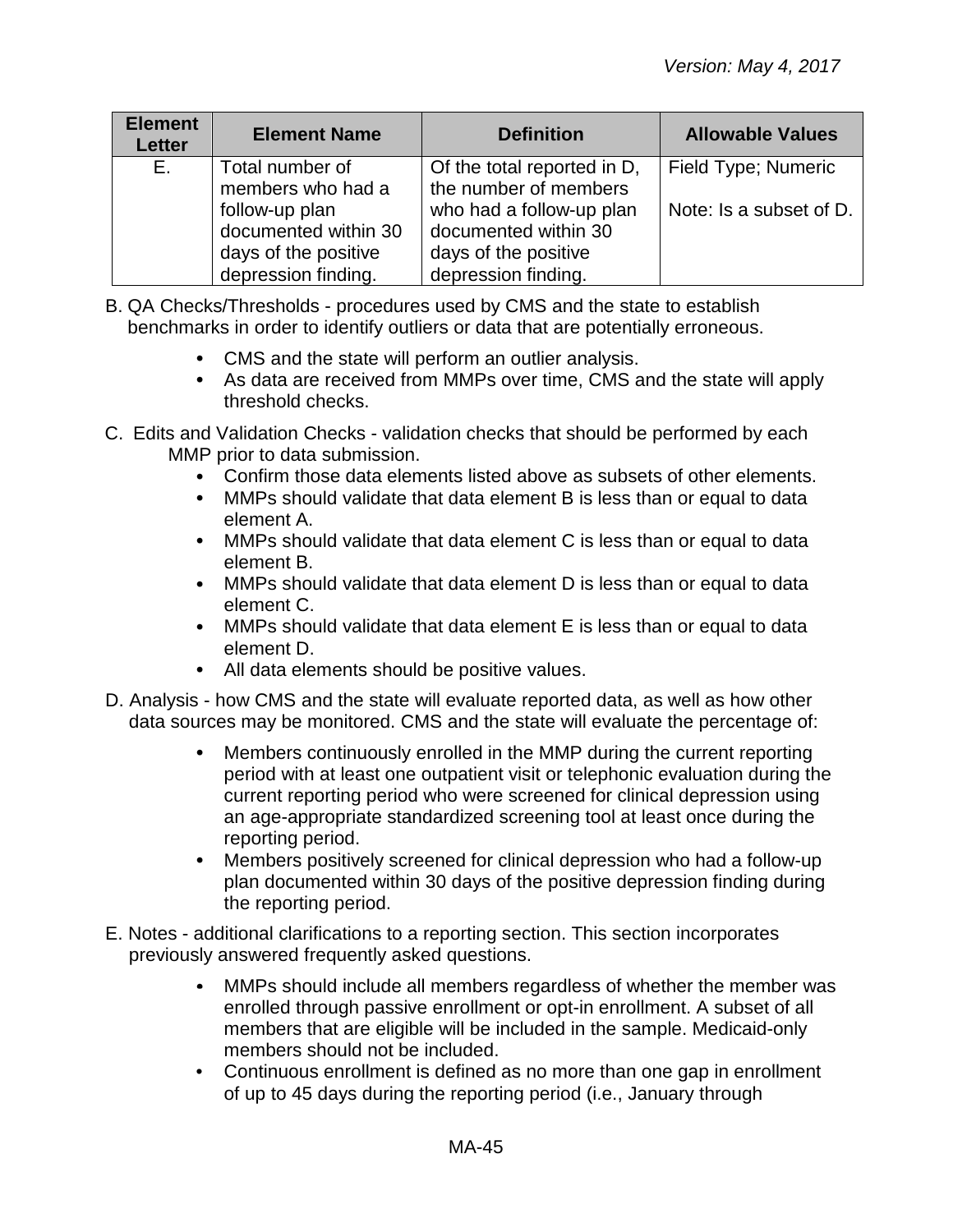December). To determine continuous enrollment for a member for whom enrollment is verified monthly, the member may not have more than a 1 month gap in coverage (i.e., a member whose coverage lapses for 2 months [60 days] is not considered continuously enrolled).

- For reporting, medical record review is required. Sampling should be  $\bullet$ systematic to ensure all eligible individuals have an equal chance of inclusion. The sample size should be 411, plus oversample to allow for substitution. For further instructions on selecting the sample size, please see page MA-8 of the introductory section of this document.
- The Centralized Enrollee Record (CER) may be used identify denominator and numerator events.
- Clinical Depression is not a specific term for a single diagnostic condition.  $\bullet$ Depressive disorders generally consist of major depressive disorder (MDD), dysthymia, and minor depression, but not other conditions with depressive features, such as bipolar disorder.
- A Standardized Depression Screening Tool is a normalized and validated depression screening tool developed for the patient population in which it is being utilized. The name of the appropriate standardized depression screening tool utilized must be documented in the medical record.
- Active diagnosis refers to the principal diagnosis of an episode of care and should be present at the start of the episode of care.
- For data element A, MMPs should use the Outpatient #2 value set to identify members with at least one outpatient visit during the reporting period. MMPs should use a designated field within the CER to capture telephonic evaluations that occurred during the reporting period.
- $\bullet$ For data element B, MMPs should exclude:
	- o Members with documentation of an active diagnosis of depression (Major Depression value set) or bipolar disorder (Bipolar Disorder value set and Other Bipolar Disorder value set) during the reporting period.
	- o Members with documentation of a depression screening conducted prior to the start of the reporting period who are undergoing treatment for depression.
	- o Members with documentation of severe mental and/or physical incapacity where the member is unable to express himself/herself in a manner understood by others.
		- **For example, cases such as delirium or severe cognitive** impairment, where depression cannot be accurately assessed through the use of nationally recognized standardized depression assessment tools.
- For data element C, documentation in the medical record must include  $\bullet$ both of the following:
	- o A note indicating the date when the depression screening was performed and the name of the standardized screening tool
	- o The result or finding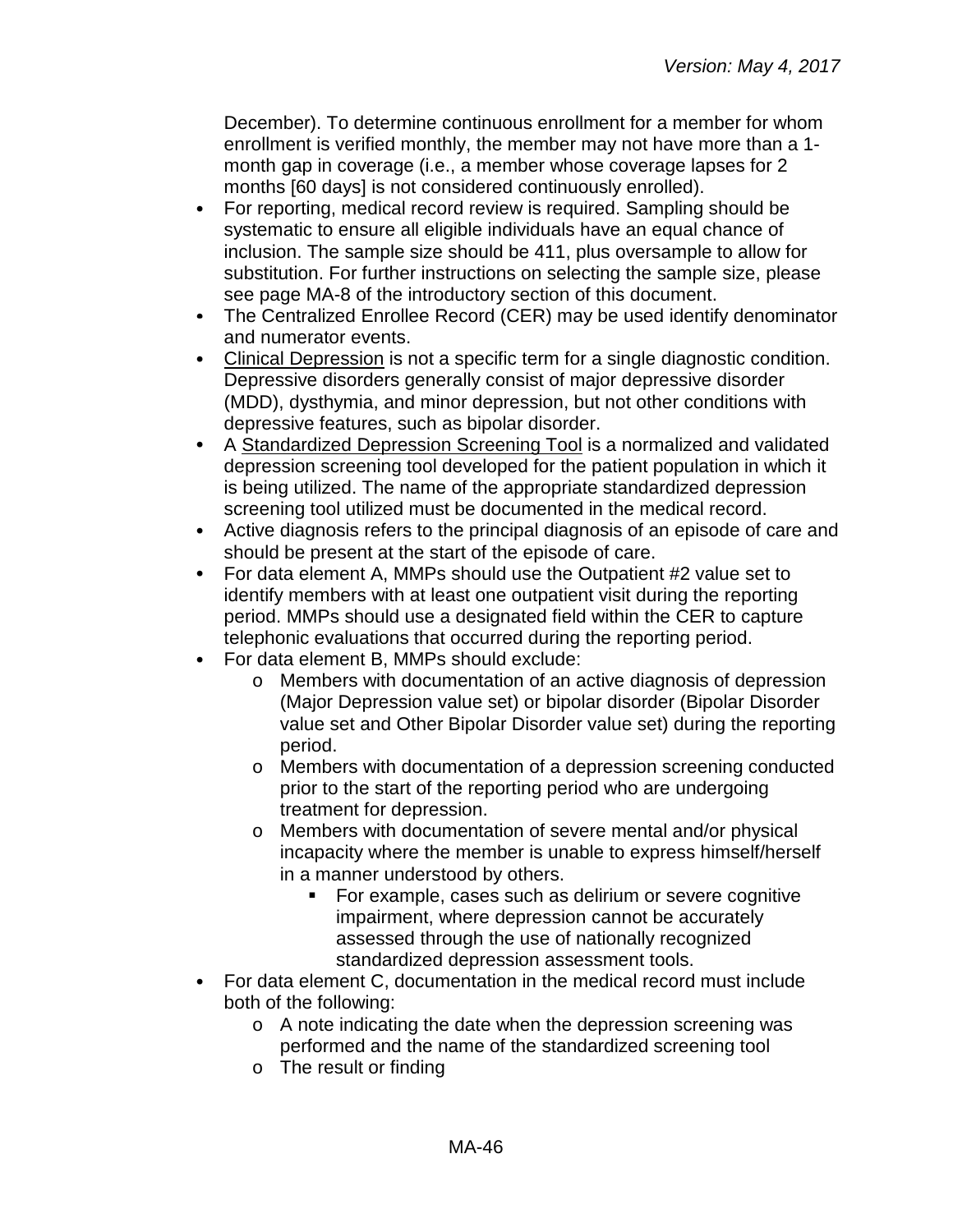- Standardized screening tools include: Patient Health Questionnaire (PHQ-9); Beck Depression Inventory (BDI or BDI-II); Center for Epidemiologic Studies Depression Scare (CES-D); Depression Scale (DEPS); Duke Anxiety-Depression Scale (DADS); Geriatric Depression Scale (GDS); Cornell Scale Screening; PRIME MD-PHQ2; MDS Section E. Mood and Behavior Patterns – Scoring a Positive Depression Screen (Indicators of Depression, Anxiety, Sad Mood with a score of 1 or 2 for questions 1a, 1d, or 1h AND Mood Decline with a score of Yes or 1 on the mood decline questions).
- $\bullet$ A follow-up plan for a positive depression screening must include one or more of the following:
	- o Additional evaluation for depression
	- o Suicide risk assessment
	- o Referral to a practitioner who is qualified to diagnose and treat depression
	- o Pharmacological interventions
	- o Other interventions or follow-up for the diagnosis or treatment of depression
- For data element E, documentation in the medical record must include both of the following:
	- o A note indicating the date when the depression screening was performed and the positive result or finding
	- o A note indicating the date and a plan for follow-up on the positive depression findings
		- Notation of counseling or referral for treatment for depression
		- **Prescription of antidepressant medications or discussion of** antidepressants for depression (not for off label uses such as smoking cessation)
		- **Notation on counseling or symptoms of depression or where** to get help
		- Notation of education on symptoms, treatment, or strategies to deal with depression
		- Distribution of educational material that may include symptoms of depression, treatment alternatives, red flag warnings, and where to get help
- The following are not positive findings for depression screening and follow-up:
	- o No assessment or counseling or education on depression
	- o Mental health treatment for other conditions
	- o Assessment or counseling or education on depression prior or after the reporting period
	- o Use of "psychiatric" or "mental health" check boxes or global statements of "normal" without indication that depression screening specifically included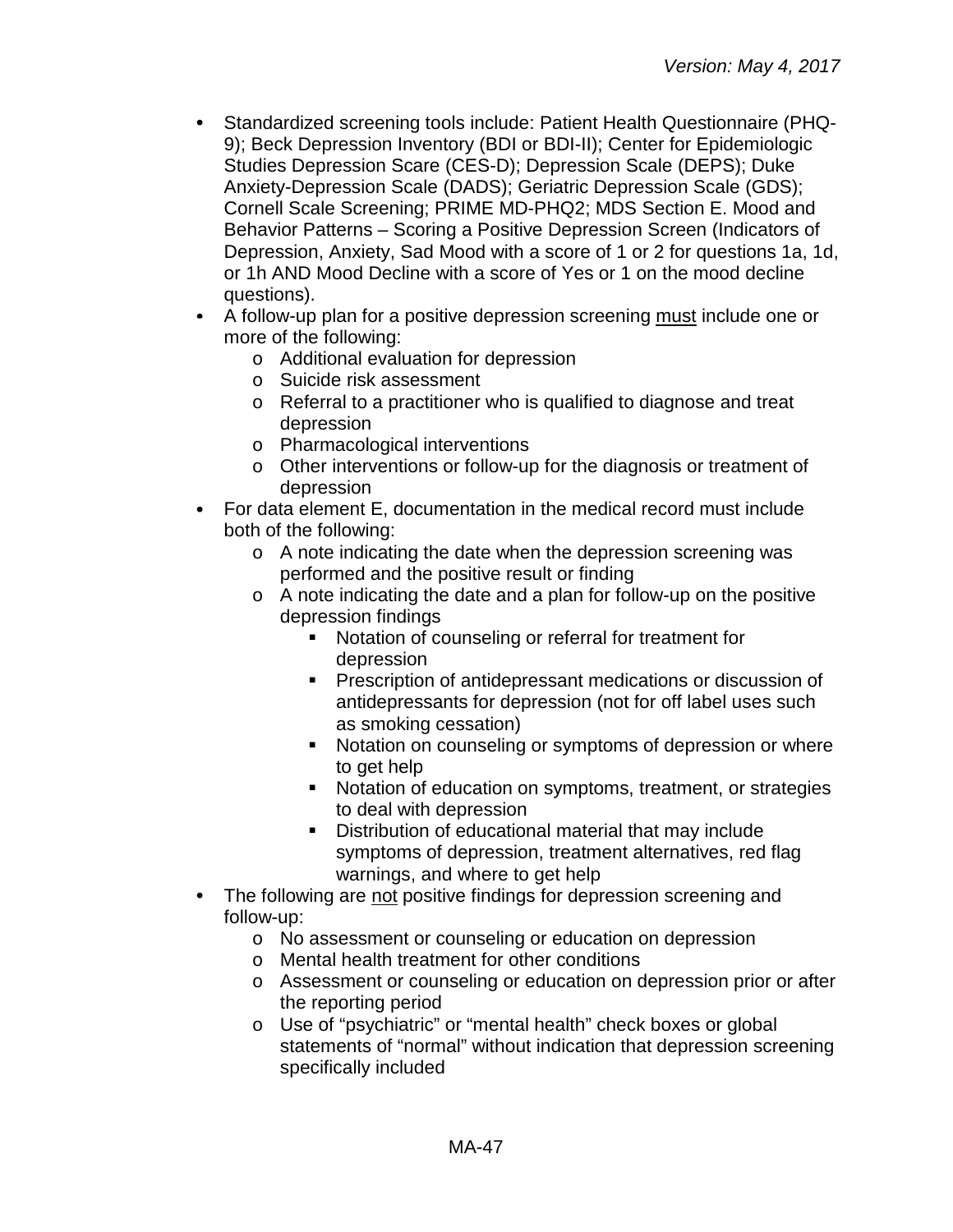- o Use of a checklist indicating mental health was addressed, without specific reference to depression
- o Notation of assessment or counseling or education of a single symptom, such as sleep patterns, without any reference to screening for other symptoms related to depression
- The date of the screening must occur within the reporting period, but the follow-up plan may or may not be completed within the same reporting period. For example, if a screening occurs during the last month of the reporting period, look to the first month of the following reporting period to determine if a follow-up plan was documented within 30 days of the positive depression finding. If so, the member should be counted in data element E.
- <span id="page-47-0"></span>F. Data Submission - how MMPs will submit data collected to CMS and the state.
	- MMPs will submit data collected for this measure in the above specified format through a secure data collection site established by CMS. This site can be accessed at the following web address: [https://Financial-](https://financial-alignment-initiative.norc.org/)[Alignment-Initiative.NORC.org.](https://financial-alignment-initiative.norc.org/)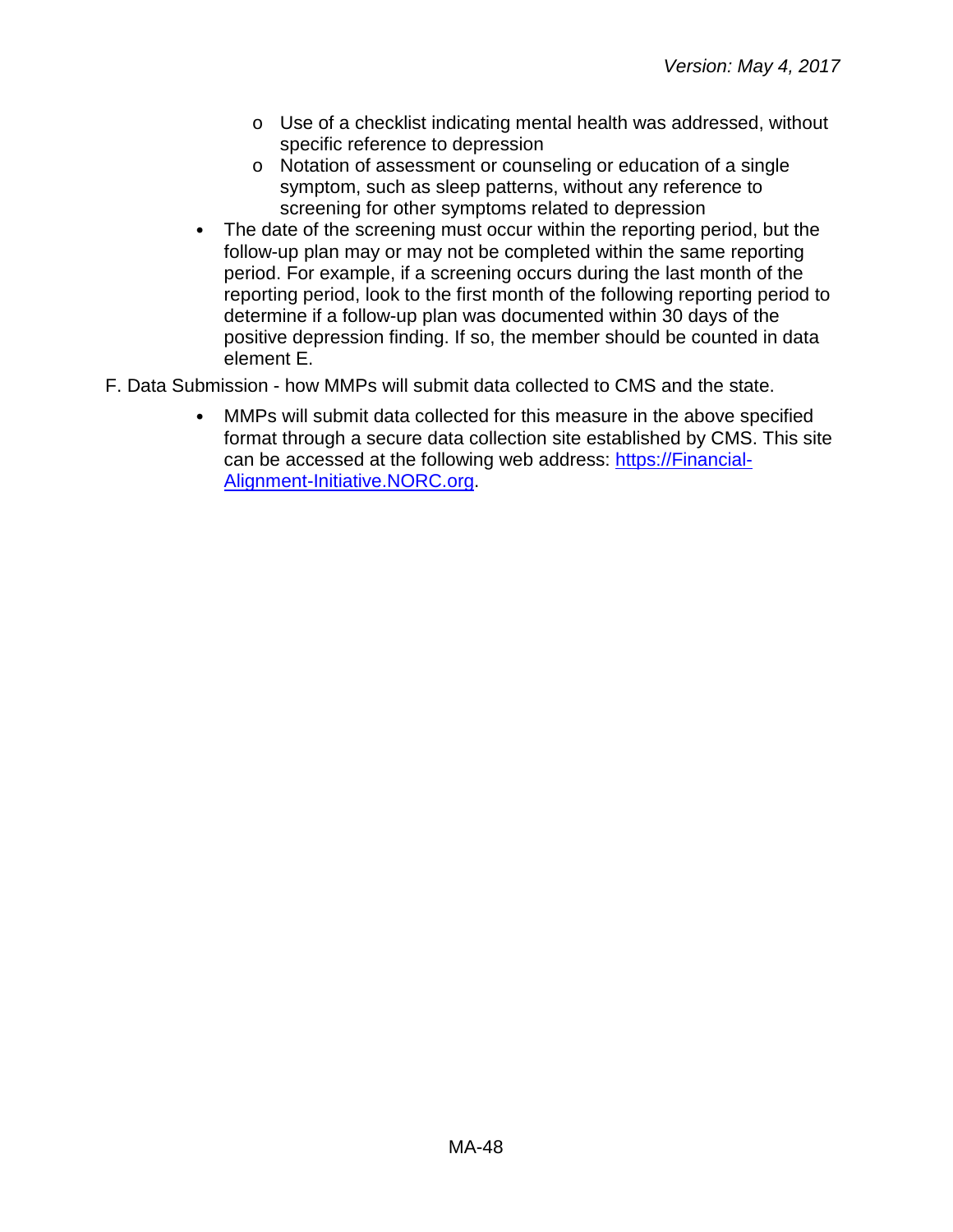# **Section MAV. Systems**

| <b>IMPLEMENTATION</b>              |                                      |          |                                             |                                                                                        |  |
|------------------------------------|--------------------------------------|----------|---------------------------------------------|----------------------------------------------------------------------------------------|--|
| <b>Reporting</b><br><b>Section</b> | <b>Reporting</b><br><b>Frequency</b> | Level    | <b>Reporting</b><br><b>Period</b>           | <b>Due Date</b>                                                                        |  |
| MA5. Systems                       | Monthly                              | Contract | <b>Current Month</b><br>Ex:<br>$1/1 - 1/31$ | By the end of the month<br>following the last day of<br>the reporting period           |  |
| <b>ONGOING</b>                     |                                      |          |                                             |                                                                                        |  |
| <b>Reporting</b><br><b>Section</b> | <b>Reporting</b><br><b>Frequency</b> | Level    | <b>Reporting</b><br><b>Period</b>           | <b>Due Date</b>                                                                        |  |
| MA5. Systems                       | Annually                             | Contract | <b>Calendar Year</b>                        | By the end of the second<br>month following the last<br>day of the reporting<br>period |  |

## MA5.1 ICO Centralized Enrollee Record. i

A. Data element definitions - details for each data element reported to CMS and the state, including examples, calculation methods, and how various data elements are associated.

| <b>Element</b><br><b>Letter</b> | <b>Element Name</b>                                                                                                                               | <b>Definition</b>                                                                                                                                                                      | <b>Allowable Values</b> |
|---------------------------------|---------------------------------------------------------------------------------------------------------------------------------------------------|----------------------------------------------------------------------------------------------------------------------------------------------------------------------------------------|-------------------------|
| Α.                              | Total number of<br>members whose race<br>data are collected and<br>maintained in the ICO<br><b>Centralized Enrollee</b><br>Record.                | Total number of members<br>enrolled at the end of the<br>reporting period whose<br>race data are collected and<br>maintained in the ICO<br><b>Centralized Enrollee</b><br>Record.      | Field Type: Numeric     |
| B.                              | Total number of<br>members whose<br>ethnicity data are<br>collected and<br>maintained in the ICO<br><b>Centralized Enrollee</b><br>Record.        | Total number of members<br>enrolled at the end of the<br>reporting period whose<br>ethnicity data are collected<br>and maintained in the ICO<br><b>Centralized Enrollee</b><br>Record. | Field Type: Numeric     |
| C.                              | Total number of<br>members whose<br>primary language data<br>are collected and<br>maintained in the ICO<br><b>Centralized Enrollee</b><br>Record. | Total number of members<br>enrolled at the end of the<br>reporting period whose<br>primary language data are<br>collected and maintained in<br>the ICO Centralized<br>Enrollee Record. | Field Type: Numeric     |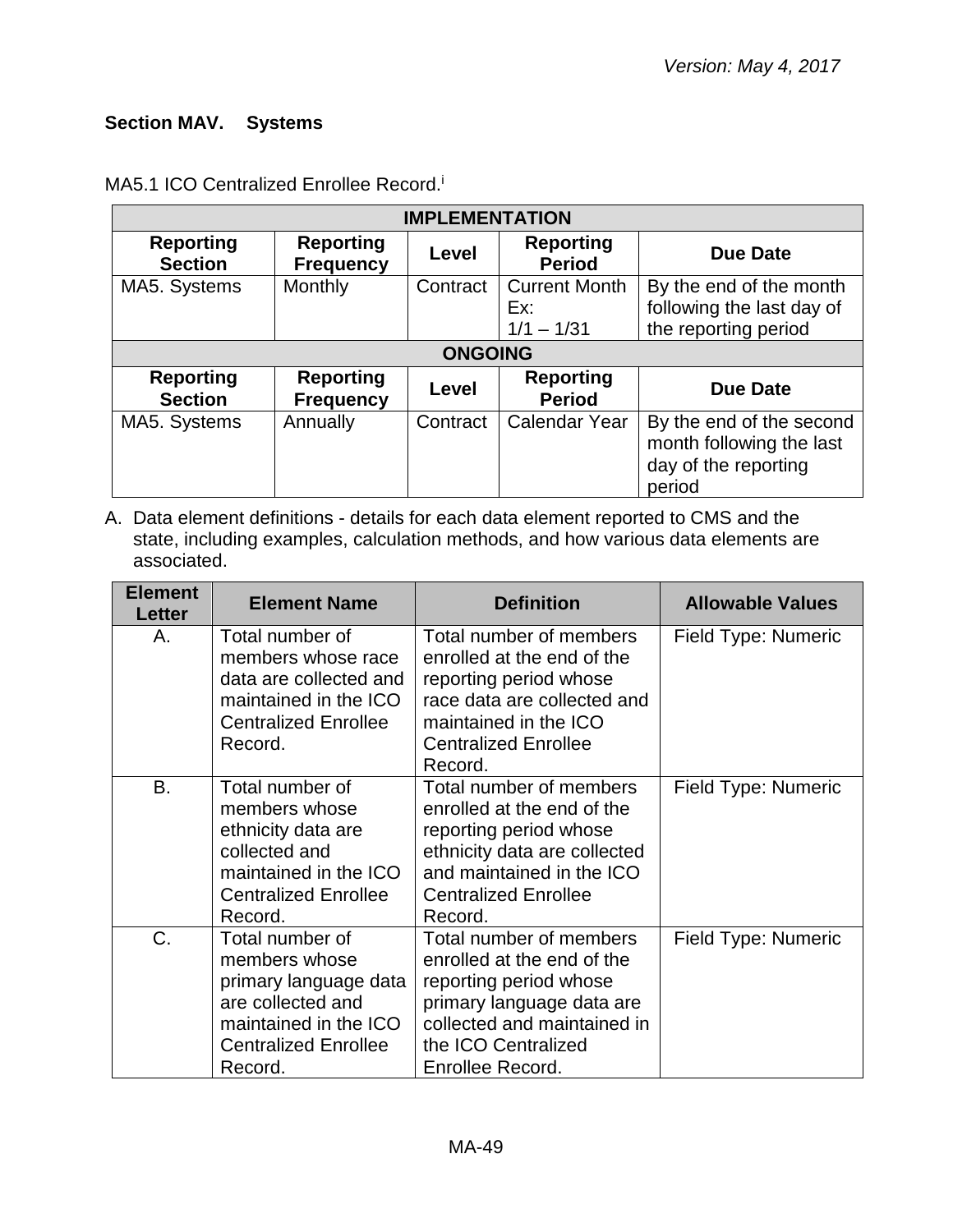| <b>Element</b><br><b>Letter</b> | <b>Element Name</b>                                                                                                                              | <b>Definition</b>                                                                                                                                                                     | <b>Allowable Values</b> |
|---------------------------------|--------------------------------------------------------------------------------------------------------------------------------------------------|---------------------------------------------------------------------------------------------------------------------------------------------------------------------------------------|-------------------------|
| D.                              | Total number of<br>members whose<br>homelessness data<br>are collected and<br>maintained in the ICO<br><b>Centralized Enrollee</b><br>Record.    | Total number of members<br>enrolled at the end of the<br>reporting period whose<br>homelessness data are<br>collected and maintained in<br>the ICO Centralized<br>Enrollee Record.    | Field Type: Numeric     |
| Е.                              | Total number of<br>members whose<br>disability type data are<br>collected and<br>maintained in the ICO<br><b>Centralized Enrollee</b><br>Record. | Total number of members<br>enrolled at the end of the<br>reporting period whose<br>disability type data are<br>collected and maintained in<br>the ICO Centralized<br>Enrollee Record. | Field Type: Numeric     |

- B. QA Checks/Thresholds procedures used by CMS and the state to establish benchmarks in order to identify outliers or data that are potentially erroneous.
	- CMS and the state will perform an outlier analysis.
	- As data are received from MMPs over time, CMS and the state will apply threshold checks.
- C. Edits and Validation Checks validation checks that should be performed by each MMP prior to data submission.
	- All data elements should be positive values.
- D. Analysis how CMS and the state will evaluate reported data, as well as how other data sources may be monitored. CMS and the state will obtain enrollment information and evaluate the percentage of members whose:
	- Race data are collected and maintained in the ICO Centralized Enrollee  $\bullet$ Record.
	- Ethnicity data are collected and maintained in the ICO Centralized Enrollee Record.
	- Primary language data are collected and maintained in the ICO Centralized Enrollee Record.
	- Homelessness data are collected and maintained in the ICO Centralized Enrollee Record.
	- Disability type data are collected and maintained in the ICO Centralized Enrollee Record.
- E. Notes additional clarifications to a reporting section. This section incorporates previously answered frequently asked questions.
	- $\bullet$ MMPs should include all members regardless of whether the member was enrolled through passive enrollment or opt-in enrollment. Medicaid-only members should not be included.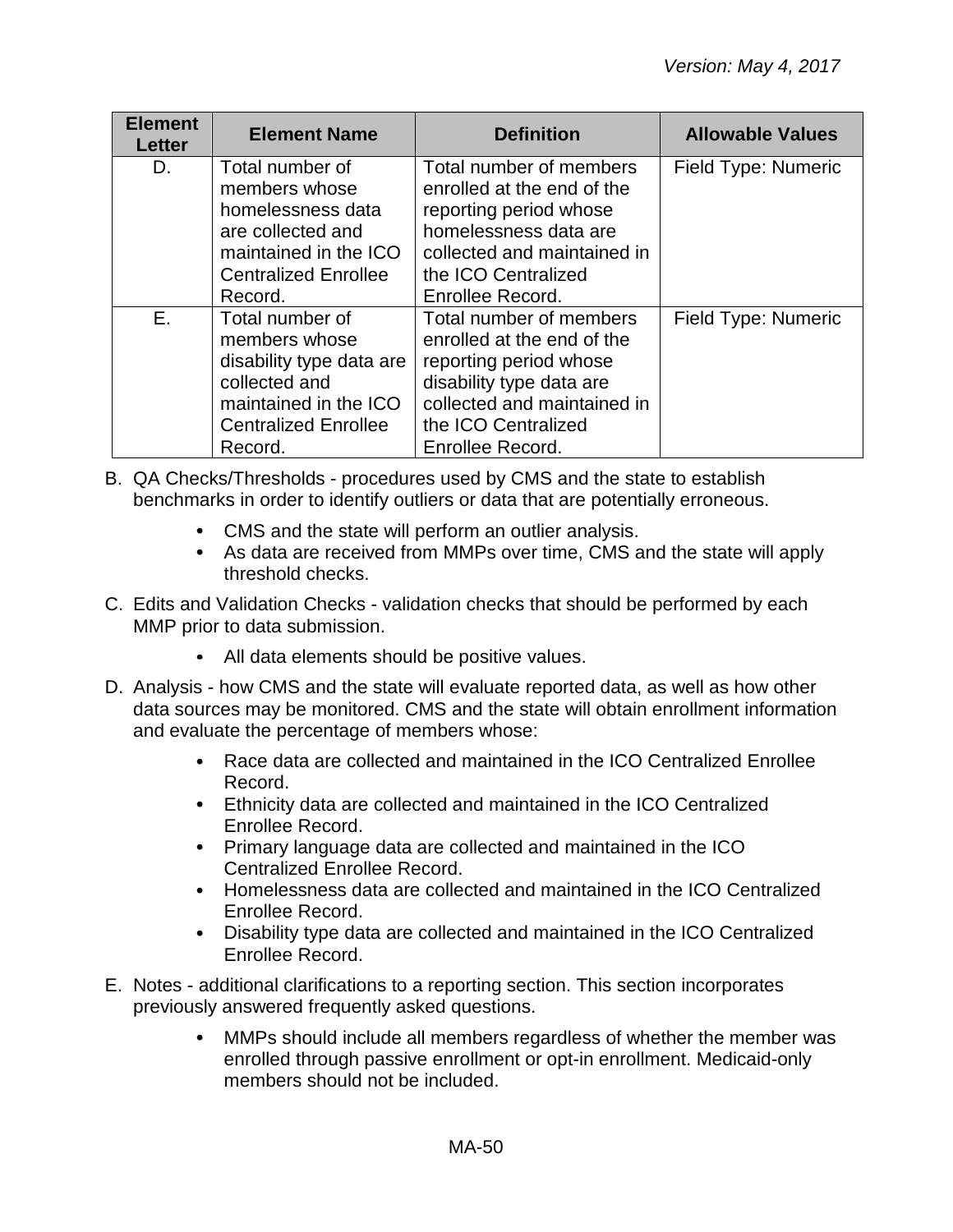- For all data elements, please include the total number of members whose status is documented in the ICO Centralized Enrollee Record, regardless of the value.
	- o For example, data element D captures the number of members whose homelessness data are collected and maintained in the ICO Centralized Enrollee Record. MMPs should report the total number of members who have this information documented, even if the member is not homeless. The number reported should not simply represent the number of documented homeless members.
- F. Data Submission how MMPs will submit data collected to CMS and the state.
	- $\bullet$ MMPs will submit data collected for this measure in the above specified format through a secure data collection site established by CMS. This site can be accessed at the following web address: [https://Financial-](https://financial-alignment-initiative.norc.org/)[Alignment-Initiative.NORC.org.](https://financial-alignment-initiative.norc.org/)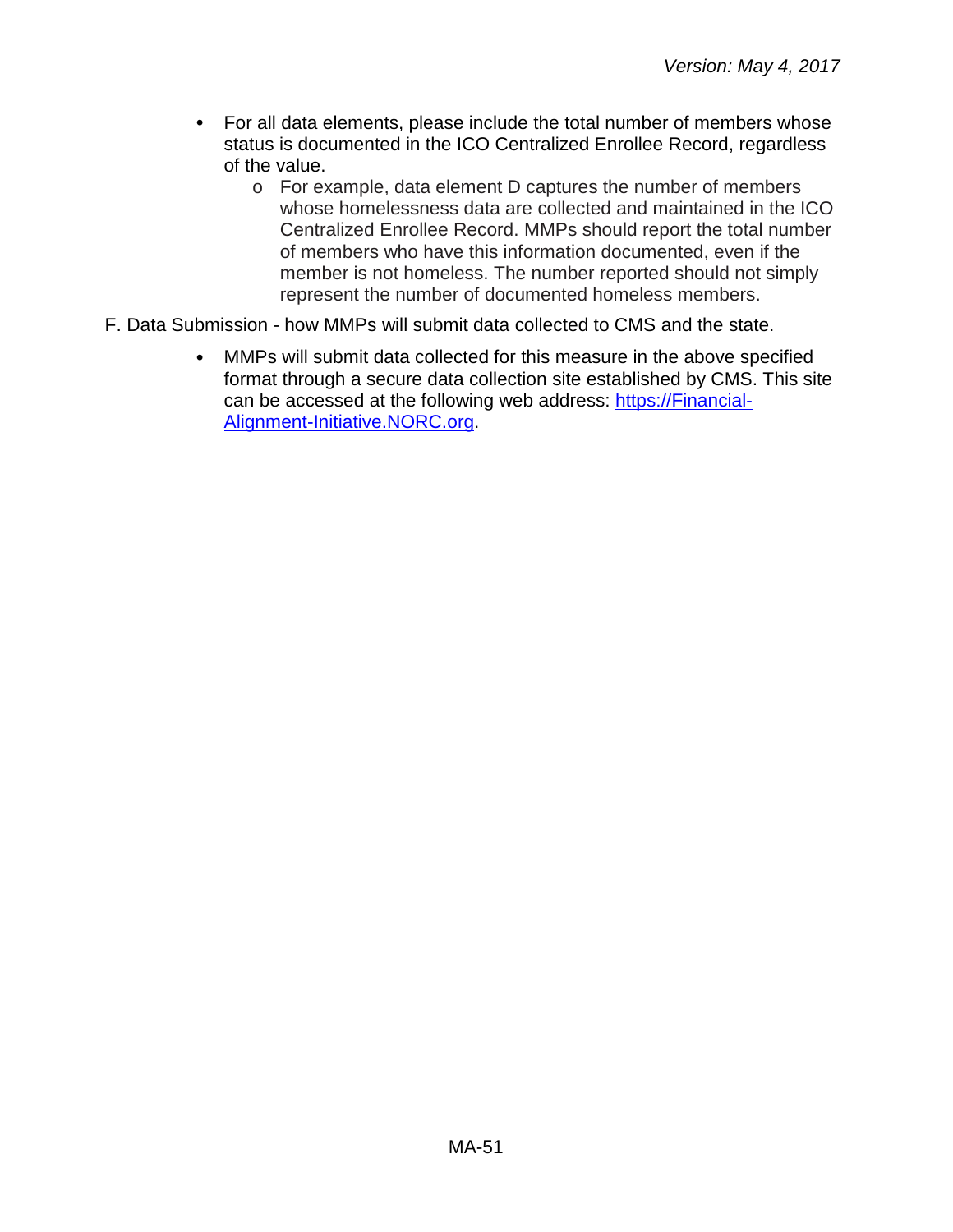## <span id="page-51-0"></span>**Section MAVI. Utilization**

| <b>CONTINUOUS REPORTING</b>        |                                      |          |                                                                                                     |                                                                                       |  |
|------------------------------------|--------------------------------------|----------|-----------------------------------------------------------------------------------------------------|---------------------------------------------------------------------------------------|--|
| <b>Reporting</b><br><b>Section</b> | <b>Reporting</b><br><b>Frequency</b> | Level    | <b>Reporting</b><br><b>Periods</b>                                                                  | Due Date                                                                              |  |
| MA6. Utilization                   | Quarterly                            | Contract | Current<br>Calendar<br>Quarter<br>Ex:<br>$1/1 - 3/31$<br>$4/1 - 6/30$<br>$7/1 - 9/30$<br>10/1-12/31 | By the end of the sixth<br>month following the last<br>day of the reporting<br>period |  |

MA6.1 Chronic obstructive pulmonary disease (COPD) or asthma in older adults admission rate. (PQI #05)

A. Data element definitions – details for each data element reported to CMS and the state, including examples, calculation methods, and how various data elements are associated.

| <b>Element</b><br>Letter | <b>Element Name</b>                                                                                                                                                                                                                | <b>Definition</b>                                                                                                                                                                                                                                              | <b>Allowable Values</b> |
|--------------------------|------------------------------------------------------------------------------------------------------------------------------------------------------------------------------------------------------------------------------------|----------------------------------------------------------------------------------------------------------------------------------------------------------------------------------------------------------------------------------------------------------------|-------------------------|
| Α.                       | Total number of<br>member months for<br>members age 40 and<br>older.                                                                                                                                                               | Total number of<br>member months during<br>the reporting period for<br>members age 40 and<br>older.                                                                                                                                                            | Field Type: Numeric     |
| B.                       | Total number of<br>discharges for<br>members age 40<br>years and older with<br>a principal ICD-10-<br>CM diagnosis code<br>for COPD (excluding<br>acute bronchitis); or<br>a principal ICD-10-<br>CM diagnosis code<br>for asthma. | Of the total reported in<br>A, the number of<br>discharges for<br>members age 40 years<br>and older with a<br>principal ICD-10 CM<br>diagnosis code for<br>COPD (excluding acute)<br>bronchitis); or a<br>principal ICD-10-CM<br>diagnosis code for<br>asthma. | Field Type: Numeric     |

- B. QA Checks/Thresholds procedures used by CMS and the state to establish benchmarks in order to identify outliers or data that are potentially erroneous.
	- CMS and the state will perform an outlier analysis.
	- As data are received from MMPs over time, CMS and the state will apply threshold checks.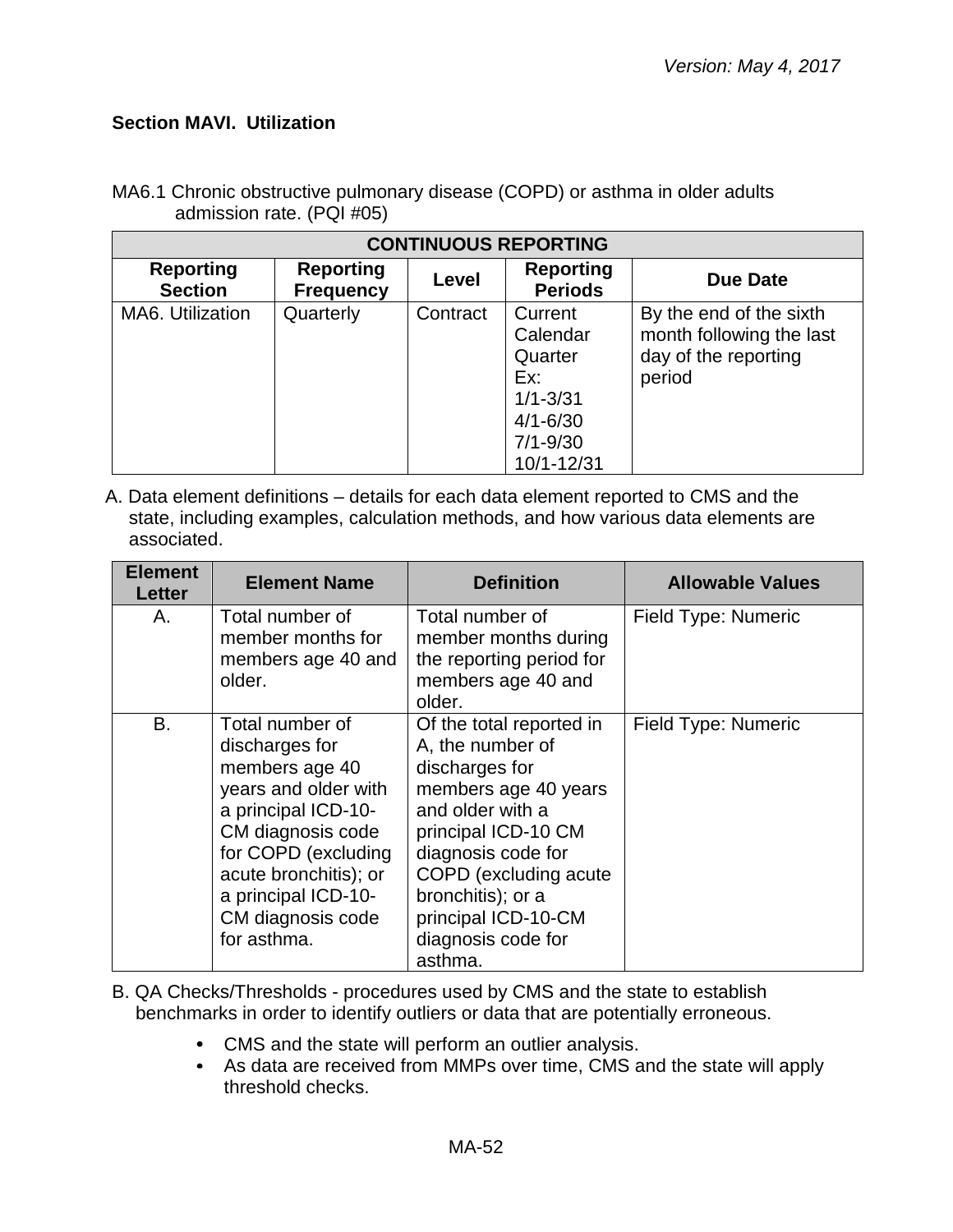- C. Edits and Validation Checks validation checks that should be performed by each MMP prior to data submission.
	- Each member should have a member month value between 1 and 12. A  $\bullet$ value greater than 12 is not acceptable.
	- All data elements should be positive values.
- D. Analysis how CMS and the state will evaluate reported data, as well as how other data sources may be monitored.
	- CMS and the state will evaluate the number of admissions (discharges) for members age 40 years and older with either a primary ICD-10-CM diagnosis code for COPD (excluding acute bronchitis); or a principal ICD-10-CM diagnosis code for asthma per 100,000 member months.
- E. Notes additional clarifications to a reporting section. This section incorporates previously answered frequently asked questions.
	- MMPs should include all members regardless of whether the member was enrolled through passive enrollment or opt-in enrollment. Medicaid-only members should not be included.
	- $\bullet$ MMPs should include all member months for members who meet the criteria outlined in data element A, regardless if they are disenrolled as of the end of the reporting period (i.e., include all members regardless if they are currently enrolled or disenrolled as of the last day of the reporting period).
	- The numerator for this measure is based on inpatient discharges, not members.
	- Member months refers to the number of months each Medicare-Medicaid member was enrolled in the MMP in the year. Each member should have a member month value between 1 and 12. A value greater than 12 is not acceptable. Determine member months using the 1st of the month. This date must be used consistent from member to member, month to month and from year to year. For example, if Ms. X is enrolled in the organization on January 1, Ms. X contributes one member month in January.
	- For data element A, use the members' age on the specified day of each month to determine the age group to which member months will be contributed. For example, if an MMP tallies members on the 1st of each month and Ms. X turns 40 on April 3 and is enrolled for the entire year, then she contributes eight months to the 40 and older age group category.
	- To identify data element B, MMPs should include discharges for members  $\bullet$ age 40 years and older with either:
		- o A principal ICD-10-CM diagnosis for COPD (excluding acute bronchitis) (COPD [Excluding Acute Bronchitis] value set); or
		- o A principal ICD-10-CM diagnosis for Asthma (Asthma value set)
	- For data element B, age is based on the date of admission.
	- MMPs should exclude the following cases: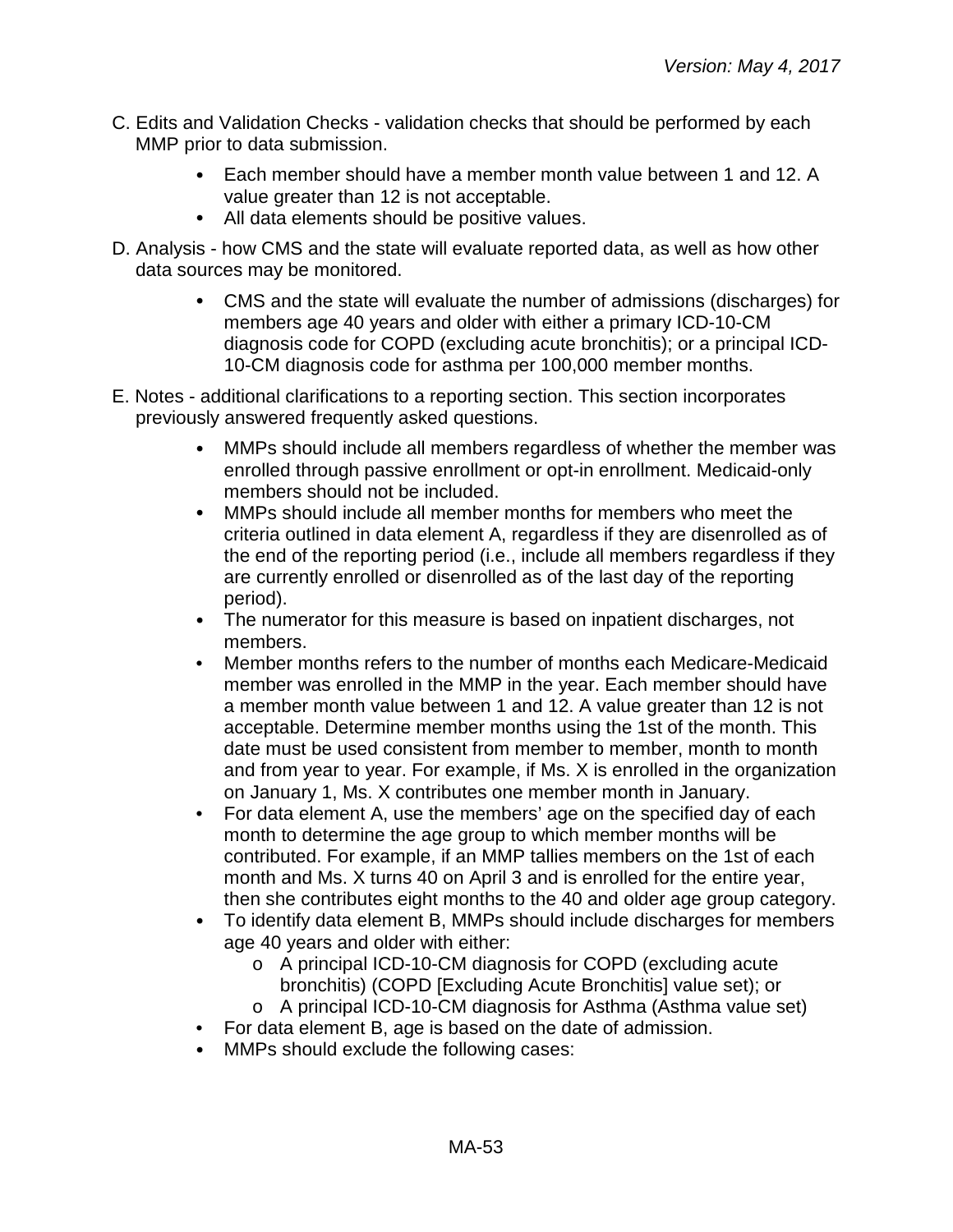- o Transfer from a hospital (different facility), a skilled Nursing Facility (SNF) or Intermediate Care Facility (ICF), or another health care facility (Admission Codes for Transfers value set)
- o Obstetric admissions (Note: By definition, admissions with a principle diagnosis of COPD, asthma, or acute bronchitis are precluded from the assignment of MDC 14 by grouper software and, therefore, not included in this measure)
- o With any listed ICD-10-CM diagnosis codes for cystic fibrosis and anomalies of the respiratory system (Cystic Fibrosis and Anomalies of Respiratory System value set)
- F. Data Submission how MMPs will submit data collected to CMS and the state.
	- MMPs will submit data collected for this measure in the above specified format through a secure data collection site established by CMS. This site can be accessed at the following web address: [https://Financial-](https://financial-alignment-initiative.norc.org/)[Alignment-Initiative.NORC.org.](https://financial-alignment-initiative.norc.org/)

| MA6.2 Congestive heart failure (CHF) admission rate. (PQI #08) |  |
|----------------------------------------------------------------|--|
|----------------------------------------------------------------|--|

| <b>CONTINUOUS REPORTING</b>        |                                      |          |                                    |                             |  |
|------------------------------------|--------------------------------------|----------|------------------------------------|-----------------------------|--|
| <b>Reporting</b><br><b>Section</b> | <b>Reporting</b><br><b>Frequency</b> | Level    | <b>Reporting</b><br><b>Periods</b> | Due Date                    |  |
| MA6. Utilization                   | Quarterly                            | Contract | Current                            | By the end of the sixth     |  |
|                                    |                                      |          | Calendar                           | month following the last    |  |
|                                    |                                      |          | Quarter                            | day of the reporting period |  |
|                                    |                                      |          | Ex:                                |                             |  |
|                                    |                                      |          | $1/1 - 3/31$                       |                             |  |
|                                    |                                      |          | $4/1 - 6/30$                       |                             |  |
|                                    |                                      |          | $7/1 - 9/30$                       |                             |  |
|                                    |                                      |          | 10/1-12/31                         |                             |  |

A. Data element definitions – details for each data element reported to CMS and the state, including examples, calculation methods, and how various data elements are associated.

| <b>Element</b><br><b>Letter</b> | <b>Element Name</b>                                                  | <b>Definition</b>                                                                                   | <b>Allowable Values</b> |
|---------------------------------|----------------------------------------------------------------------|-----------------------------------------------------------------------------------------------------|-------------------------|
| Α.                              | Total number of<br>member months for<br>members age 18 and<br>older. | Total number of member<br>months during the<br>reporting period for<br>members age 18 and<br>older. | Field Type: Numeric     |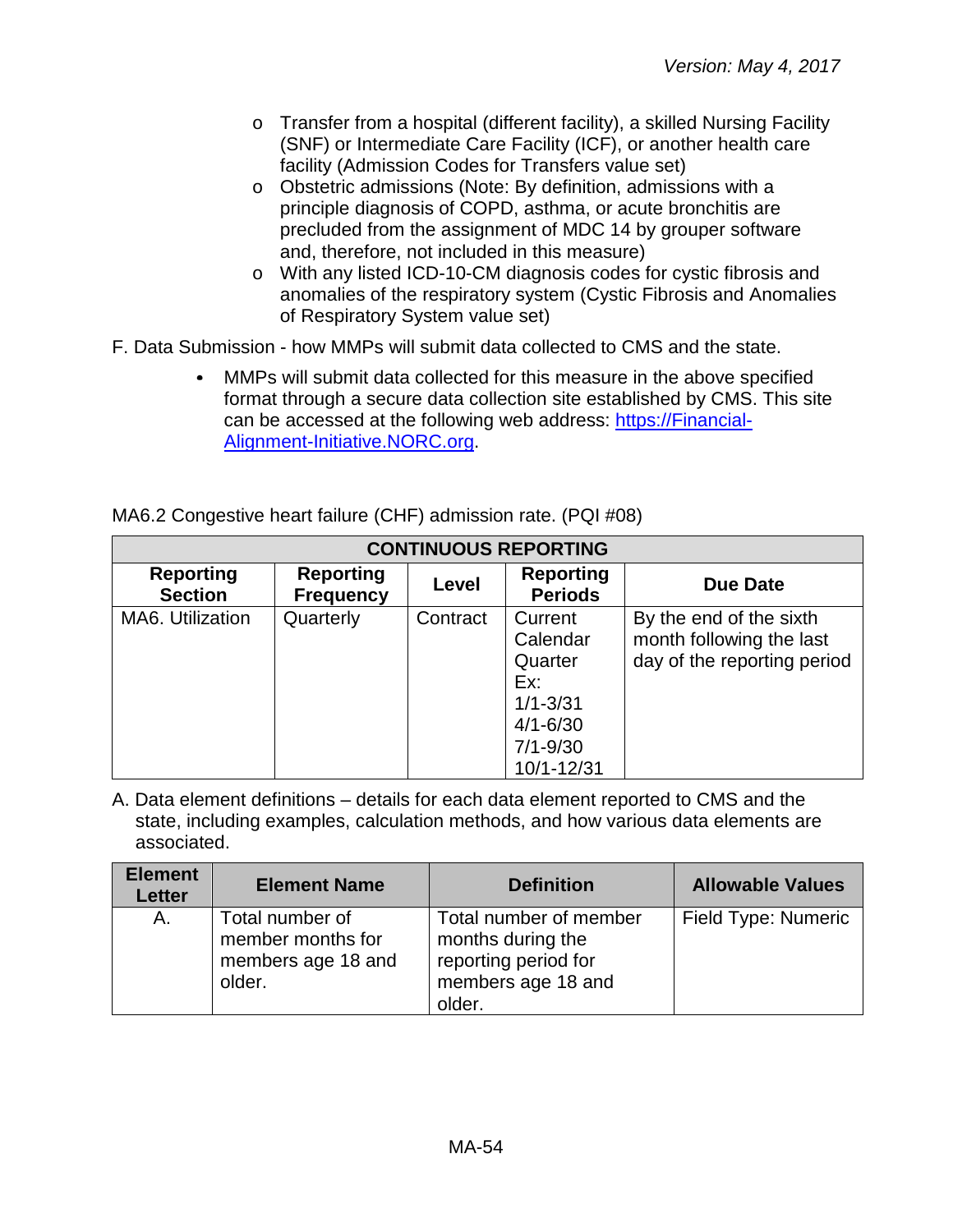| <b>Element</b><br><b>Letter</b> | <b>Element Name</b>                                                                                                                                                     | <b>Definition</b>                                                                                                                             | <b>Allowable Values</b> |
|---------------------------------|-------------------------------------------------------------------------------------------------------------------------------------------------------------------------|-----------------------------------------------------------------------------------------------------------------------------------------------|-------------------------|
| B.                              | Total number of<br>discharges for<br>members age 18 years<br>and older with a<br>principal ICD-10-CM<br>diagnosis code for heart $\vert$ for heart failure.<br>failure. | Of the total reported in A,<br>the number of discharges<br>for members age 18 years<br>and older with a principal<br>ICD-10-CM diagnosis code | Field Type: Numeric     |

- B. QA Checks/Thresholds procedures used by CMS and the state to establish benchmarks in order to identify outliers or data that are potentially erroneous.
	- CMS and the state will perform an outlier analysis.
	- As data are received from MMPs over time, CMS and the state will apply threshold checks.
- C. Edits and Validation Checks validation checks that should be performed by each MMP prior to data submission.
	- Each member should have a member month value between 1 and 12. A  $\bullet$ value greater than 12 is not acceptable.
	- All data elements should be positive values.
- D. Analysis how CMS and the state will evaluate reported data, as well as how other data sources may be monitored.
	- CMS and the state will evaluate the number of admissions (discharges) for members age 18 years and older with a principal ICD-10-CM diagnosis code for heart failure per 100,000 member months.
- E. Notes additional clarifications to a reporting section. This section incorporates previously answered frequently asked questions.
	- MMPs should include all members aged 18 years and older<sup>4</sup>, regardless  $\bullet$ of whether the member was enrolled through passive enrollment or opt-in enrollment. Medicaid-only members should not be included.
	- $\bullet$ MMPs should include all member months for members who meet the criteria outlined in data element A, regardless if they are disenrolled as of the end of the reporting period (i.e., include all members regardless if they are currently enrolled or disenrolled as of the last day of the reporting period).
	- The numerator for this measure is based on inpatient discharges, not members.
	- $\bullet$ Member months refers to the number of months each Medicare-Medicaid member was enrolled in the MMP in the year. Each member should have a member month value between 1 and 12. A value greater than 12 is not acceptable. Determine member months using the 1st of the month. This

<span id="page-54-0"></span> <sup>4</sup> Massachusetts Demonstration population includes individuals ages 21 through 64 at the time of enrollment; therefore, all members will be 18 years and older.